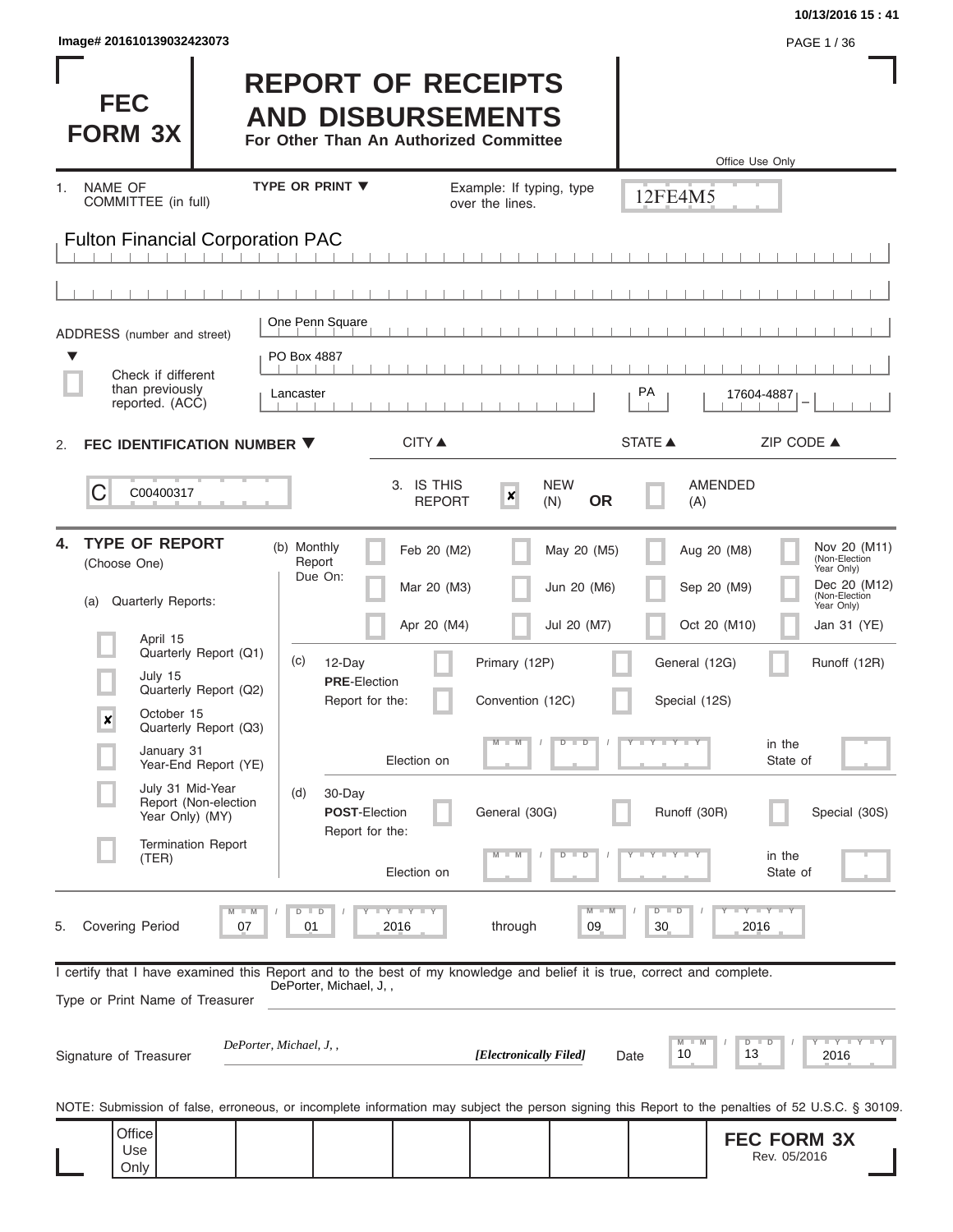|    | Image# 201610139032423074                                                                             |                                                                                   |                                                                   |  |  |  |  |  |  |
|----|-------------------------------------------------------------------------------------------------------|-----------------------------------------------------------------------------------|-------------------------------------------------------------------|--|--|--|--|--|--|
|    | <b>SUMMARY PAGE</b><br>OF RECEIPTS AND DISBURSEMENTS<br>Page 2<br>FEC Form 3X (Rev. 05/2016)          |                                                                                   |                                                                   |  |  |  |  |  |  |
|    | Write or Type Committee Name                                                                          |                                                                                   |                                                                   |  |  |  |  |  |  |
|    | <b>Fulton Financial Corporation PAC</b>                                                               |                                                                                   |                                                                   |  |  |  |  |  |  |
|    | $\overline{\mathsf{M}}$<br>Report Covering the Period:<br>From:                                       | $T - Y = Y + Y$<br>$\overline{D}$<br>$\overline{M}$<br>$\Box$<br>07<br>01<br>2016 | $Y = Y = Y$<br>$\overline{\mathsf{D}}$<br>09<br>30<br>2016<br>To: |  |  |  |  |  |  |
|    |                                                                                                       | <b>COLUMN A</b><br><b>This Period</b>                                             | <b>COLUMN B</b><br><b>Calendar Year-to-Date</b>                   |  |  |  |  |  |  |
| 6. | Cash on Hand<br>(a)<br><b>LY LY LY</b><br>January 1,<br>2016                                          |                                                                                   | 53072.02                                                          |  |  |  |  |  |  |
|    | Cash on Hand at<br>(b)<br>Beginning of Reporting Period                                               | 26800.00                                                                          |                                                                   |  |  |  |  |  |  |
|    | Total Receipts (from Line 19)<br>(c)                                                                  | 33447.38                                                                          | 49300.36                                                          |  |  |  |  |  |  |
|    | Subtotal (add Lines 6(b) and<br>(d)<br>6(c) for Column A and Lines<br>$6(a)$ and $6(c)$ for Column B) | 60247.38                                                                          | 102372.38                                                         |  |  |  |  |  |  |
| 7. | Total Disbursements (from Line 31)                                                                    | 17300.00                                                                          | 59425.00                                                          |  |  |  |  |  |  |
| 8. | Cash on Hand at Close of<br><b>Reporting Period</b><br>(subtract Line $7$ from Line $6(d)$ )          | 42947.38                                                                          | 42947.38                                                          |  |  |  |  |  |  |
| 9. | Debts and Obligations Owed TO<br>the Committee (Itemize all on<br>Schedule C and/or Schedule D)       | 0.00                                                                              |                                                                   |  |  |  |  |  |  |

## 10. Debts and Obligations Owed **BY** the Committee (Itemize all on Schedule C and/or Schedule D) ................

This committee has qualified as a multicandidate committee. (see FEC FORM 1M)

## **For further information contact:**

 ▲ ▲ ▲ , , .

0.00

Federal Election Commission 999 E Street, NW Washington, DC 20463

Toll Free 800-424-9530 Local 202-694-1100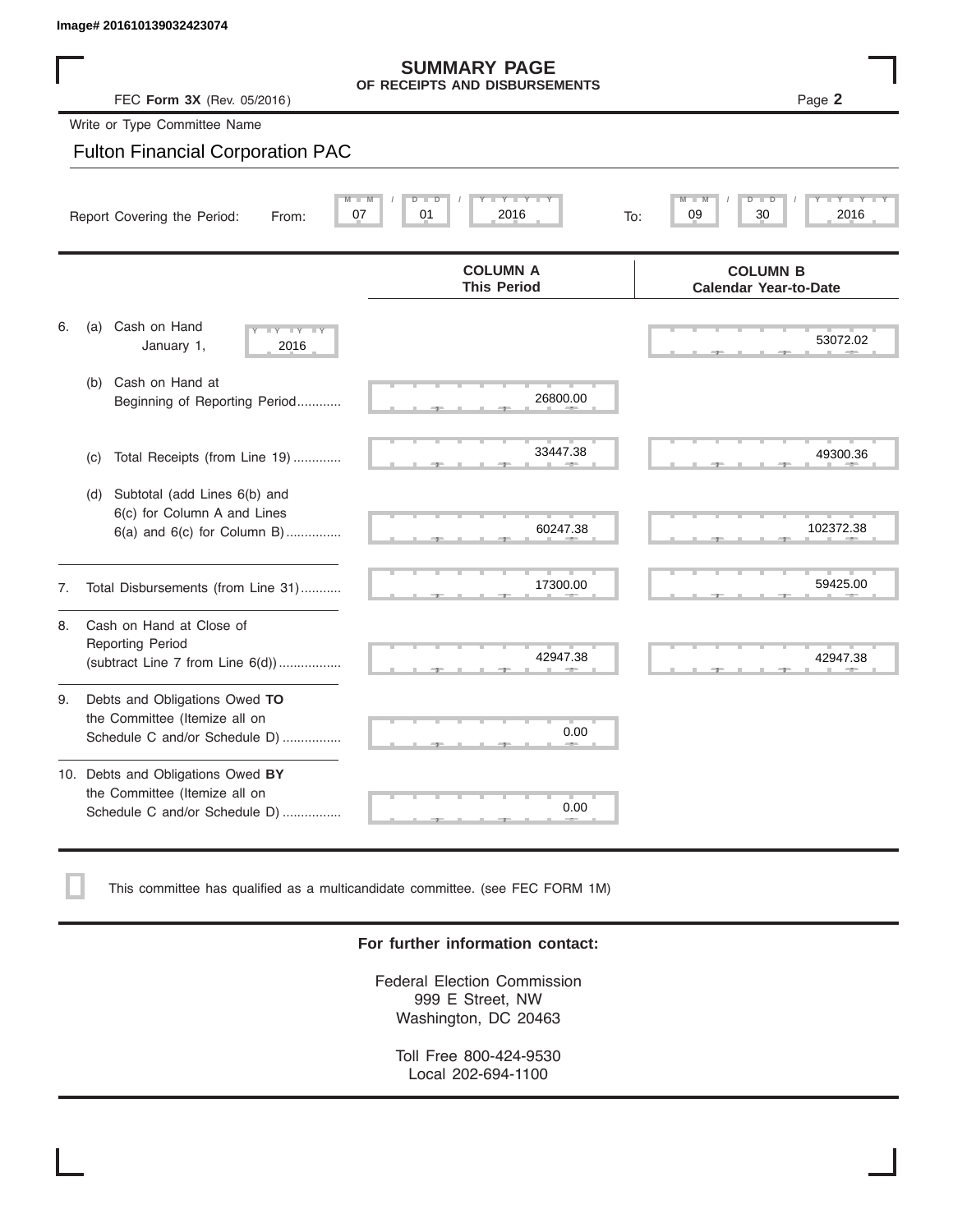# **DETAILED SUMMARY PAGE**

# Fulton Financial Corporation PAC

| Image# 201610139032423075                                                     |                                                                   |                                                           |  |  |  |  |
|-------------------------------------------------------------------------------|-------------------------------------------------------------------|-----------------------------------------------------------|--|--|--|--|
| <b>DETAILED SUMMARY PAGE</b>                                                  |                                                                   |                                                           |  |  |  |  |
| FEC Form 3X (Rev. 05/2016)                                                    | of Receipts                                                       | Page 3                                                    |  |  |  |  |
| Write or Type Committee Name                                                  |                                                                   |                                                           |  |  |  |  |
| <b>Fulton Financial Corporation PAC</b>                                       |                                                                   |                                                           |  |  |  |  |
| Report Covering the Period:<br>From:                                          | $I - Y - I - Y - I - Y$<br>$M$ $M$<br>$D$ $D$<br>01<br>07<br>2016 | Y LTY L<br>$M -$<br>$D$ $\Box$<br>09<br>30<br>2016<br>To: |  |  |  |  |
| I. Receipts                                                                   | <b>COLUMN A</b><br><b>Total This Period</b>                       | <b>COLUMN B</b><br><b>Calendar Year-to-Date</b>           |  |  |  |  |
| 11. Contributions (other than loans) From:                                    |                                                                   |                                                           |  |  |  |  |
| Individuals/Persons Other<br>(a)                                              |                                                                   |                                                           |  |  |  |  |
| <b>Than Political Committees</b>                                              | 28230.38                                                          | 34825.36                                                  |  |  |  |  |
| Itemized (use Schedule A)<br>(i)                                              |                                                                   |                                                           |  |  |  |  |
|                                                                               | 5217.00                                                           | 14475.00                                                  |  |  |  |  |
| (iii) TOTAL (add                                                              |                                                                   |                                                           |  |  |  |  |
| Lines $11(a)(i)$ and $(ii)$                                                   | 33447.38                                                          | 49300.36                                                  |  |  |  |  |
|                                                                               |                                                                   | 0.00                                                      |  |  |  |  |
| Political Party Committees<br>(b)<br><b>Other Political Committees</b><br>(C) | 0.00                                                              |                                                           |  |  |  |  |
|                                                                               | 0.00                                                              | 0.00                                                      |  |  |  |  |
| Total Contributions (add Lines<br>(d)                                         |                                                                   |                                                           |  |  |  |  |
| $11(a)(iii)$ , (b), and (c)) (Carry                                           |                                                                   |                                                           |  |  |  |  |
|                                                                               | 33447.38                                                          | 49300.36                                                  |  |  |  |  |
| 12. Transfers From Affiliated/Other                                           |                                                                   | 0.00                                                      |  |  |  |  |
|                                                                               | 0.00                                                              |                                                           |  |  |  |  |
|                                                                               | 0.00                                                              | 0.00                                                      |  |  |  |  |
|                                                                               |                                                                   |                                                           |  |  |  |  |
| 14. Loan Repayments Received                                                  | 0.00                                                              | 0.00                                                      |  |  |  |  |
| 15. Offsets To Operating Expenditures                                         |                                                                   |                                                           |  |  |  |  |
| (Refunds, Rebates, etc.)                                                      |                                                                   |                                                           |  |  |  |  |
| (Carry Totals to Line 37, page 5)                                             | 0.00                                                              | 0.00                                                      |  |  |  |  |
| 16. Refunds of Contributions Made                                             |                                                                   |                                                           |  |  |  |  |
| to Federal Candidates and Other<br>Political Committees                       | 0.00                                                              | 0.00                                                      |  |  |  |  |
| 17. Other Federal Receipts                                                    |                                                                   |                                                           |  |  |  |  |
|                                                                               | 0.00                                                              | 0.00                                                      |  |  |  |  |
| 18. Transfers from Non-Federal and Levin Funds                                |                                                                   |                                                           |  |  |  |  |
| (a) Non-Federal Account                                                       |                                                                   |                                                           |  |  |  |  |
|                                                                               | 0.00                                                              | 0.00                                                      |  |  |  |  |
|                                                                               |                                                                   |                                                           |  |  |  |  |
| (b) Levin Funds (from Schedule H5)                                            | 0.00                                                              | 0.00                                                      |  |  |  |  |
| (c) Total Transfers (add $18(a)$ and $18(b)$ )                                | 0.00                                                              | 0.00                                                      |  |  |  |  |
|                                                                               |                                                                   |                                                           |  |  |  |  |
| 19. Total Receipts (add Lines 11(d),                                          |                                                                   |                                                           |  |  |  |  |
| 12, 13, 14, 15, 16, 17, and 18(c))▶                                           | 33447.38                                                          | 49300.36                                                  |  |  |  |  |
| 20. Total Federal Receipts                                                    |                                                                   |                                                           |  |  |  |  |
| (subtract Line 18(c) from Line 19)▶                                           | 33447.38                                                          | 49300.36                                                  |  |  |  |  |

| ш. | -- | and the control |    | $-7-$   | - 11 | $\sim$                     | <b>AREA</b> |  |
|----|----|-----------------|----|---------|------|----------------------------|-------------|--|
|    |    |                 |    |         |      |                            |             |  |
|    |    |                 |    |         |      |                            |             |  |
|    |    |                 |    |         |      |                            | 0.00        |  |
| m. | -- | л               | ш. | $-7-$   |      | ш                          |             |  |
|    |    |                 |    |         |      |                            |             |  |
|    |    |                 |    |         |      |                            | 0.00        |  |
| a. | -- | - 11            |    | $-1$ 45 |      | $\mathcal{H}_{\text{max}}$ | <b>ALL</b>  |  |
|    |    |                 |    |         |      |                            |             |  |
|    |    |                 |    |         |      |                            |             |  |

| <b>The Contract of the Contract of the Contract of the Contract of the Contract of the Contract of the Contract of the Contract of the Contract of the Contract of the Contract of the Contract of the Contract of the Contract </b> | <b>AND</b> | <b>All All And</b> | $-7-$ |   | v.vv<br>489<br>ш                        |  |
|--------------------------------------------------------------------------------------------------------------------------------------------------------------------------------------------------------------------------------------|------------|--------------------|-------|---|-----------------------------------------|--|
|                                                                                                                                                                                                                                      |            |                    |       |   | 0.00                                    |  |
| $\mathbb{R}$                                                                                                                                                                                                                         | <b>AND</b> | <b>State State</b> | $-2-$ |   | 45<br><b>Contract Contract Contract</b> |  |
|                                                                                                                                                                                                                                      | ٠          |                    | ш     | ъ | ш<br>0.00                               |  |
|                                                                                                                                                                                                                                      |            |                    |       |   | ×                                       |  |

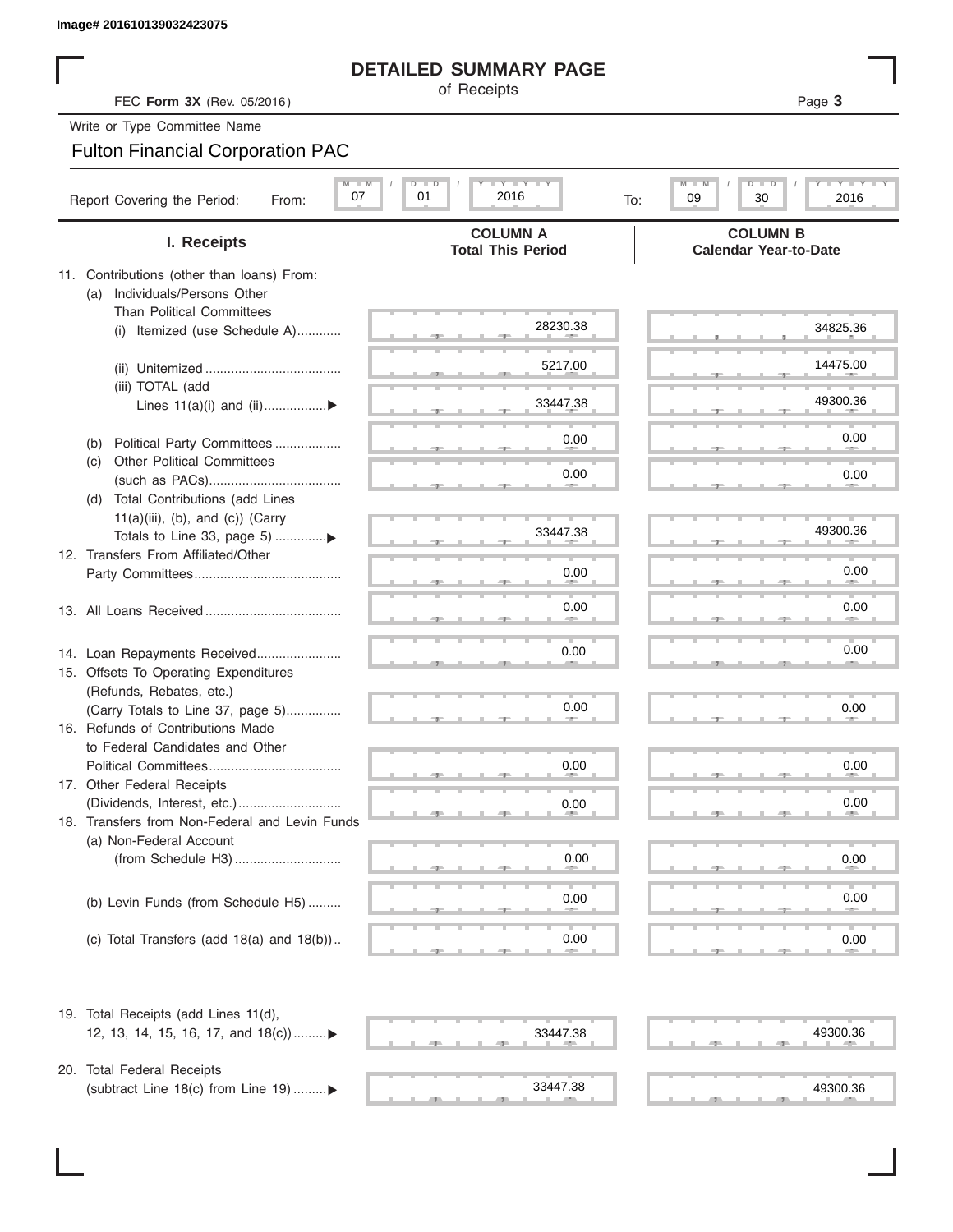ı

# **DETAILED SUMMARY PAGE**

of Disbursements

| <b>II. Disbursements</b>                                         | <b>COLUMN A</b>          | <b>COLUMN B</b>              |  |  |
|------------------------------------------------------------------|--------------------------|------------------------------|--|--|
|                                                                  | <b>Total This Period</b> | <b>Calendar Year-to-Date</b> |  |  |
| 21. Operating Expenditures:<br>(a) Allocated Federal/Non-Federal |                          |                              |  |  |
| Activity (from Schedule H4)                                      |                          |                              |  |  |
| (i)                                                              | 0.00                     | 0.00                         |  |  |
|                                                                  |                          |                              |  |  |
| Non-Federal Share<br>(ii)                                        | 0.00                     | 0.00                         |  |  |
| (b) Other Federal Operating                                      |                          |                              |  |  |
|                                                                  | 0.00                     | 0.00                         |  |  |
| (c) Total Operating Expenditures                                 |                          |                              |  |  |
| (add 21(a)(i), (a)(ii), and (b))                                 | 0.00                     | 0.00                         |  |  |
| 22. Transfers to Affiliated/Other Party                          |                          |                              |  |  |
| 23. Contributions to                                             | 0.00<br><b>Allen</b>     | 0.00<br><b>AREA</b>          |  |  |
| Federal Candidates/Committees<br>and Other Political Committees  |                          | 14500.00                     |  |  |
|                                                                  | 7500.00                  |                              |  |  |
| 24. Independent Expenditures                                     |                          |                              |  |  |
| 25. Coordinated Party Expenditures                               | 0.00                     | 0.00                         |  |  |
| $(52 \text{ U.S.C. }$ § 30116(d))                                | 0.00                     |                              |  |  |
|                                                                  |                          | 0.00                         |  |  |
| 26. Loan Repayments Made                                         | 0.00                     | 0.00                         |  |  |
|                                                                  |                          |                              |  |  |
|                                                                  | 0.00                     | 0.00                         |  |  |
| 28. Refunds of Contributions To:                                 |                          |                              |  |  |
| (a) Individuals/Persons Other<br>Than Political Committees       | 0.00                     | 0.00                         |  |  |
|                                                                  |                          |                              |  |  |
| Political Party Committees<br>(b)                                | 0.00                     | 0.00                         |  |  |
| <b>Other Political Committees</b><br>(C)                         |                          |                              |  |  |
|                                                                  | 0.00                     | 0.00                         |  |  |
| <b>Total Contribution Refunds</b><br>(d)                         |                          |                              |  |  |
| (add Lines 28(a), (b), and (c))                                  | 0.00                     | 0.00                         |  |  |
|                                                                  |                          |                              |  |  |
| 29. Other Disbursements (Including                               |                          |                              |  |  |
|                                                                  | 9800.00                  | 44925.00                     |  |  |
|                                                                  |                          |                              |  |  |
| 30. Federal Election Activity (52 U.S.C. § 30101(20))            |                          |                              |  |  |
| (a) Allocated Federal Election Activity                          |                          |                              |  |  |
| (from Schedule H6)                                               |                          |                              |  |  |
|                                                                  | 0.00                     | 0.00                         |  |  |
|                                                                  |                          |                              |  |  |
| (ii) "Levin" Share                                               | 0.00                     | 0.00                         |  |  |
| Federal Election Activity Paid<br>(b)                            |                          |                              |  |  |
| Entirely With Federal Funds                                      | 0.00                     | 0.00                         |  |  |
| Total Federal Election Activity (add<br>(C)                      |                          |                              |  |  |
| Lines $30(a)(i)$ , $30(a)(ii)$ and $30(b))$                      | 0.00                     | 0.00                         |  |  |
|                                                                  |                          |                              |  |  |
| 31. Total Disbursements (add Lines 21(c), 22,                    |                          |                              |  |  |
| 23, 24, 25, 26, 27, 28(d), 29 and 30(c))                         | 17300.00                 | 59425.00                     |  |  |
|                                                                  |                          |                              |  |  |
| <b>Total Federal Disbursements</b><br>32.                        |                          |                              |  |  |
| (subtract Line 21(a)(ii) and Line 30(a)(ii)                      |                          |                              |  |  |
|                                                                  | 17300.00                 | 59425.00                     |  |  |
|                                                                  |                          |                              |  |  |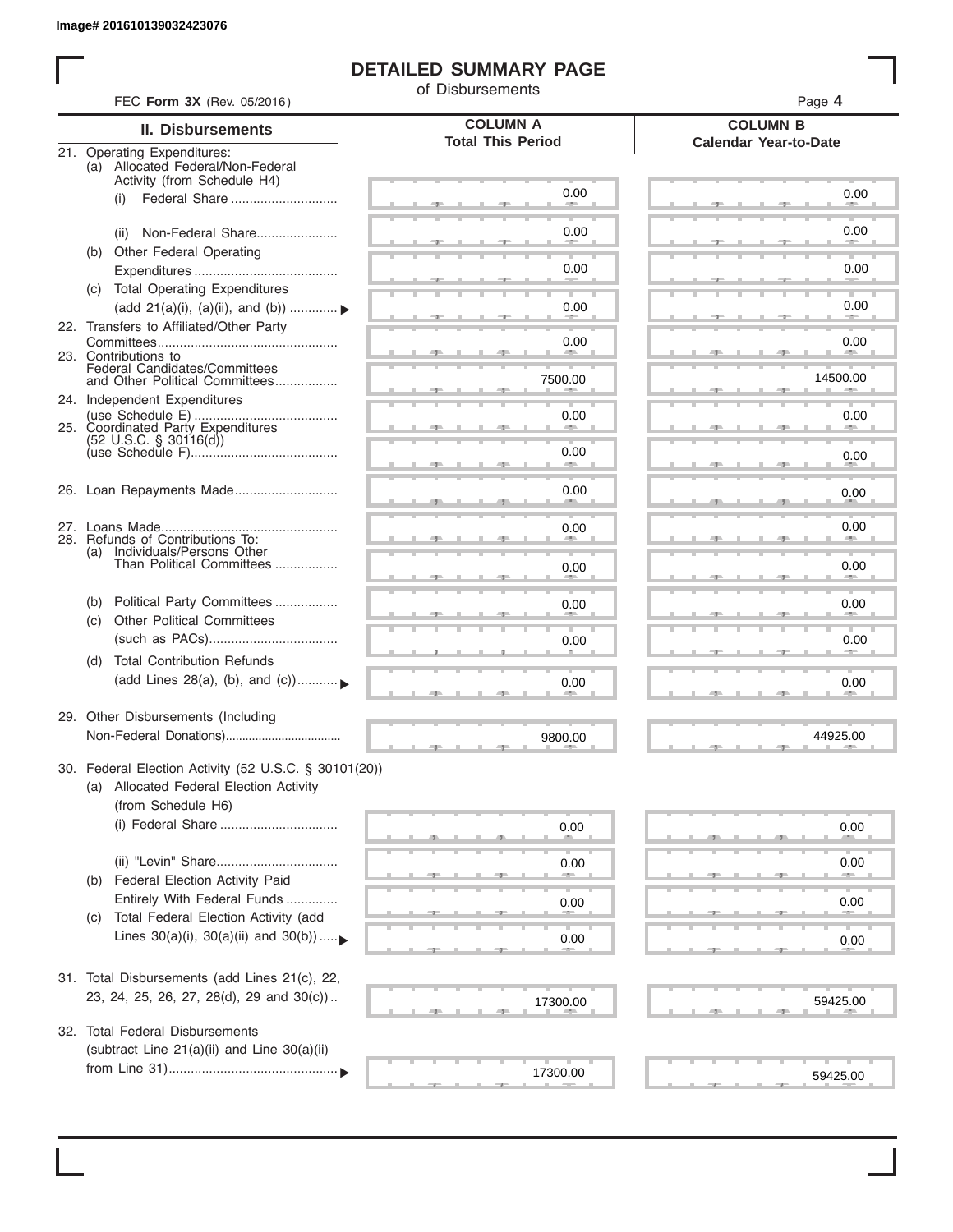# **DETAILED SUMMARY PAGE**

of Disbursements

FEC **Form 3X** (Rev. 05/2016) **Page 5 Product CO Product CO Page 5** 

## **III. Net Contributions/ Operating Expenditures**

## **COLUMN A Total This Period**

## **COLUMN B Calendar Year-to-Date**

| 33. Total Contributions (other than loans) |
|--------------------------------------------|
| 34. Total Contribution Refunds             |
|                                            |
| 35. Net Contributions (other than loans)   |
| (subtract Line 34 from Line 33)            |
| 36. Total Federal Operating Expenditures   |
| (add Line 21(a)(i) and Line 21(b))         |
| 37. Offsets to Operating Expenditures      |
|                                            |
| 38. Net Operating Expenditures             |
|                                            |

|   | æ |   |   | ユー    | 33447.38<br>$-$     |
|---|---|---|---|-------|---------------------|
|   |   |   |   |       |                     |
|   | œ |   |   | 5     | 0.00<br>÷           |
|   |   |   |   |       | 33447.38            |
|   | 胆 |   |   | - 7 - | щ                   |
|   |   |   |   |       | 0.00                |
|   | 一 |   |   | ユ     |                     |
|   | т | ٠ | т | ٠     | т<br>т<br>0.00      |
|   | - |   |   | ユー    | --                  |
| т | т | т | т | т     | т<br>т<br>т<br>0.00 |
|   |   |   |   | σ     | --                  |

٦

|       |  | 33447.38<br>×             |  |   |  |   | 49300.36<br>- -     |
|-------|--|---------------------------|--|---|--|---|---------------------|
| m     |  | 0.00<br><b>AREA</b><br>-9 |  | - |  | - | 0.00<br><b>AREA</b> |
|       |  | 33447.38                  |  |   |  |   | 49300.36            |
|       |  | 0.00<br>-                 |  |   |  |   | 0.00<br>-           |
|       |  | 0.00<br>--                |  |   |  |   | 0.00<br>--          |
| $-7-$ |  | 0.00<br>$-$               |  |   |  |   | 0.00                |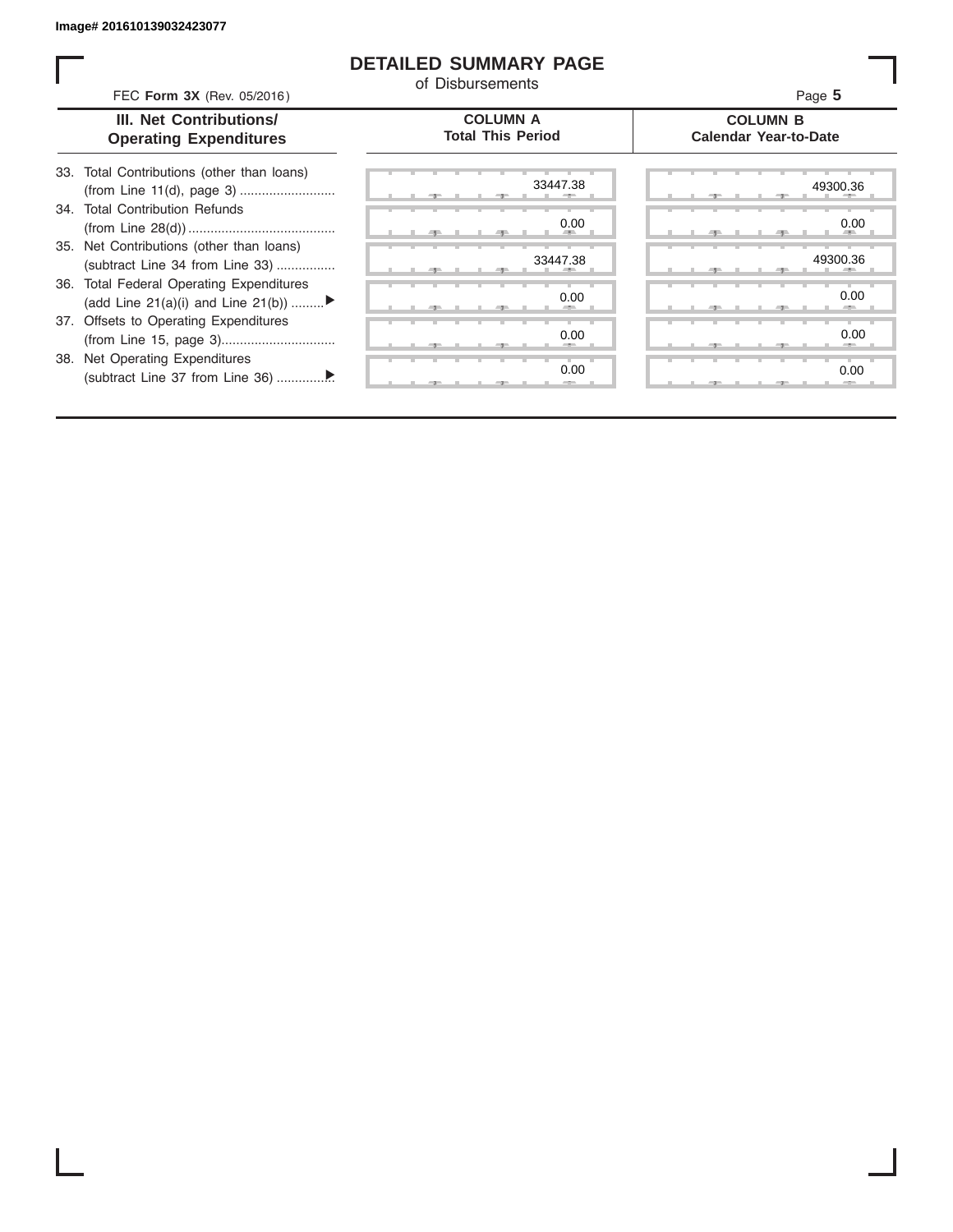#### **Image# 201610139032423078**

| <b>SCHEDULE A (FEC Form 3X)</b> |  |  |
|---------------------------------|--|--|
| <b>ITEMIZED RECEIPTS</b>        |  |  |

**TOTAL** This Period (last page this line number only)...............................................................

Use separate schedule(s)<br>for each category of the<br> $\frac{|\mathbf{x}|}{\mathbf{x}}$  11a  $\frac{|\mathbf{x}|}{\mathbf{x}}$  11b

FOR LINE NUMBER: PAGE 6<br>(check only one)

 $\overline{\mathbf{x}}$  11a

OF 36

 $, \quad , \quad , \quad , \quad$  710.  $\frac{90.0}{7}$ Aggregate Year-to-Date ▼  $\frac{220.0}{7}$ C C ▲ ▲ ▲ , , . , , .  $\frac{300.0}{4}$ C **M M / D D / Y Y Y Y M M / D D / Y Y Y Y M M / D D / Y Y Y Y**  $\frac{380.0}{1}$ , , . Any information copied from such Reports and Statements may not be sold or used by any person for the purpose of soliciting contributions or for commercial purposes, other than using the name and address of any political committee to solicit contributions from such committee. NAME OF COMMITTEE (In Full) **SUBTOTAL** of Receipts This Page (optional)............................................................................ ▼ ▼ Full Name of Individual (Last, First, Middle Initial) or Full Organization Name Mailing Address 96 Delp Road City City Code City State City State  $\sim$  2ip Code Receipt For: Primary **General** Other (specify) ▼ Amount of Each Receipt this Period **A.** Date of Receipt Name of Employer (for Individual)  $\vert$  Occupation (for Individual) FEC ID number of contributing federal political committee. Full Name of Individual (Last, First, Middle Initial) or Full Organization Name Mailing Address 1346 Silver Spring Road City **State** Zip Code Receipt For: Primary **General** Other (specify) ▼ Amount of Each Receipt this Period **B.** Anderson, Charlotte, , , Aggregate Year-to-Date ▼ Date of Receipt FEC ID number of contributing federal political committee. Full Name of Individual (Last, First, Middle Initial) or Full Organization Name Mailing Address 89 Bishop Road City City City State 2 | State Zip Code Receipt For: Primary **General** Other (specify) Amount of Each Receipt this Period **C.** Bashore, Larry, D, , Aggregate Year-to-Date ▼ Date of Receipt FEC ID number of contributing federal political committee. Detailed Summary Page  $\begin{array}{|c|c|c|c|c|c|}\n\hline\n11a & 11b & 11c & 12 \ \hline\n13 & 14 & 15 & 16\n\end{array}$ |13 | |14 | |15 | |16 | |17 Memo Item Memo Item Memo Item Name of Employer (for Individual) <br>
Fulton Financial Corporation (SVD Corporate Loan Information (SVD Corporate Loan Information Name of Employer (for Individual) <br> Qccupation (for Individual) Fulton Financial Corporation PAC Agatone, Domenico, Bradley, , 09 | 22 | 2016 City<br>
Lancaster **PA** 17601 **Transaction ID : SA11AI.7104**<br>
PA 17601 **PA** 17601 Fulton Financial Corporation **Vice President** 20.00/pay 90.00<br>
(1)<br>
20.00/pay<br>
220.00<br>
220.00 09 22 2016 Lancaster **PA** 17601 **Transaction ID : SA11AI.7162**<br>
PA 17601 **PA** 17601 **Amount of Each Beceipt this P** SVP-Corporate Loan Information Mgr 380.00 20.00/pay 120.00 08 29 2016 Mechanicsburg PA 17055-4820 **Transaction ID : SA11AI.7029** Fulton Bank Director **Contribution** 500.00<br>
(b)<br>
Contribution<br>
S00.00<br>
S00.00<br>
S00.00 710.00

FEC **Schedule A (Form 3X)** Rev. 06/2016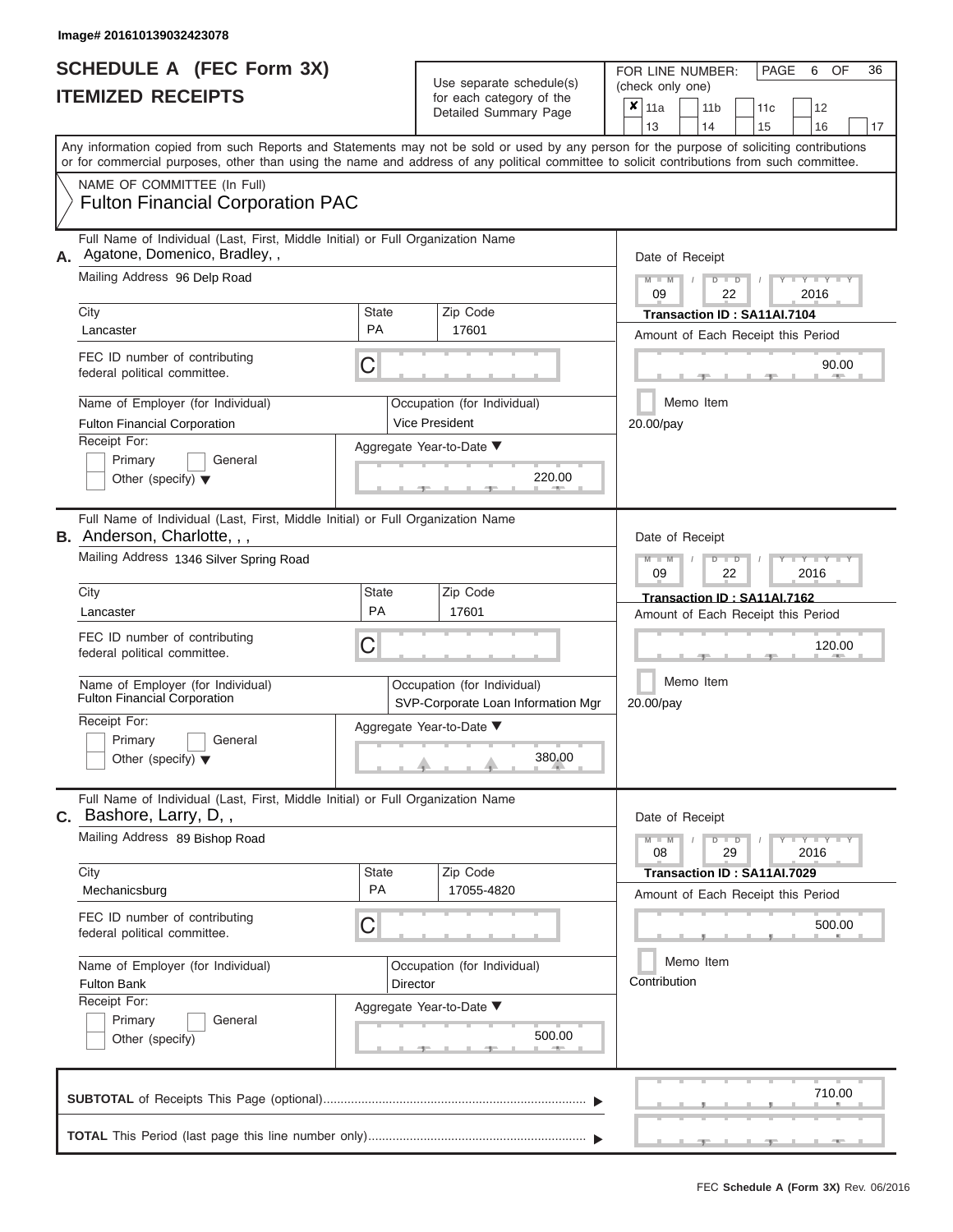#### **Image# 201610139032423079**

|                          | <b>SCHEDULE A (FEC Form 3X)</b> |
|--------------------------|---------------------------------|
| <b>ITEMIZED RECEIPTS</b> |                                 |

FOR LINE NUMBER:<br>(check only one) Use separate schedule(s)<br>for each category of the

|                                                                            |                                                                                                                                                                                                                                                                                         |              |                                                                   | vadil valogoly of the<br>Detailed Summary Page            | x                                     | 11a<br>13              |  |  | 11 <sub>b</sub><br>14                                      |  | 11c<br>15 | 12<br>16                           |        | 17 |  |  |  |  |  |  |  |
|----------------------------------------------------------------------------|-----------------------------------------------------------------------------------------------------------------------------------------------------------------------------------------------------------------------------------------------------------------------------------------|--------------|-------------------------------------------------------------------|-----------------------------------------------------------|---------------------------------------|------------------------|--|--|------------------------------------------------------------|--|-----------|------------------------------------|--------|----|--|--|--|--|--|--|--|
|                                                                            | Any information copied from such Reports and Statements may not be sold or used by any person for the purpose of soliciting contributions<br>or for commercial purposes, other than using the name and address of any political committee to solicit contributions from such committee. |              |                                                                   |                                                           |                                       |                        |  |  |                                                            |  |           |                                    |        |    |  |  |  |  |  |  |  |
|                                                                            | NAME OF COMMITTEE (In Full)<br><b>Fulton Financial Corporation PAC</b>                                                                                                                                                                                                                  |              |                                                                   |                                                           |                                       |                        |  |  |                                                            |  |           |                                    |        |    |  |  |  |  |  |  |  |
| А.                                                                         | Full Name of Individual (Last, First, Middle Initial) or Full Organization Name<br>Beam, Carolyn, J,,<br>Mailing Address 9 Sadsbury Lane                                                                                                                                                |              |                                                                   |                                                           | Date of Receipt<br>$M - M$<br>$D$ $D$ |                        |  |  |                                                            |  |           |                                    |        |    |  |  |  |  |  |  |  |
|                                                                            | City                                                                                                                                                                                                                                                                                    | <b>State</b> | Zip Code                                                          |                                                           |                                       |                        |  |  | 09<br>2016<br>22<br>Transaction ID: SA11Al.7107            |  |           |                                    |        |    |  |  |  |  |  |  |  |
|                                                                            | Gap                                                                                                                                                                                                                                                                                     | PA           |                                                                   | 17527                                                     |                                       |                        |  |  |                                                            |  |           | Amount of Each Receipt this Period |        |    |  |  |  |  |  |  |  |
|                                                                            | FEC ID number of contributing<br>federal political committee.                                                                                                                                                                                                                           | C            |                                                                   |                                                           | 150.00<br>Memo Item                   |                        |  |  |                                                            |  |           |                                    |        |    |  |  |  |  |  |  |  |
|                                                                            | Name of Employer (for Individual)<br><b>Fulton Bank</b>                                                                                                                                                                                                                                 |              |                                                                   | Occupation (for Individual)<br>SVP-Sales Leader           |                                       | 25.00/pay              |  |  |                                                            |  |           |                                    |        |    |  |  |  |  |  |  |  |
| Receipt For:<br>Primary<br>General<br>Other (specify) $\blacktriangledown$ |                                                                                                                                                                                                                                                                                         |              |                                                                   | Aggregate Year-to-Date ▼<br>475.00                        |                                       |                        |  |  |                                                            |  |           |                                    |        |    |  |  |  |  |  |  |  |
|                                                                            | Full Name of Individual (Last, First, Middle Initial) or Full Organization Name<br>B. Bobzin-Daino, Kimberly, A.,,                                                                                                                                                                      |              |                                                                   |                                                           |                                       | Date of Receipt        |  |  |                                                            |  |           |                                    |        |    |  |  |  |  |  |  |  |
|                                                                            | Mailing Address 511 Caulk Road                                                                                                                                                                                                                                                          |              | Zip Code                                                          |                                                           |                                       |                        |  |  | $M - M$<br>D<br>$\blacksquare$<br>2016<br>09<br>22         |  |           |                                    |        |    |  |  |  |  |  |  |  |
|                                                                            | City<br>Milford                                                                                                                                                                                                                                                                         | State<br>DE  | Transaction ID: SA11AI.7094<br>Amount of Each Receipt this Period |                                                           |                                       |                        |  |  |                                                            |  |           |                                    |        |    |  |  |  |  |  |  |  |
|                                                                            | FEC ID number of contributing<br>federal political committee.                                                                                                                                                                                                                           | C            |                                                                   |                                                           |                                       |                        |  |  | 120.00                                                     |  |           |                                    |        |    |  |  |  |  |  |  |  |
|                                                                            | Name of Employer (for Individual)<br><b>Fulton Bank</b>                                                                                                                                                                                                                                 |              |                                                                   | Occupation (for Individual)<br>SVP-Retail Banking Manager |                                       | Memo Item<br>20.00/pay |  |  |                                                            |  |           |                                    |        |    |  |  |  |  |  |  |  |
|                                                                            | Receipt For:<br>Primary<br>General<br>Other (specify) $\blacktriangledown$                                                                                                                                                                                                              |              |                                                                   | Aggregate Year-to-Date ▼<br>380.00                        |                                       |                        |  |  |                                                            |  |           |                                    |        |    |  |  |  |  |  |  |  |
|                                                                            | Full Name of Individual (Last, First, Middle Initial) or Full Organization Name<br>C. Booth, Robert, O.,                                                                                                                                                                                |              |                                                                   |                                                           |                                       |                        |  |  | Date of Receipt                                            |  |           |                                    |        |    |  |  |  |  |  |  |  |
|                                                                            | Mailing Address 112 Kaseville Road                                                                                                                                                                                                                                                      |              |                                                                   |                                                           |                                       |                        |  |  | $T - Y = Y - T$<br>D<br>$\blacksquare$<br>08<br>08<br>2016 |  |           |                                    |        |    |  |  |  |  |  |  |  |
|                                                                            | City<br>Danville                                                                                                                                                                                                                                                                        | State<br>PA  |                                                                   | Zip Code<br>17821                                         |                                       |                        |  |  | Transaction ID: SA11AI.7060                                |  |           | Amount of Each Receipt this Period |        |    |  |  |  |  |  |  |  |
|                                                                            | FEC ID number of contributing<br>federal political committee.                                                                                                                                                                                                                           | C            |                                                                   |                                                           |                                       |                        |  |  |                                                            |  |           |                                    | 400.00 |    |  |  |  |  |  |  |  |
|                                                                            | Name of Employer (for Individual)<br>FNB Bank                                                                                                                                                                                                                                           |              | <b>Director</b>                                                   | Occupation (for Individual)                               | Memo Item<br>Contribution             |                        |  |  |                                                            |  |           |                                    |        |    |  |  |  |  |  |  |  |
|                                                                            | Receipt For:<br>Primary<br>General<br>Other (specify)                                                                                                                                                                                                                                   |              |                                                                   | Aggregate Year-to-Date ▼<br>400.00                        |                                       |                        |  |  |                                                            |  |           |                                    |        |    |  |  |  |  |  |  |  |
|                                                                            |                                                                                                                                                                                                                                                                                         |              |                                                                   |                                                           |                                       |                        |  |  |                                                            |  |           |                                    | 670.00 |    |  |  |  |  |  |  |  |
|                                                                            |                                                                                                                                                                                                                                                                                         |              |                                                                   |                                                           |                                       |                        |  |  |                                                            |  |           |                                    |        |    |  |  |  |  |  |  |  |

FEC **Schedule A (Form 3X)** Rev. 06/2016

PAGE 7 OF 36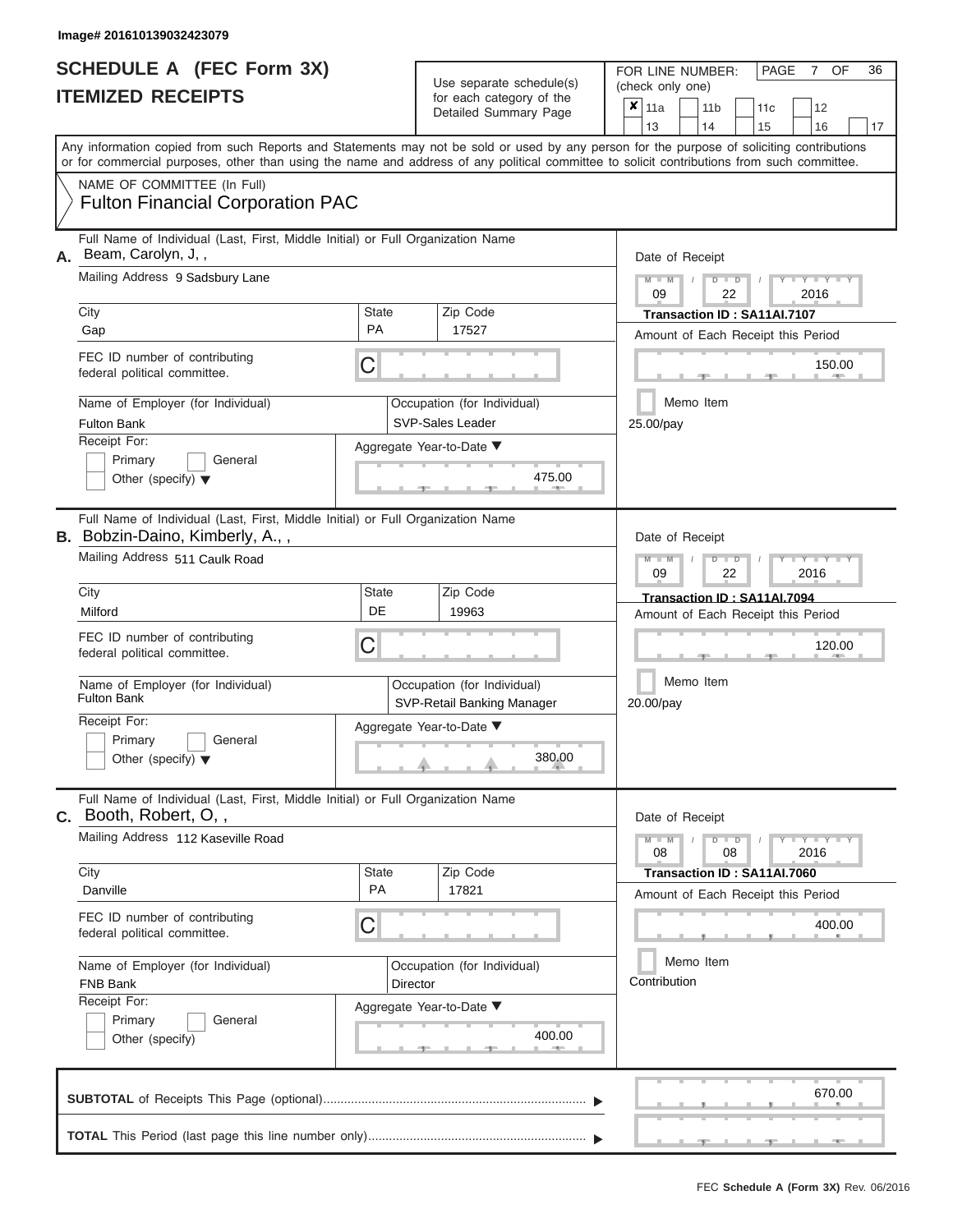| <b>SCHEDULE A (FEC Form 3X)</b><br><b>ITEMIZED RECEIPTS</b>                     |              | Use separate schedule(s)<br>for each category of the<br>Detailed Summary Page | PAGE<br>FOR LINE NUMBER:<br><b>OF</b><br>8<br>(check only one)<br>x<br>11 <sub>b</sub><br>12<br>11a<br>11c<br>13<br>14<br>15<br>16                                                                                                                                                      |
|---------------------------------------------------------------------------------|--------------|-------------------------------------------------------------------------------|-----------------------------------------------------------------------------------------------------------------------------------------------------------------------------------------------------------------------------------------------------------------------------------------|
|                                                                                 |              |                                                                               | Any information copied from such Reports and Statements may not be sold or used by any person for the purpose of soliciting contributions<br>or for commercial purposes, other than using the name and address of any political committee to solicit contributions from such committee. |
| NAME OF COMMITTEE (In Full)<br><b>Fulton Financial Corporation PAC</b>          |              |                                                                               |                                                                                                                                                                                                                                                                                         |
| Full Name of Individual (Last, First, Middle Initial) or Full Organization Name |              |                                                                               |                                                                                                                                                                                                                                                                                         |
| Bowers, Beth, Y,,<br>Α.<br>Mailing Address 33 Church Street<br>City             | <b>State</b> | Zip Code                                                                      | Date of Receipt<br>$Y = Y = Y = Y$<br>$M - M$<br>$D$ $D$<br>17<br>2016<br>08                                                                                                                                                                                                            |
| Lititz                                                                          | <b>PA</b>    | 17543                                                                         | Transaction ID: SA11AI.7054<br>Amount of Each Receipt this Period                                                                                                                                                                                                                       |

|                | LU ID HUHINGI OI COHINDUMIY<br>federal political committee.                                                                                            | C                                                                                                 | 400.00                                                            |
|----------------|--------------------------------------------------------------------------------------------------------------------------------------------------------|---------------------------------------------------------------------------------------------------|-------------------------------------------------------------------|
|                | Name of Employer (for Individual)<br><b>Fulton Financial Corporation</b><br>Receipt For:<br>Primary<br>General<br>Other (specify) $\blacktriangledown$ | Occupation (for Individual)<br><b>Senior Vice President</b><br>Aggregate Year-to-Date ▼<br>400.00 | Memo Item<br>Contribution                                         |
| <b>B.</b>      | Full Name of Individual (Last, First, Middle Initial) or Full Organization Name<br>Buckwalter, James, W,,<br>Mailing Address 302 South Spruce Street   |                                                                                                   | Date of Receipt<br>YIYIY<br>2016<br>08<br>01                      |
|                | City<br>Lititz                                                                                                                                         | State<br>Zip Code<br><b>PA</b><br>17543                                                           | Transaction ID: SA11AI.7021<br>Amount of Each Receipt this Period |
|                | FEC ID number of contributing<br>federal political committee.                                                                                          | C                                                                                                 | 500.00                                                            |
|                | Name of Employer (for Individual)<br><b>Fulton Bank</b><br>Receipt For:<br>Primary<br>General<br>Other (specify) $\blacktriangledown$                  | Occupation (for Individual)<br>Vice President<br>Aggregate Year-to-Date ▼<br>500.00               | Memo Item<br>Contribution                                         |
| $\mathbf{C}$ . | Full Name of Individual (Last, First, Middle Initial) or Full Organization Name<br>Burky, Kay, E,,<br>Mailing Address 212 North Oak Street             |                                                                                                   | Date of Receipt<br><b>Y - Y - Y - Y</b><br>$M - M$<br>$D$ $D$     |
|                | City                                                                                                                                                   | State<br>Zip Code                                                                                 | 22<br>2016<br>09<br>Transaction ID: SA11AI.7109                   |

|13 | |14 | |15 | |16 | |17

8 36

| City                                                          | State                 | Zip Code                              | Transaction ID: SA11AI.7109        |
|---------------------------------------------------------------|-----------------------|---------------------------------------|------------------------------------|
| Lititz                                                        | <b>PA</b>             | 17543                                 | Amount of Each Receipt this Period |
| FEC ID number of contributing<br>federal political committee. | $\mathbin{\mathbb C}$ |                                       | 75.00                              |
| Name of Employer (for Individual)                             |                       | Occupation (for Individual)           | Memo Item                          |
| <b>Fulton Financial Corporation</b>                           |                       | <b>SVP-Corporate Training Manager</b> | 5.00/pay                           |
| Receipt For:<br>Primary<br>General                            |                       | Aggregate Year-to-Date ▼              |                                    |
| Other (specify)                                               |                       | 335.00                                |                                    |
|                                                               |                       |                                       | 975.00                             |
|                                                               | <b>START OF ALL</b>   |                                       |                                    |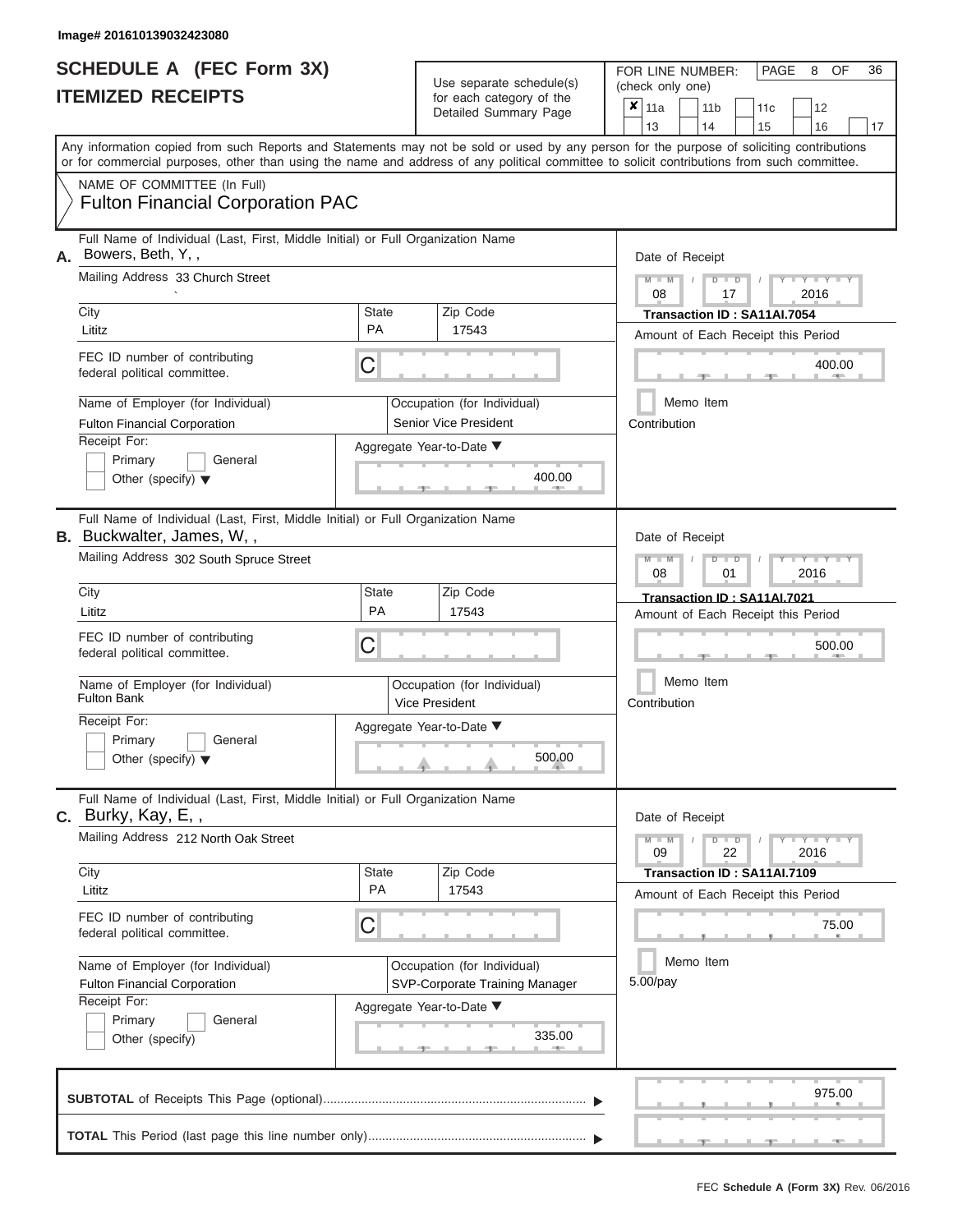| SCHEDULE A (FEC Form 3X) |  |
|--------------------------|--|
| <b>ITEMIZED RECEIPTS</b> |  |

Use separate schedule(s)<br>for each category of the<br> $\frac{|\mathbf{x}|}{|\mathbf{x}|}$  11a  $\frac{|\mathbf{x}|}{|\mathbf{x}|}$  11b

FOR LINE NUMBER: PAGE 9<br>(check only one)

OF 36

 $, \qquad \qquad$  . 250. ▲ ▲ ▲ , , . Aggregate Year-to-Date ▼  $\frac{320.0}{7}$ C C  $\sim$  40.0 , , .  $4/5.0$ C **M M / D D / Y Y Y Y M M / D D / Y Y Y Y M M / D D / Y Y Y Y**  $\rightarrow$   $\rightarrow$   $\rightarrow$   $\rightarrow$  300.0  $\frac{475.6}{7}$ Any information copied from such Reports and Statements may not be sold or used by any person for the purpose of soliciting contributions or for commercial purposes, other than using the name and address of any political committee to solicit contributions from such committee. NAME OF COMMITTEE (In Full) **SUBTOTAL** of Receipts This Page (optional)............................................................................ Full Name of Individual (Last, First, Middle Initial) or Full Organization Name Mailing Address 584 Rosehill Drive City City Code City State City State  $\sim$  2ip Code Receipt For: Primary **General** Other (specify) ▼ Amount of Each Receipt this Period **A.** Date of Receipt Name of Employer (for Individual)  $\vert$  Occupation (for Individual) FEC ID number of contributing federal political committee. Full Name of Individual (Last, First, Middle Initial) or Full Organization Name Mailing Address 140 Foxshire Drive City **State** Zip Code Receipt For: Primary **General** Other (specify) ▼ Amount of Each Receipt this Period **B.** Campagna, Scott, , , Aggregate Year-to-Date ▼ Date of Receipt FEC ID number of contributing federal political committee. Full Name of Individual (Last, First, Middle Initial) or Full Organization Name Mailing Address 11 Veterans Way City City State 2012 | State 2012 | Zip Code Receipt For: Primary **General** Other (specify) Amount of Each Receipt this Period **C.** Campbell, David, M, , Aggregate Year-to-Date ▼ Date of Receipt FEC ID number of contributing federal political committee. Detailed Summary Page  $\begin{array}{|c|c|c|c|c|c|}\n\hline\n11a & 11b & 11c & 12 \ \hline\n13 & 14 & 15 & 16\n\end{array}$ |13 | |14 | |15 | |16 | |17 Memo Item Memo Item Memo Item Name of Employer (for Individual)  $\vert$  Occupation (for Individual) Name of Employer (for Individual) <br> Qccupation (for Individual)  $\overline{\mathbf{x}}$  11a Fulton Financial Corporation PAC Cain, Terry, G, , 08 11 2016 City **City** City **Narvon** City **PA** 17555 **Transaction ID : SA11AI.7110**<br>
PA 17555 **PA** 17555 **PA** 17565 **Page 1766 Page 1766 Page 1766 Page 1766 Page 1766 Page 1766 Page 1766 Page 1766 Page 1766 Page 176** Fulton Financial Corporation **VP-Construction Manager** 20.00/pay  $\frac{60.00}{\text{N}}$ <br>  $\frac{1}{20.00/\text{pay}}$ 07 28 2016 Ulty University **PA 17601** PA 17601 **Transaction ID : SA11AI.7111**<br>
PA 17601 **PA 17601** Amount of Fach Receipt this P Fulton Financial Corporation Senior VP 300.00 20.00/pay 40.00  $09$  22  $2016$ City **Transaction ID : SA11AI.7112**<br>Malvern PA 19355 Malvern Amount of Each Beceint this Pe Fulton Financial Advisors **EVP** 25.00/pay 150.00<br>
(a)<br>
25.00/pay<br>
475.00<br>
25.00<br>
25.00<br>
25.00<br>
25.00<br>
25.00<br>
25.00<br>
25.00 250.00

 ▲ ▲ ▲ , , . **TOTAL** This Period (last page this line number only)................................. ▼ ▼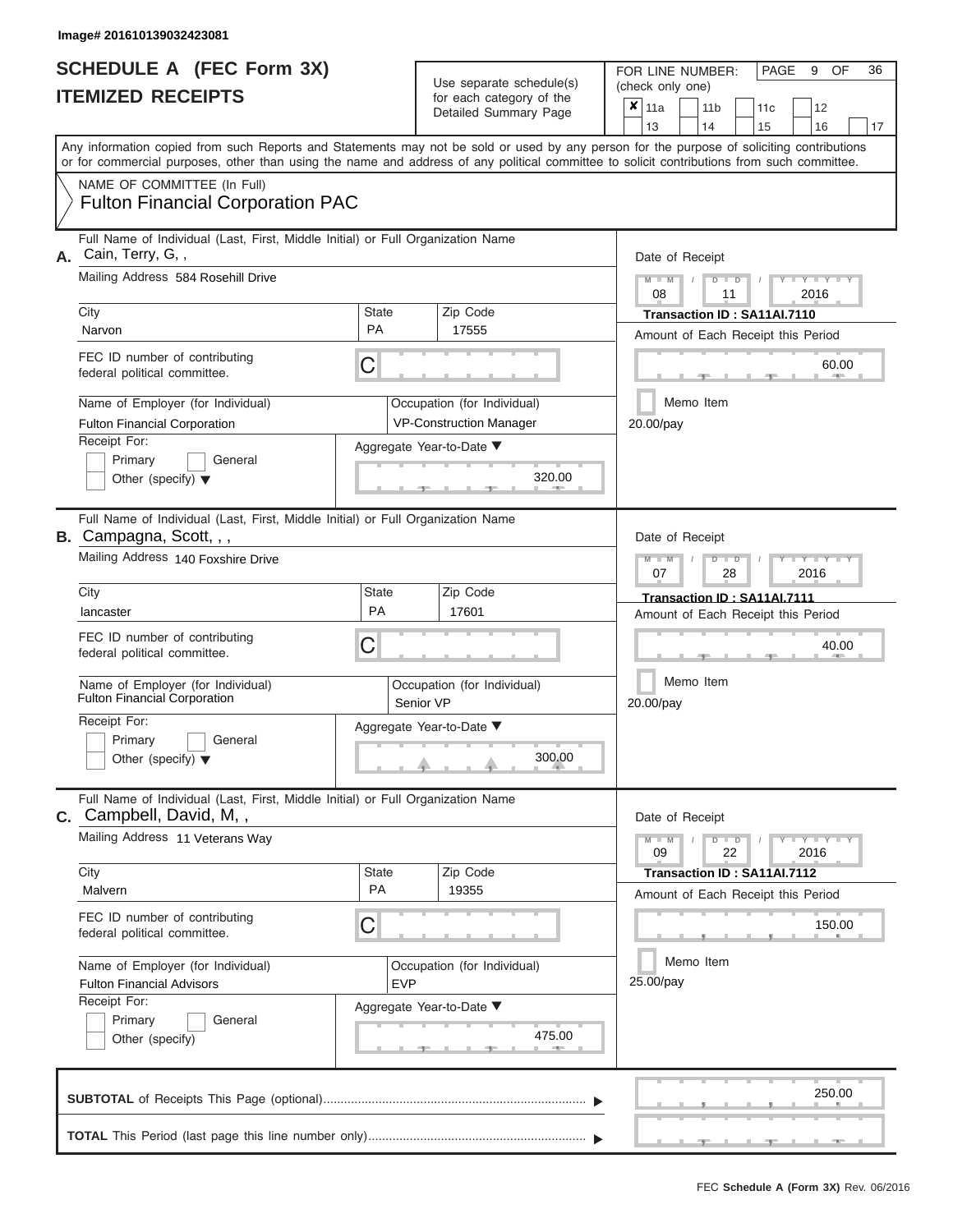| <b>SCHEDULE A (FEC Form 3X)</b> |  |
|---------------------------------|--|
| <b>ITEMIZED RECEIPTS</b>        |  |

FOR LINE NUMBER:<br>(check only one) Use separate schedule(s)<br>for each category of the<br>Detailed Summary Rese

|    |                                                                                                                                                                                                                                                                                         |                           | $\frac{1}{2}$<br>Detailed Summary Page                      |                                                                   | ×<br>11a                                                          |  | 11 <sub>b</sub> | 11 <sub>c</sub>                                                   |  | 12      |    |  |  |  |  |  |
|----|-----------------------------------------------------------------------------------------------------------------------------------------------------------------------------------------------------------------------------------------------------------------------------------------|---------------------------|-------------------------------------------------------------|-------------------------------------------------------------------|-------------------------------------------------------------------|--|-----------------|-------------------------------------------------------------------|--|---------|----|--|--|--|--|--|
|    | Any information copied from such Reports and Statements may not be sold or used by any person for the purpose of soliciting contributions<br>or for commercial purposes, other than using the name and address of any political committee to solicit contributions from such committee. |                           |                                                             |                                                                   | 13                                                                |  | 14              | 15                                                                |  | 16      | 17 |  |  |  |  |  |
|    | NAME OF COMMITTEE (In Full)<br><b>Fulton Financial Corporation PAC</b>                                                                                                                                                                                                                  |                           |                                                             |                                                                   |                                                                   |  |                 |                                                                   |  |         |    |  |  |  |  |  |
| А. | Full Name of Individual (Last, First, Middle Initial) or Full Organization Name<br>Chambers, Carl, , ,                                                                                                                                                                                  |                           |                                                             |                                                                   | Date of Receipt                                                   |  |                 |                                                                   |  |         |    |  |  |  |  |  |
|    | Mailing Address 1148 Charlestown Road                                                                                                                                                                                                                                                   |                           |                                                             |                                                                   | $M - M$<br>$D$ $D$<br>2016<br>08<br>17                            |  |                 |                                                                   |  |         |    |  |  |  |  |  |
|    | City<br>Wellsboro                                                                                                                                                                                                                                                                       | <b>State</b><br><b>PA</b> | Zip Code<br>16901                                           |                                                                   | Transaction ID: SA11AI.7061<br>Amount of Each Receipt this Period |  |                 |                                                                   |  |         |    |  |  |  |  |  |
|    | FEC ID number of contributing<br>federal political committee.                                                                                                                                                                                                                           | C                         |                                                             |                                                                   |                                                                   |  |                 |                                                                   |  | 260.00  |    |  |  |  |  |  |
|    | Name of Employer (for Individual)                                                                                                                                                                                                                                                       |                           | Occupation (for Individual)                                 |                                                                   | Memo Item<br>Contribution                                         |  |                 |                                                                   |  |         |    |  |  |  |  |  |
|    | Receipt For:<br>Primary<br>General<br>Other (specify) $\blacktriangledown$                                                                                                                                                                                                              |                           | Aggregate Year-to-Date ▼<br>260.00                          |                                                                   |                                                                   |  |                 |                                                                   |  |         |    |  |  |  |  |  |
|    | Full Name of Individual (Last, First, Middle Initial) or Full Organization Name<br><b>B.</b> Chivinski, BethAnn, L,,                                                                                                                                                                    |                           |                                                             |                                                                   | Date of Receipt                                                   |  |                 |                                                                   |  |         |    |  |  |  |  |  |
|    | Mailing Address 4 Parthermore Circle                                                                                                                                                                                                                                                    |                           |                                                             |                                                                   | $M - M$<br>Y Y<br>2016<br>09<br>22                                |  |                 |                                                                   |  |         |    |  |  |  |  |  |
|    | City<br>Lewisberry                                                                                                                                                                                                                                                                      | <b>State</b><br>PA        | Zip Code<br>17339                                           | Transaction ID: SA11AI.7115<br>Amount of Each Receipt this Period |                                                                   |  |                 |                                                                   |  |         |    |  |  |  |  |  |
|    | FEC ID number of contributing<br>С<br>federal political committee.                                                                                                                                                                                                                      |                           |                                                             |                                                                   |                                                                   |  | 135.00          |                                                                   |  |         |    |  |  |  |  |  |
|    | Name of Employer (for Individual)<br><b>Fulton Financial Corporation</b>                                                                                                                                                                                                                |                           | Occupation (for Individual)<br><b>Chief Audit Executive</b> |                                                                   | Memo Item<br>25.00/pay                                            |  |                 |                                                                   |  |         |    |  |  |  |  |  |
|    | Receipt For:<br>Primary<br>General<br>Other (specify) $\blacktriangledown$                                                                                                                                                                                                              |                           | Aggregate Year-to-Date ▼<br>395.00                          |                                                                   |                                                                   |  |                 |                                                                   |  |         |    |  |  |  |  |  |
|    | Full Name of Individual (Last, First, Middle Initial) or Full Organization Name<br><b>c.</b> Clark, Thomas, C,,                                                                                                                                                                         |                           |                                                             |                                                                   | Date of Receipt                                                   |  |                 |                                                                   |  |         |    |  |  |  |  |  |
|    | Mailing Address 212 Sweet Gum Road                                                                                                                                                                                                                                                      |                           |                                                             |                                                                   | Y TYT<br>$M - M$<br>$\blacksquare$<br>08<br>04<br>2016            |  |                 |                                                                   |  |         |    |  |  |  |  |  |
|    | City<br>Selinsgrove                                                                                                                                                                                                                                                                     | State<br>PA               | Zip Code<br>17870                                           |                                                                   |                                                                   |  |                 | Transaction ID: SA11AI.7070<br>Amount of Each Receipt this Period |  |         |    |  |  |  |  |  |
|    | FEC ID number of contributing<br>federal political committee.                                                                                                                                                                                                                           | С                         |                                                             |                                                                   |                                                                   |  |                 |                                                                   |  | 650.00  |    |  |  |  |  |  |
|    | Name of Employer (for Individual)<br><b>Swineford National Bank</b>                                                                                                                                                                                                                     |                           | Occupation (for Individual)<br><b>Director</b>              |                                                                   | Contgribution                                                     |  | Memo Item       |                                                                   |  |         |    |  |  |  |  |  |
|    | Receipt For:<br>Primary<br>General<br>Other (specify)                                                                                                                                                                                                                                   |                           | Aggregate Year-to-Date ▼<br>650.00                          |                                                                   |                                                                   |  |                 |                                                                   |  |         |    |  |  |  |  |  |
|    |                                                                                                                                                                                                                                                                                         |                           |                                                             |                                                                   |                                                                   |  |                 |                                                                   |  | 1045.00 |    |  |  |  |  |  |
|    |                                                                                                                                                                                                                                                                                         |                           |                                                             |                                                                   |                                                                   |  |                 |                                                                   |  |         |    |  |  |  |  |  |

PAGE 10 OF 36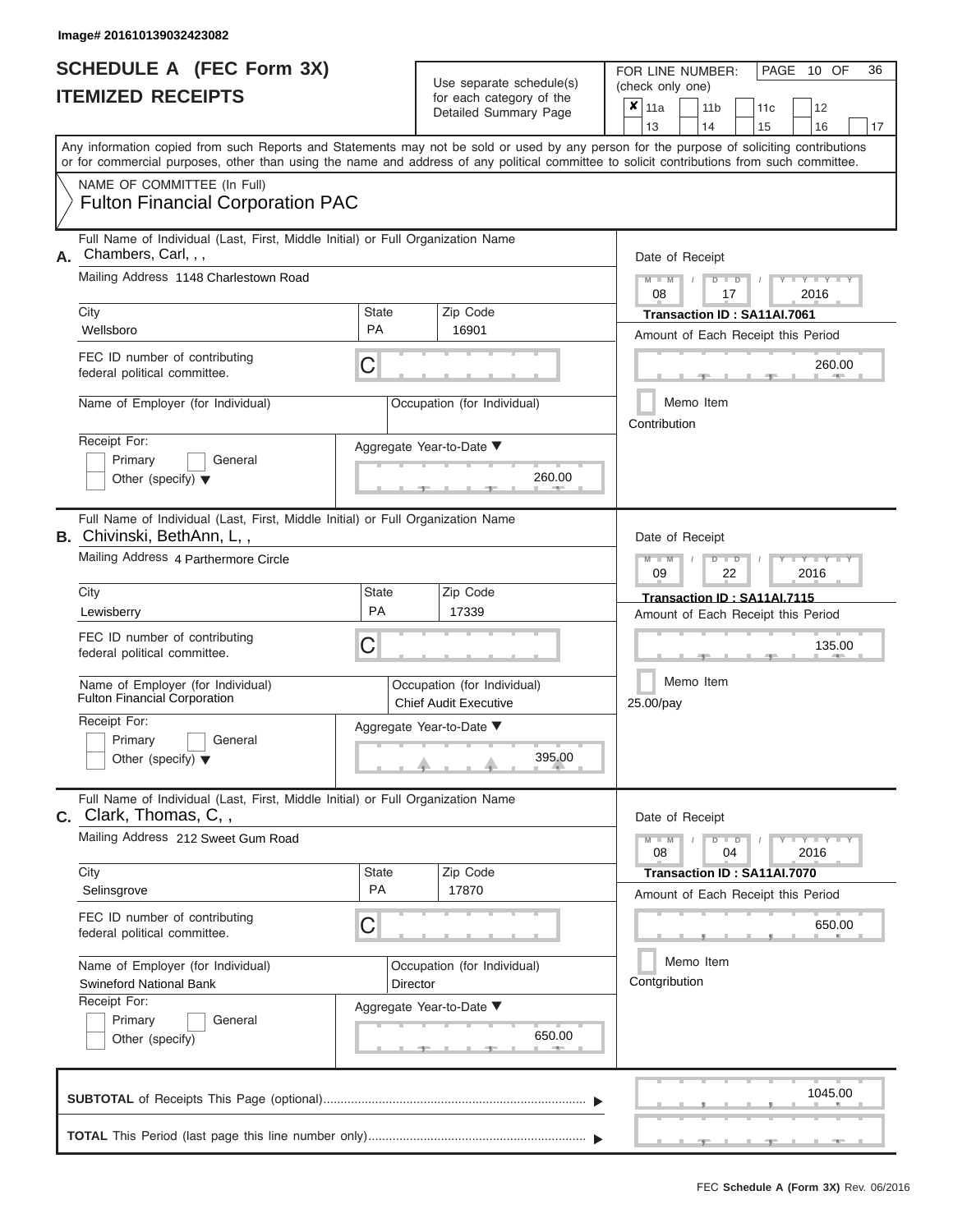| SCHEDULE A (FEC Form 3X) |  |
|--------------------------|--|
| <b>ITEMIZED RECEIPTS</b> |  |

FOR LINE NUMBER: Use separate schedule(s) (check only one)<br>for each category of the  $\begin{array}{|c|c|c|c|c|}\n\hline\n\text{Initial Summary goes} & & \text{with } & \text{with } & \text{with } & \text{with } & \text{with } & \text{with } & \text{with } & \text{with } & \text{with } & \text{with } & \text{with } & \text{with } & \text{with } & \text{with } & \text{with } & \text{with } & \text{with } & \text{with } & \text{with } & \text{with } & \text$ 

|    |                                                                                                                                                                                                                                                                                         |                    | Detailed Summary Page              | x<br>  11a<br>12<br>11 b<br>11c<br>13<br>14<br>15<br>16<br>17             |  |  |  |  |  |  |  |  |  |  |  |
|----|-----------------------------------------------------------------------------------------------------------------------------------------------------------------------------------------------------------------------------------------------------------------------------------------|--------------------|------------------------------------|---------------------------------------------------------------------------|--|--|--|--|--|--|--|--|--|--|--|
|    | Any information copied from such Reports and Statements may not be sold or used by any person for the purpose of soliciting contributions<br>or for commercial purposes, other than using the name and address of any political committee to solicit contributions from such committee. |                    |                                    |                                                                           |  |  |  |  |  |  |  |  |  |  |  |
|    | NAME OF COMMITTEE (In Full)<br><b>Fulton Financial Corporation PAC</b>                                                                                                                                                                                                                  |                    |                                    |                                                                           |  |  |  |  |  |  |  |  |  |  |  |
| А. | Full Name of Individual (Last, First, Middle Initial) or Full Organization Name<br>Clewell, Gary, A,,<br>Mailing Address 8821 Clearwater Circle                                                                                                                                         |                    |                                    | Date of Receipt                                                           |  |  |  |  |  |  |  |  |  |  |  |
|    |                                                                                                                                                                                                                                                                                         |                    |                                    | $- Y$<br>$D$ $D$<br>08<br>05<br>2016                                      |  |  |  |  |  |  |  |  |  |  |  |
|    | City<br>Fogelsville                                                                                                                                                                                                                                                                     | <b>State</b><br>PA | Zip Code<br>18051                  | Transaction ID: SA11AI.7065<br>Amount of Each Receipt this Period         |  |  |  |  |  |  |  |  |  |  |  |
|    | FEC ID number of contributing<br>federal political committee.                                                                                                                                                                                                                           | С                  |                                    | 650.00<br><b>AREA</b>                                                     |  |  |  |  |  |  |  |  |  |  |  |
|    | Name of Employer (for Individual)<br>Lafayette Ambassador Bank                                                                                                                                                                                                                          | Director           | Occupation (for Individual)        | Memo Item<br>Contribution                                                 |  |  |  |  |  |  |  |  |  |  |  |
|    | Receipt For:<br>Primary<br>General<br>Other (specify) $\blacktriangledown$                                                                                                                                                                                                              |                    | Aggregate Year-to-Date ▼<br>650.00 |                                                                           |  |  |  |  |  |  |  |  |  |  |  |
|    | Full Name of Individual (Last, First, Middle Initial) or Full Organization Name<br><b>B.</b> Craighead, Jennifer, L,,                                                                                                                                                                   |                    |                                    | Date of Receipt                                                           |  |  |  |  |  |  |  |  |  |  |  |
|    | Mailing Address 1020 Olympia Street                                                                                                                                                                                                                                                     |                    |                                    | Y I Y I<br>$D$ $\Box$ $D$<br>09<br>08<br>2016                             |  |  |  |  |  |  |  |  |  |  |  |
|    | City<br>Lititz                                                                                                                                                                                                                                                                          | <b>State</b><br>PA | Zip Code<br>17543                  | Transaction ID: SA11AI.7031<br>Amount of Each Receipt this Period         |  |  |  |  |  |  |  |  |  |  |  |
|    | FEC ID number of contributing<br>federal political committee.                                                                                                                                                                                                                           | С                  |                                    | 650.00                                                                    |  |  |  |  |  |  |  |  |  |  |  |
|    | Name of Employer (for Individual)<br><b>Fulton Bank</b>                                                                                                                                                                                                                                 | Director           | Occupation (for Individual)        | Memo Item<br>Contribution                                                 |  |  |  |  |  |  |  |  |  |  |  |
|    | Receipt For:<br>General<br>Primary<br>Other (specify) $\blacktriangledown$                                                                                                                                                                                                              |                    | Aggregate Year-to-Date ▼<br>650.00 |                                                                           |  |  |  |  |  |  |  |  |  |  |  |
|    | Full Name of Individual (Last, First, Middle Initial) or Full Organization Name<br>c. Crutchfield, Lisa, , ,                                                                                                                                                                            |                    |                                    | Date of Receipt                                                           |  |  |  |  |  |  |  |  |  |  |  |
|    | Mailing Address 2 Hudson Way                                                                                                                                                                                                                                                            |                    |                                    | $-Y - Y - Y$<br>$M -$<br>$\overline{\mathsf{M}}$<br>D<br>08<br>2016<br>08 |  |  |  |  |  |  |  |  |  |  |  |
|    | City<br><b>Garnet Valley</b>                                                                                                                                                                                                                                                            | <b>State</b><br>PA | Zip Code<br>19060                  | Transaction ID: SA11AI.7048<br>Amount of Each Receipt this Period         |  |  |  |  |  |  |  |  |  |  |  |
|    | FEC ID number of contributing<br>federal political committee.                                                                                                                                                                                                                           | С                  |                                    | 750.00                                                                    |  |  |  |  |  |  |  |  |  |  |  |
|    | Name of Employer (for Individual)<br>Fulton Financial Corporation<br>Receipt For:                                                                                                                                                                                                       | Director           | Occupation (for Individual)        | Memo Item<br>Contribution                                                 |  |  |  |  |  |  |  |  |  |  |  |
|    | Primary<br>General<br>Other (specify)                                                                                                                                                                                                                                                   |                    | Aggregate Year-to-Date ▼<br>750.00 |                                                                           |  |  |  |  |  |  |  |  |  |  |  |
|    |                                                                                                                                                                                                                                                                                         |                    |                                    | 2050.00                                                                   |  |  |  |  |  |  |  |  |  |  |  |
|    |                                                                                                                                                                                                                                                                                         |                    |                                    |                                                                           |  |  |  |  |  |  |  |  |  |  |  |

FEC **Schedule A (Form 3X)** Rev. 06/2016

PAGE 11 OF 36

 $\Box$ 

 $\overline{\phantom{0}}$ 

 $\overline{ }$ 

 ▲ ▲ ▲ , , .

л.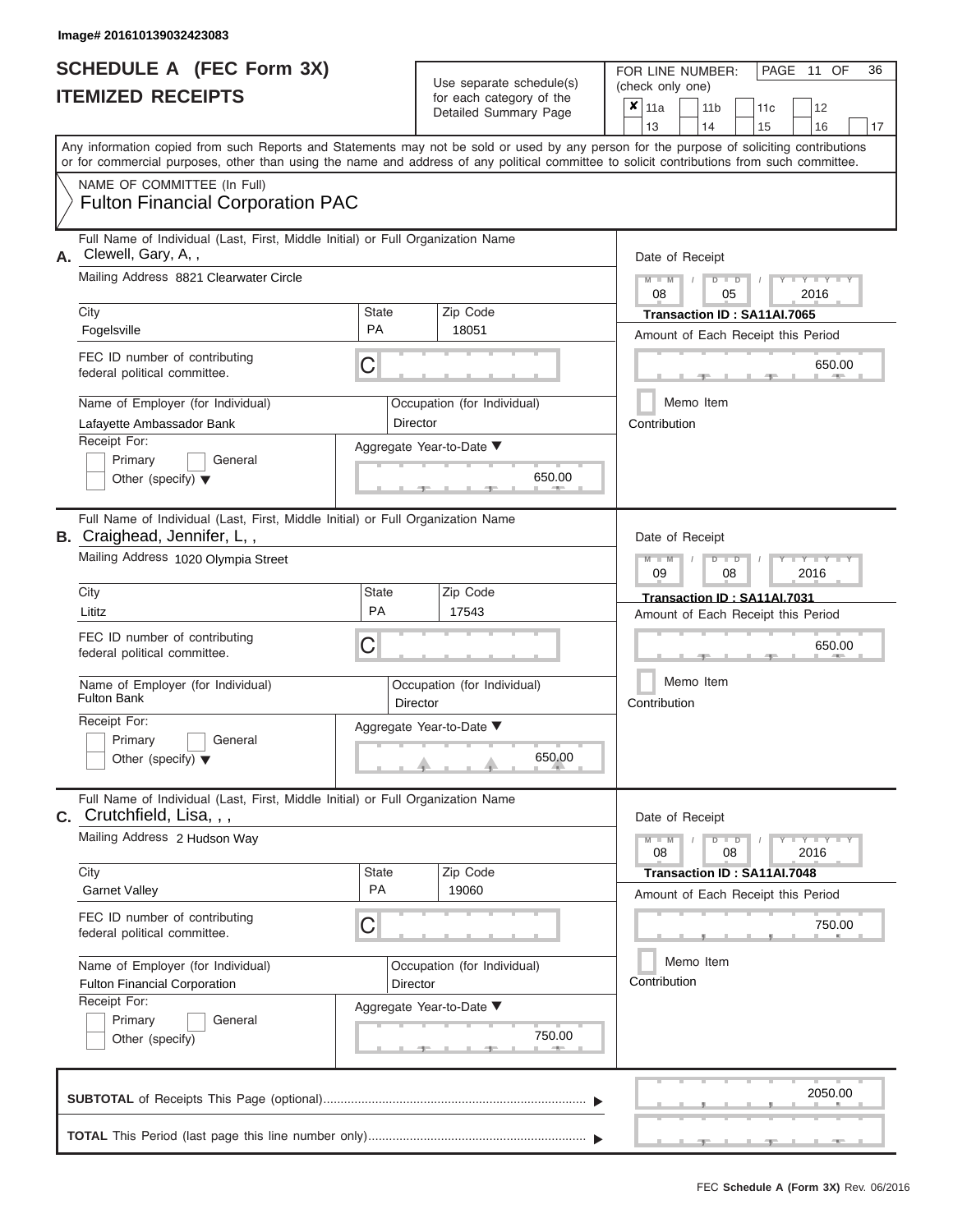|                          | SCHEDULE A (FEC Form 3X) |
|--------------------------|--------------------------|
| <b>ITEMIZED RECEIPTS</b> |                          |

FOR LINE NUMBER:<br>(check only one) Use separate schedule(s)

| <u>IIEMIZED REVEILIS</u> |                                                                                                                                                                                                                                                                                         |                    | for each category of the<br>Detailed Summary Page            |                                                                       | ×<br>11a                    |                             |                                    | 11 <sub>b</sub>        | 11c                                |  | 12            |  |    |  |  |  |  |
|--------------------------|-----------------------------------------------------------------------------------------------------------------------------------------------------------------------------------------------------------------------------------------------------------------------------------------|--------------------|--------------------------------------------------------------|-----------------------------------------------------------------------|-----------------------------|-----------------------------|------------------------------------|------------------------|------------------------------------|--|---------------|--|----|--|--|--|--|
|                          |                                                                                                                                                                                                                                                                                         |                    |                                                              |                                                                       | 13                          |                             | 14                                 |                        | 15                                 |  | 16            |  | 17 |  |  |  |  |
|                          | Any information copied from such Reports and Statements may not be sold or used by any person for the purpose of soliciting contributions<br>or for commercial purposes, other than using the name and address of any political committee to solicit contributions from such committee. |                    |                                                              |                                                                       |                             |                             |                                    |                        |                                    |  |               |  |    |  |  |  |  |
|                          | NAME OF COMMITTEE (In Full)                                                                                                                                                                                                                                                             |                    |                                                              |                                                                       |                             |                             |                                    |                        |                                    |  |               |  |    |  |  |  |  |
|                          | <b>Fulton Financial Corporation PAC</b>                                                                                                                                                                                                                                                 |                    |                                                              |                                                                       |                             |                             |                                    |                        |                                    |  |               |  |    |  |  |  |  |
| А.                       | Full Name of Individual (Last, First, Middle Initial) or Full Organization Name<br>Daub, Thomas, A,,                                                                                                                                                                                    |                    |                                                              |                                                                       | Date of Receipt             |                             |                                    |                        |                                    |  |               |  |    |  |  |  |  |
|                          | Mailing Address 425 Klein Road                                                                                                                                                                                                                                                          |                    |                                                              |                                                                       | $M - M$<br>08               |                             |                                    | $D$ $D$<br>22          |                                    |  | Y TYT<br>2016 |  |    |  |  |  |  |
|                          | City                                                                                                                                                                                                                                                                                    | <b>State</b>       | Zip Code                                                     |                                                                       | Transaction ID: SA11AI.7068 |                             |                                    |                        |                                    |  |               |  |    |  |  |  |  |
|                          | Easton                                                                                                                                                                                                                                                                                  | <b>PA</b>          | 18040-6912                                                   | Amount of Each Receipt this Period                                    |                             |                             |                                    |                        |                                    |  |               |  |    |  |  |  |  |
|                          | FEC ID number of contributing<br>federal political committee.                                                                                                                                                                                                                           | С                  |                                                              |                                                                       |                             |                             |                                    |                        |                                    |  | 1000.00       |  |    |  |  |  |  |
|                          | Name of Employer (for Individual)<br>Lafayette Ambassador Bank                                                                                                                                                                                                                          |                    | Occupation (for Individual)<br>Director                      |                                                                       | Contribution                | Memo Item                   |                                    |                        |                                    |  |               |  |    |  |  |  |  |
|                          | Receipt For:                                                                                                                                                                                                                                                                            |                    | Aggregate Year-to-Date ▼                                     |                                                                       |                             |                             |                                    |                        |                                    |  |               |  |    |  |  |  |  |
|                          | Primary<br>General<br>Other (specify) $\blacktriangledown$                                                                                                                                                                                                                              |                    | 1000.00                                                      |                                                                       |                             |                             |                                    |                        |                                    |  |               |  |    |  |  |  |  |
|                          | Full Name of Individual (Last, First, Middle Initial) or Full Organization Name<br><b>B.</b> Demko, Chrisrtopher, L,,                                                                                                                                                                   |                    |                                                              |                                                                       |                             |                             |                                    |                        |                                    |  |               |  |    |  |  |  |  |
|                          | Mailing Address 5 Chukar Court                                                                                                                                                                                                                                                          |                    |                                                              | Date of Receipt<br>Y L Y L<br>D<br>$\blacksquare$<br>2016<br>09<br>22 |                             |                             |                                    |                        |                                    |  |               |  |    |  |  |  |  |
|                          | Zip Code<br>City<br><b>State</b>                                                                                                                                                                                                                                                        |                    |                                                              |                                                                       |                             | Transaction ID: SA11AI.7118 |                                    |                        |                                    |  |               |  |    |  |  |  |  |
|                          | Lancaster                                                                                                                                                                                                                                                                               | <b>PA</b><br>17602 |                                                              |                                                                       |                             |                             | Amount of Each Receipt this Period |                        |                                    |  |               |  |    |  |  |  |  |
|                          | FEC ID number of contributing<br>federal political committee.                                                                                                                                                                                                                           | С                  |                                                              |                                                                       |                             |                             | 120.00                             |                        |                                    |  |               |  |    |  |  |  |  |
|                          | Name of Employer (for Individual)<br><b>Fulton Financial Corporation</b>                                                                                                                                                                                                                |                    | Occupation (for Individual)<br>SVP-Corporate Workout Manager |                                                                       |                             |                             |                                    | Memo Item<br>20.00/pay |                                    |  |               |  |    |  |  |  |  |
|                          | Receipt For:<br>Primary<br>General<br>Other (specify) $\blacktriangledown$                                                                                                                                                                                                              |                    | Aggregate Year-to-Date ▼<br>380.00                           |                                                                       |                             |                             |                                    |                        |                                    |  |               |  |    |  |  |  |  |
|                          | Full Name of Individual (Last, First, Middle Initial) or Full Organization Name<br>C. DePorter, Michael, , ,                                                                                                                                                                            |                    |                                                              |                                                                       | Date of Receipt             |                             |                                    |                        |                                    |  |               |  |    |  |  |  |  |
|                          | Mailing Address 756 Daylight Drive                                                                                                                                                                                                                                                      |                    |                                                              | $Y - Y - Y - Y - Y$<br>$M - M$<br>$D$ $D$<br>09<br>22<br>2016         |                             |                             |                                    |                        |                                    |  |               |  |    |  |  |  |  |
|                          | City                                                                                                                                                                                                                                                                                    | <b>State</b>       | Zip Code                                                     |                                                                       | Transaction ID: SA11AI.7119 |                             |                                    |                        |                                    |  |               |  |    |  |  |  |  |
|                          | York                                                                                                                                                                                                                                                                                    | PA                 | 17402                                                        |                                                                       |                             |                             |                                    |                        | Amount of Each Receipt this Period |  |               |  |    |  |  |  |  |
|                          | FEC ID number of contributing<br>federal political committee.                                                                                                                                                                                                                           | С                  |                                                              |                                                                       | 150.00                      |                             |                                    |                        |                                    |  |               |  |    |  |  |  |  |
|                          | Name of Employer (for Individual)                                                                                                                                                                                                                                                       |                    | Occupation (for Individual)                                  |                                                                       |                             | Memo Item                   |                                    |                        |                                    |  |               |  |    |  |  |  |  |
|                          | <b>Fulton Financial Corporation</b>                                                                                                                                                                                                                                                     |                    | Controller                                                   |                                                                       | 25.00/pay                   |                             |                                    |                        |                                    |  |               |  |    |  |  |  |  |
|                          | Receipt For:                                                                                                                                                                                                                                                                            |                    | Aggregate Year-to-Date ▼                                     |                                                                       |                             |                             |                                    |                        |                                    |  |               |  |    |  |  |  |  |
|                          | Primary<br>General<br>Other (specify)                                                                                                                                                                                                                                                   |                    | 475.00<br>$-$                                                |                                                                       |                             |                             |                                    |                        |                                    |  |               |  |    |  |  |  |  |
|                          |                                                                                                                                                                                                                                                                                         |                    |                                                              |                                                                       |                             |                             |                                    |                        |                                    |  | 1270.00       |  |    |  |  |  |  |
|                          |                                                                                                                                                                                                                                                                                         |                    |                                                              |                                                                       |                             |                             |                                    |                        |                                    |  |               |  |    |  |  |  |  |

PAGE 12 OF 36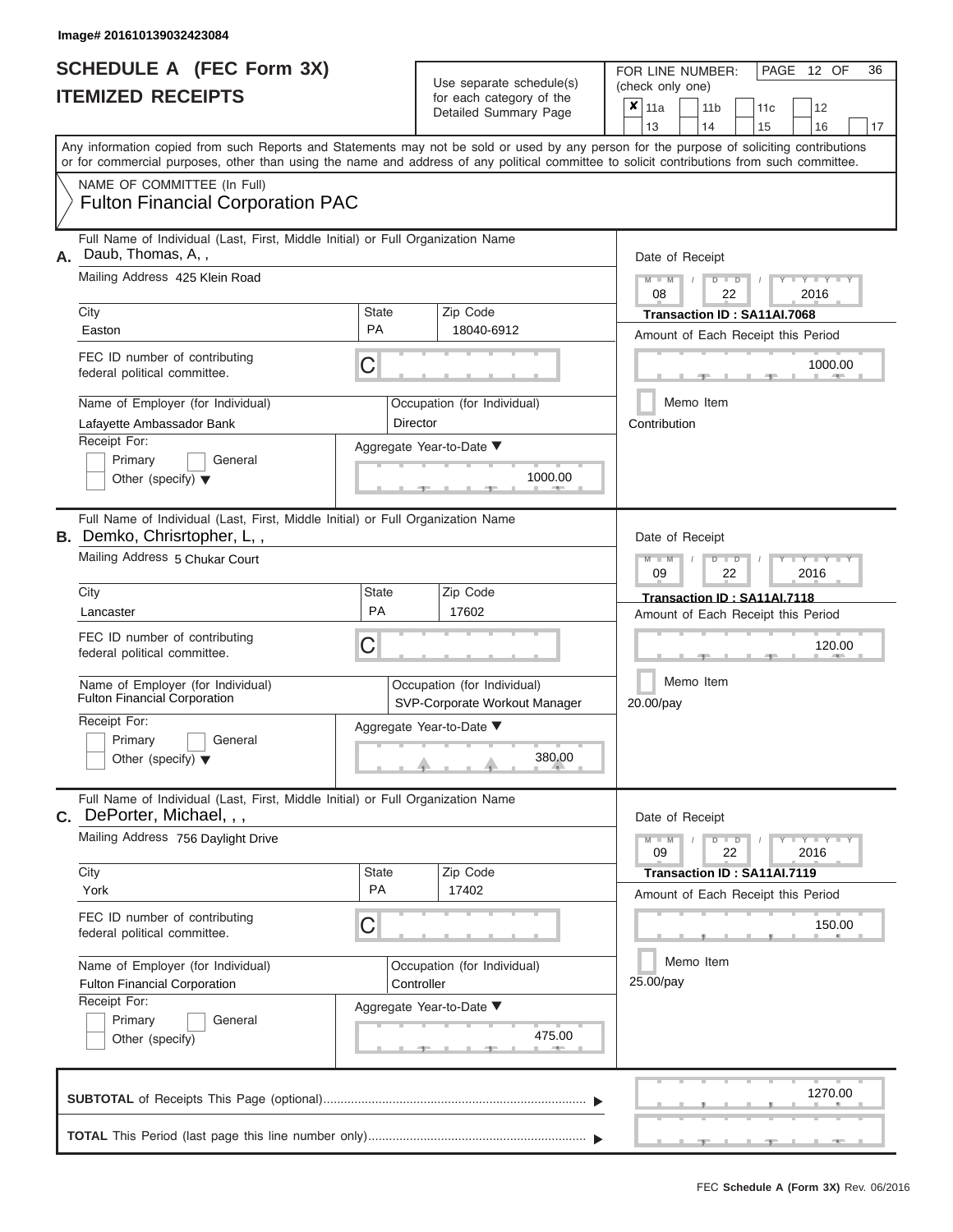|                          | <b>SCHEDULE A (FEC Form 3X)</b> |  |
|--------------------------|---------------------------------|--|
| <b>ITEMIZED RECEIPTS</b> |                                 |  |

FOR LINE NUMBER:<br>(check only one) Use separate schedule(s) for each category of the  $\sum_{n=1}^{\infty}$ 

|    |                                                                                                                                                                                                                                                                                         |                           | $\frac{1}{2}$<br>Detailed Summary Page    |        | ×<br>11a        |  | 11 <sub>b</sub>           | 11 <sub>c</sub>                                                   | 12                                 |    |  |  |  |  |  |  |
|----|-----------------------------------------------------------------------------------------------------------------------------------------------------------------------------------------------------------------------------------------------------------------------------------------|---------------------------|-------------------------------------------|--------|-----------------|--|---------------------------|-------------------------------------------------------------------|------------------------------------|----|--|--|--|--|--|--|
|    | Any information copied from such Reports and Statements may not be sold or used by any person for the purpose of soliciting contributions<br>or for commercial purposes, other than using the name and address of any political committee to solicit contributions from such committee. |                           |                                           |        | 13              |  | 14                        | 15                                                                | 16                                 | 17 |  |  |  |  |  |  |
|    | NAME OF COMMITTEE (In Full)<br><b>Fulton Financial Corporation PAC</b>                                                                                                                                                                                                                  |                           |                                           |        |                 |  |                           |                                                                   |                                    |    |  |  |  |  |  |  |
| Α. | Full Name of Individual (Last, First, Middle Initial) or Full Organization Name<br>DeSimone, Dennis, N,,                                                                                                                                                                                |                           |                                           |        | Date of Receipt |  |                           |                                                                   |                                    |    |  |  |  |  |  |  |
|    | Mailing Address 112 Cypress Court                                                                                                                                                                                                                                                       |                           |                                           |        | $M - M$<br>08   |  | $D$ $D$<br>19             |                                                                   | $Y - Y - I$<br>2016                |    |  |  |  |  |  |  |
|    | City<br>Deptford                                                                                                                                                                                                                                                                        | <b>State</b><br><b>NJ</b> | Zip Code<br>08096                         |        |                 |  |                           | Transaction ID: SA11AI.7074                                       | Amount of Each Receipt this Period |    |  |  |  |  |  |  |
|    | FEC ID number of contributing<br>federal political committee.                                                                                                                                                                                                                           | C                         |                                           |        |                 |  |                           |                                                                   | 650.00                             |    |  |  |  |  |  |  |
|    | Name of Employer (for Individual)<br>Fulton Bank of New Jersey                                                                                                                                                                                                                          |                           | Occupation (for Individual)<br>Director   |        | Contribution    |  | Memo Item                 |                                                                   |                                    |    |  |  |  |  |  |  |
|    | Receipt For:<br>Primary<br>General<br>Other (specify) $\blacktriangledown$                                                                                                                                                                                                              |                           | Aggregate Year-to-Date ▼<br>650.00<br>- 1 |        |                 |  |                           |                                                                   |                                    |    |  |  |  |  |  |  |
|    | Full Name of Individual (Last, First, Middle Initial) or Full Organization Name<br>B. Devine, Denise, L,,                                                                                                                                                                               |                           |                                           |        | Date of Receipt |  |                           |                                                                   |                                    |    |  |  |  |  |  |  |
|    | Mailing Address 59 Shadyhill Road                                                                                                                                                                                                                                                       |                           |                                           |        | 09              |  | ⊪⊃<br>14                  |                                                                   | Y Y<br>2016                        |    |  |  |  |  |  |  |
|    | City<br>Media                                                                                                                                                                                                                                                                           | <b>State</b><br><b>PA</b> | Zip Code<br>19063                         |        |                 |  |                           | Transaction ID: SA11AI.7057<br>Amount of Each Receipt this Period |                                    |    |  |  |  |  |  |  |
|    | FEC ID number of contributing<br>federal political committee.                                                                                                                                                                                                                           | С                         |                                           | 650.00 |                 |  |                           |                                                                   |                                    |    |  |  |  |  |  |  |
|    | Name of Employer (for Individual)<br><b>Fulton Financial Corporation</b>                                                                                                                                                                                                                |                           | Occupation (for Individual)<br>Director   |        | Contribution    |  | Memo Item                 |                                                                   |                                    |    |  |  |  |  |  |  |
|    | Receipt For:<br>Primary<br>General<br>Other (specify) $\blacktriangledown$                                                                                                                                                                                                              |                           | Aggregate Year-to-Date ▼<br>650.00        |        |                 |  |                           |                                                                   |                                    |    |  |  |  |  |  |  |
| С. | Full Name of Individual (Last, First, Middle Initial) or Full Organization Name<br>Election Fund of Kip Bateman                                                                                                                                                                         |                           |                                           |        | Date of Receipt |  |                           |                                                                   |                                    |    |  |  |  |  |  |  |
|    | Mailing Address PO Box 701                                                                                                                                                                                                                                                              |                           |                                           |        | $M - M$<br>09   |  | D<br>$\blacksquare$<br>08 |                                                                   | Y TY<br>2016                       |    |  |  |  |  |  |  |
|    | City<br>Somerville                                                                                                                                                                                                                                                                      | <b>State</b><br><b>NJ</b> | Zip Code<br>08876                         |        |                 |  |                           | Transaction ID: SA11AI.7081<br>Amount of Each Receipt this Period |                                    |    |  |  |  |  |  |  |
|    | FEC ID number of contributing<br>federal political committee.                                                                                                                                                                                                                           | C                         |                                           |        |                 |  |                           |                                                                   | 500.00                             |    |  |  |  |  |  |  |
|    | Name of Employer (for Individual)                                                                                                                                                                                                                                                       |                           | Occupation (for Individual)               |        | Contribution    |  | Memo Item                 |                                                                   |                                    |    |  |  |  |  |  |  |
|    | Receipt For:<br>Primary<br>General<br>Other (specify)                                                                                                                                                                                                                                   |                           | Aggregate Year-to-Date ▼<br>500.00        |        |                 |  |                           |                                                                   |                                    |    |  |  |  |  |  |  |
|    |                                                                                                                                                                                                                                                                                         |                           |                                           |        |                 |  |                           |                                                                   | 1800.00                            |    |  |  |  |  |  |  |
|    |                                                                                                                                                                                                                                                                                         |                           |                                           |        |                 |  |                           |                                                                   |                                    |    |  |  |  |  |  |  |

PAGE 13 OF 36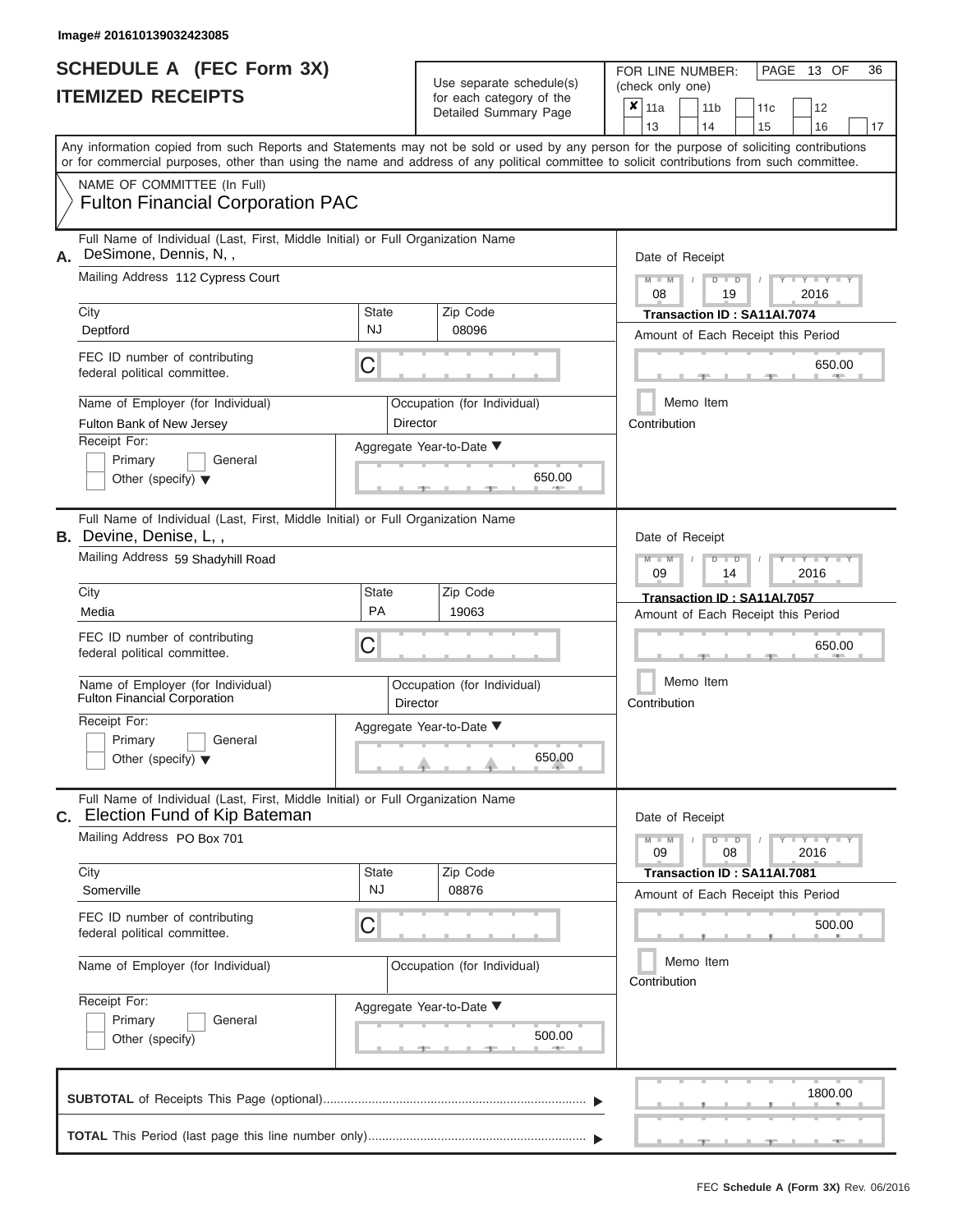| <b>SCHEDULE A (FEC Form 3X)</b><br><b>ITEMIZED RECEIPTS</b>                                                                                                                                                          |                    | Use separate schedule(s)<br>for each category of the<br>Detailed Summary Page | PAGE 14 OF<br>36<br>FOR LINE NUMBER:<br>(check only one)<br>$\overline{\mathbf{x}}$   11a<br>11 <sub>b</sub><br>11 <sub>c</sub><br>12 |
|----------------------------------------------------------------------------------------------------------------------------------------------------------------------------------------------------------------------|--------------------|-------------------------------------------------------------------------------|---------------------------------------------------------------------------------------------------------------------------------------|
| Any information copied from such Reports and Statements may not be sold or used by any person for the purpose of soliciting contributions                                                                            |                    |                                                                               | 13<br>14<br>16<br>17<br>15                                                                                                            |
| or for commercial purposes, other than using the name and address of any political committee to solicit contributions from such committee.<br>NAME OF COMMITTEE (In Full)<br><b>Fulton Financial Corporation PAC</b> |                    |                                                                               |                                                                                                                                       |
|                                                                                                                                                                                                                      |                    |                                                                               |                                                                                                                                       |
| Full Name of Individual (Last, First, Middle Initial) or Full Organization Name<br>Etter, Steven, S,,<br>А.                                                                                                          |                    |                                                                               | Date of Receipt                                                                                                                       |
| Mailing Address 4108                                                                                                                                                                                                 |                    |                                                                               | $M - M$<br>$T - Y = Y - T Y$<br>$D$ $D$<br>08<br>2016<br>29                                                                           |
| <b>Continential Drive</b><br>City                                                                                                                                                                                    | <b>State</b>       | Zip Code                                                                      | Transaction ID: SA11AI.7030                                                                                                           |
| Harrisburg                                                                                                                                                                                                           | <b>PA</b>          | 17112                                                                         | Amount of Each Receipt this Period                                                                                                    |
| FEC ID number of contributing<br>federal political committee.                                                                                                                                                        | C                  |                                                                               | 500.00                                                                                                                                |
| Name of Employer (for Individual)<br><b>Fulton Bank</b>                                                                                                                                                              |                    | Occupation (for Individual)<br><b>Director</b>                                | Memo Item<br>Contribution                                                                                                             |
| Receipt For:<br>Primary<br>General<br>Other (specify) $\blacktriangledown$                                                                                                                                           |                    | Aggregate Year-to-Date ▼<br>500.00                                            |                                                                                                                                       |
| Full Name of Individual (Last, First, Middle Initial) or Full Organization Name<br><b>B.</b> Feilmeier, Joseph, R,,                                                                                                  |                    |                                                                               | Date of Receipt                                                                                                                       |
| Mailing Address 222 Harpel Drive                                                                                                                                                                                     |                    |                                                                               | $M - M$<br>$T - Y = T - Y = T$<br>$D$ $D$<br>09<br>2016<br>22                                                                         |
| City<br>Perkesie                                                                                                                                                                                                     | State<br><b>PA</b> | Zip Code<br>18944                                                             | Transaction ID: SA11AI.7165<br>Amount of Each Receipt this Period                                                                     |
| FEC ID number of contributing<br>federal political committee.                                                                                                                                                        | C                  |                                                                               | 90.00                                                                                                                                 |
| Name of Employer (for Individual)<br><b>Fulton Bank</b>                                                                                                                                                              |                    | Occupation (for Individual)<br><b>Divisional President</b>                    | Memo Item<br>15.00/pay                                                                                                                |
| Receipt For:<br>Primary<br>$\Box$ General<br>Other (specify) $\blacktriangledown$                                                                                                                                    |                    | Aggregate Year-to-Date ▼<br>285.00                                            |                                                                                                                                       |
| Full Name of Individual (Last, First, Middle Initial) or Full Organization Name<br>C. Firestine, Michael, H,,                                                                                                        |                    |                                                                               | Date of Receipt                                                                                                                       |
| Mailing Address 4520 Conrad Weiser Parkway                                                                                                                                                                           |                    |                                                                               | $M - M$<br>$D$ $D$<br>$  Y$ $  Y$ $  Y$<br>v<br>09<br>22<br>2016                                                                      |
| City<br>Womelsdorg                                                                                                                                                                                                   | <b>State</b><br>PA | Zip Code<br>19567                                                             | Transaction ID: SA11AI.7121<br>Amount of Each Receipt this Period                                                                     |
| FEC ID number of contributing<br>federal political committee.                                                                                                                                                        | C                  |                                                                               | 195.00                                                                                                                                |
| Name of Employer (for Individual)<br><b>Fulton Bank</b>                                                                                                                                                              |                    | Occupation (for Individual)<br>SVP - Sr Commercial Relationship Mgr           | Memo Item<br>35.00/pay                                                                                                                |
| Receipt For:<br>Primary<br>General<br>Other (specify)                                                                                                                                                                |                    | Aggregate Year-to-Date ▼<br>585.00                                            |                                                                                                                                       |
|                                                                                                                                                                                                                      |                    |                                                                               | 785.00                                                                                                                                |

 ▲ ▲ ▲ , , . **SUBTOTAL** of Receipts This Page (optional)............................................................................ ▼ ▼ **TOTAL** This Period (last page this line number only)...............................................................

**Service**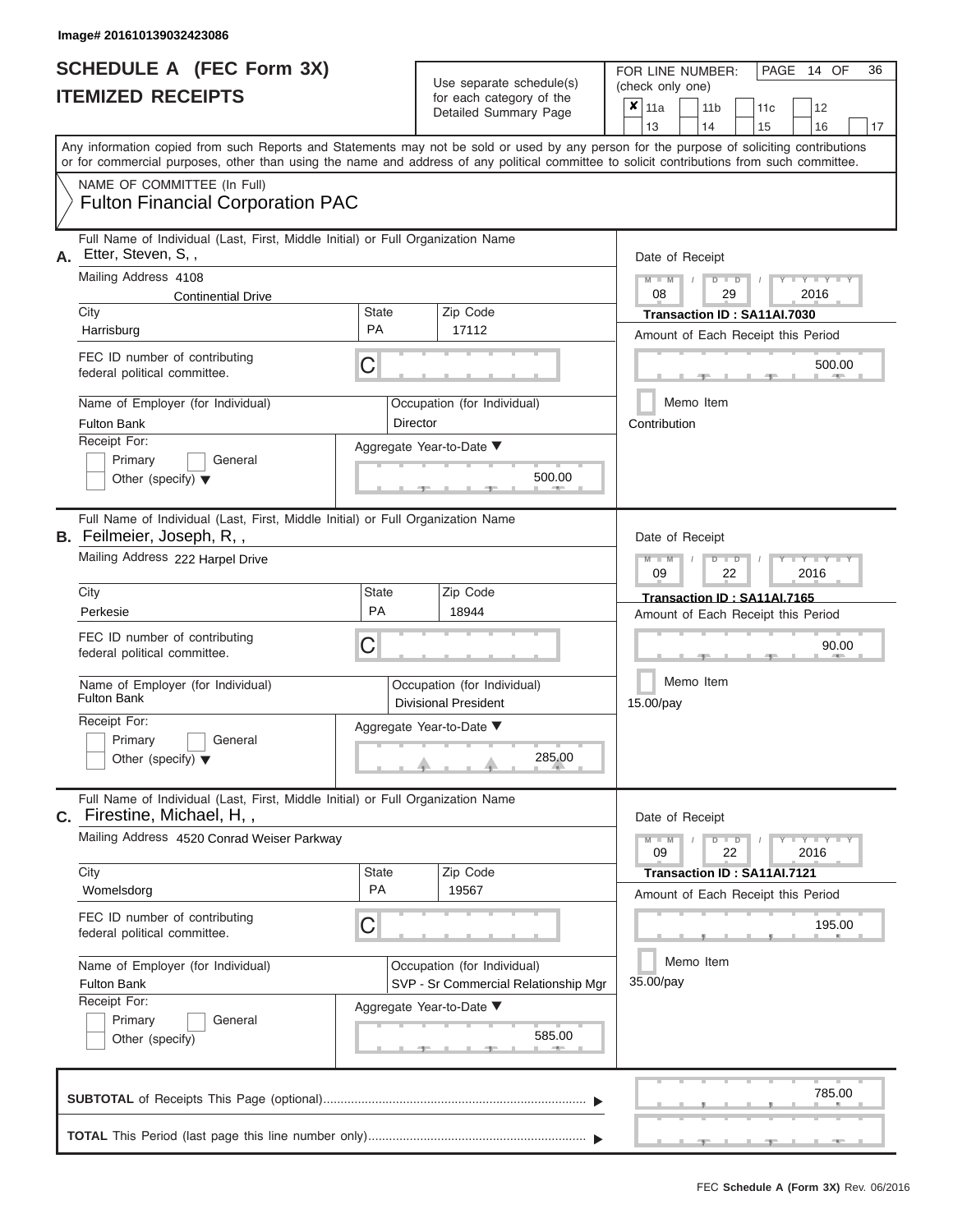|                          | <b>SCHEDULE A (FEC Form 3X)</b> |
|--------------------------|---------------------------------|
| <b>ITEMIZED RECEIPTS</b> |                                 |

| Any information copied from such Reports and Statements may not be sold or used by any person for the purpose of soliciting contributions<br>or for commercial purposes, other than using the name and address of any political committee to solicit contributions from such committee.<br>NAME OF COMMITTEE (In Full)<br><b>Fulton Financial Corporation PAC</b><br>Full Name of Individual (Last, First, Middle Initial) or Full Organization Name<br>Freer, Patrick, J,,<br>Α.<br>Date of Receipt<br>Mailing Address 3520 West Oak Street<br>Y I Y I<br>$M - M$<br>$D$ $D$<br>08<br>01<br>2016<br>Zip Code<br>City<br>State<br>Transaction ID: SA11AI.7042<br><b>PA</b><br>17042<br>Lebanon<br>Amount of Each Receipt this Period<br>FEC ID number of contributing<br>C<br>650.00<br>federal political committee.<br>Memo Item<br>Name of Employer (for Individual)<br>Occupation (for Individual)<br><b>Fulton Financial Corporation</b><br>Director<br>Contribution<br>Receipt For:<br>Aggregate Year-to-Date ▼<br>Primary<br>General<br>650.00<br>Other (specify) $\blacktriangledown$<br>Full Name of Individual (Last, First, Middle Initial) or Full Organization Name<br>B. Freidly, James, I, , III<br>Date of Receipt<br>Mailing Address 456 Swamp Road<br>$M - M$<br>$D$ $D$<br>Y TYT<br>09<br>2016<br>22<br>City<br><b>State</b><br>Zip Code<br>Transaction ID: SA11AI.7122<br>PA<br>19543<br>Morgantown<br>Amount of Each Receipt this Period<br>FEC ID number of contributing<br>С<br>120.00<br>federal political committee.<br>Memo Item<br>Name of Employer (for Individual)<br>Occupation (for Individual)<br>Fulton Financial Corporation<br>Senior VP<br>20.00/pay<br>Receipt For:<br>Aggregate Year-to-Date ▼<br>Primary<br>General<br>380.00<br>Other (specify) $\blacktriangledown$<br>Full Name of Individual (Last, First, Middle Initial) or Full Organization Name<br>Gadomski, Robert, E,,<br>C.<br>Date of Receipt<br>Mailing Address 2332 Spring Valley Road<br>$\mathbf{I} = \mathbf{Y} - \mathbf{I} - \mathbf{Y} - \mathbf{I}$<br>$M - M$<br>$D$ $D$<br>22<br>2016<br>08<br>City<br>Zip Code<br>State<br>Transaction ID: SA11AI.7067<br><b>PA</b><br>18015<br><b>Bethlehem</b><br>Amount of Each Receipt this Period<br>FEC ID number of contributing<br>С<br>500.00<br>federal political committee.<br>Memo Item<br>Name of Employer (for Individual)<br>Occupation (for Individual)<br>Contribution<br>Lafayette Ambassador Bank<br>Director<br>Receipt For:<br>Aggregate Year-to-Date ▼<br>Primary<br>General<br>500.00<br>Other (specify)<br>1270.00 |  |  | ioi caoii calogory oi lilo<br>Detailed Summary Page | x | 11a<br>13 | 11 <sub>b</sub><br>14 | 11c<br>15 | 12<br>16 | 17 |
|-------------------------------------------------------------------------------------------------------------------------------------------------------------------------------------------------------------------------------------------------------------------------------------------------------------------------------------------------------------------------------------------------------------------------------------------------------------------------------------------------------------------------------------------------------------------------------------------------------------------------------------------------------------------------------------------------------------------------------------------------------------------------------------------------------------------------------------------------------------------------------------------------------------------------------------------------------------------------------------------------------------------------------------------------------------------------------------------------------------------------------------------------------------------------------------------------------------------------------------------------------------------------------------------------------------------------------------------------------------------------------------------------------------------------------------------------------------------------------------------------------------------------------------------------------------------------------------------------------------------------------------------------------------------------------------------------------------------------------------------------------------------------------------------------------------------------------------------------------------------------------------------------------------------------------------------------------------------------------------------------------------------------------------------------------------------------------------------------------------------------------------------------------------------------------------------------------------------------------------------------------------------------------------------------------------------------------------------------------------------------------------------------------------------------------------------------------------------------------------------------------------------------------------------------------------------------------------------|--|--|-----------------------------------------------------|---|-----------|-----------------------|-----------|----------|----|
|                                                                                                                                                                                                                                                                                                                                                                                                                                                                                                                                                                                                                                                                                                                                                                                                                                                                                                                                                                                                                                                                                                                                                                                                                                                                                                                                                                                                                                                                                                                                                                                                                                                                                                                                                                                                                                                                                                                                                                                                                                                                                                                                                                                                                                                                                                                                                                                                                                                                                                                                                                                           |  |  |                                                     |   |           |                       |           |          |    |
|                                                                                                                                                                                                                                                                                                                                                                                                                                                                                                                                                                                                                                                                                                                                                                                                                                                                                                                                                                                                                                                                                                                                                                                                                                                                                                                                                                                                                                                                                                                                                                                                                                                                                                                                                                                                                                                                                                                                                                                                                                                                                                                                                                                                                                                                                                                                                                                                                                                                                                                                                                                           |  |  |                                                     |   |           |                       |           |          |    |
|                                                                                                                                                                                                                                                                                                                                                                                                                                                                                                                                                                                                                                                                                                                                                                                                                                                                                                                                                                                                                                                                                                                                                                                                                                                                                                                                                                                                                                                                                                                                                                                                                                                                                                                                                                                                                                                                                                                                                                                                                                                                                                                                                                                                                                                                                                                                                                                                                                                                                                                                                                                           |  |  |                                                     |   |           |                       |           |          |    |
|                                                                                                                                                                                                                                                                                                                                                                                                                                                                                                                                                                                                                                                                                                                                                                                                                                                                                                                                                                                                                                                                                                                                                                                                                                                                                                                                                                                                                                                                                                                                                                                                                                                                                                                                                                                                                                                                                                                                                                                                                                                                                                                                                                                                                                                                                                                                                                                                                                                                                                                                                                                           |  |  |                                                     |   |           |                       |           |          |    |
|                                                                                                                                                                                                                                                                                                                                                                                                                                                                                                                                                                                                                                                                                                                                                                                                                                                                                                                                                                                                                                                                                                                                                                                                                                                                                                                                                                                                                                                                                                                                                                                                                                                                                                                                                                                                                                                                                                                                                                                                                                                                                                                                                                                                                                                                                                                                                                                                                                                                                                                                                                                           |  |  |                                                     |   |           |                       |           |          |    |
|                                                                                                                                                                                                                                                                                                                                                                                                                                                                                                                                                                                                                                                                                                                                                                                                                                                                                                                                                                                                                                                                                                                                                                                                                                                                                                                                                                                                                                                                                                                                                                                                                                                                                                                                                                                                                                                                                                                                                                                                                                                                                                                                                                                                                                                                                                                                                                                                                                                                                                                                                                                           |  |  |                                                     |   |           |                       |           |          |    |
|                                                                                                                                                                                                                                                                                                                                                                                                                                                                                                                                                                                                                                                                                                                                                                                                                                                                                                                                                                                                                                                                                                                                                                                                                                                                                                                                                                                                                                                                                                                                                                                                                                                                                                                                                                                                                                                                                                                                                                                                                                                                                                                                                                                                                                                                                                                                                                                                                                                                                                                                                                                           |  |  |                                                     |   |           |                       |           |          |    |
|                                                                                                                                                                                                                                                                                                                                                                                                                                                                                                                                                                                                                                                                                                                                                                                                                                                                                                                                                                                                                                                                                                                                                                                                                                                                                                                                                                                                                                                                                                                                                                                                                                                                                                                                                                                                                                                                                                                                                                                                                                                                                                                                                                                                                                                                                                                                                                                                                                                                                                                                                                                           |  |  |                                                     |   |           |                       |           |          |    |
|                                                                                                                                                                                                                                                                                                                                                                                                                                                                                                                                                                                                                                                                                                                                                                                                                                                                                                                                                                                                                                                                                                                                                                                                                                                                                                                                                                                                                                                                                                                                                                                                                                                                                                                                                                                                                                                                                                                                                                                                                                                                                                                                                                                                                                                                                                                                                                                                                                                                                                                                                                                           |  |  |                                                     |   |           |                       |           |          |    |
|                                                                                                                                                                                                                                                                                                                                                                                                                                                                                                                                                                                                                                                                                                                                                                                                                                                                                                                                                                                                                                                                                                                                                                                                                                                                                                                                                                                                                                                                                                                                                                                                                                                                                                                                                                                                                                                                                                                                                                                                                                                                                                                                                                                                                                                                                                                                                                                                                                                                                                                                                                                           |  |  |                                                     |   |           |                       |           |          |    |
|                                                                                                                                                                                                                                                                                                                                                                                                                                                                                                                                                                                                                                                                                                                                                                                                                                                                                                                                                                                                                                                                                                                                                                                                                                                                                                                                                                                                                                                                                                                                                                                                                                                                                                                                                                                                                                                                                                                                                                                                                                                                                                                                                                                                                                                                                                                                                                                                                                                                                                                                                                                           |  |  |                                                     |   |           |                       |           |          |    |
|                                                                                                                                                                                                                                                                                                                                                                                                                                                                                                                                                                                                                                                                                                                                                                                                                                                                                                                                                                                                                                                                                                                                                                                                                                                                                                                                                                                                                                                                                                                                                                                                                                                                                                                                                                                                                                                                                                                                                                                                                                                                                                                                                                                                                                                                                                                                                                                                                                                                                                                                                                                           |  |  |                                                     |   |           |                       |           |          |    |
|                                                                                                                                                                                                                                                                                                                                                                                                                                                                                                                                                                                                                                                                                                                                                                                                                                                                                                                                                                                                                                                                                                                                                                                                                                                                                                                                                                                                                                                                                                                                                                                                                                                                                                                                                                                                                                                                                                                                                                                                                                                                                                                                                                                                                                                                                                                                                                                                                                                                                                                                                                                           |  |  |                                                     |   |           |                       |           |          |    |
|                                                                                                                                                                                                                                                                                                                                                                                                                                                                                                                                                                                                                                                                                                                                                                                                                                                                                                                                                                                                                                                                                                                                                                                                                                                                                                                                                                                                                                                                                                                                                                                                                                                                                                                                                                                                                                                                                                                                                                                                                                                                                                                                                                                                                                                                                                                                                                                                                                                                                                                                                                                           |  |  |                                                     |   |           |                       |           |          |    |

PAGE 15 OF 36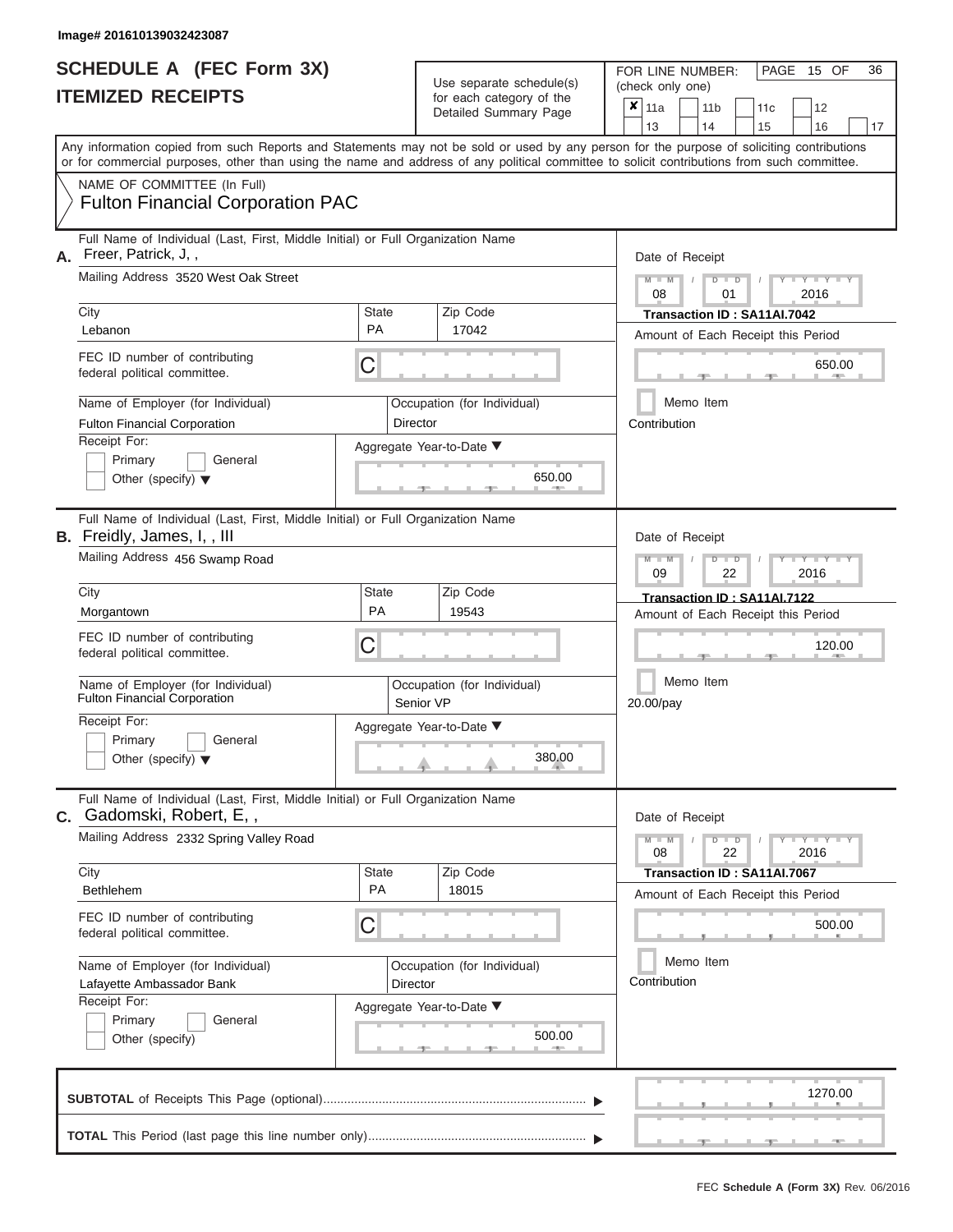|    | SCHEDULE A (FEC Form 3X)<br><b>ITEMIZED RECEIPTS</b>                                                                                                                                                                                                                                    |                           | Use separate schedule(s)<br>for each category of the<br>Detailed Summary Page | 36<br>FOR LINE NUMBER:<br>PAGE 16 OF<br>(check only one)<br>$\overline{x} _{11a}$<br>11 <sub>b</sub><br>11c<br>12<br>13<br>14<br>15<br>16<br>17 |
|----|-----------------------------------------------------------------------------------------------------------------------------------------------------------------------------------------------------------------------------------------------------------------------------------------|---------------------------|-------------------------------------------------------------------------------|-------------------------------------------------------------------------------------------------------------------------------------------------|
|    | Any information copied from such Reports and Statements may not be sold or used by any person for the purpose of soliciting contributions<br>or for commercial purposes, other than using the name and address of any political committee to solicit contributions from such committee. |                           |                                                                               |                                                                                                                                                 |
|    | NAME OF COMMITTEE (In Full)<br><b>Fulton Financial Corporation PAC</b>                                                                                                                                                                                                                  |                           |                                                                               |                                                                                                                                                 |
| А. | Full Name of Individual (Last, First, Middle Initial) or Full Organization Name<br>Giustini, Louis, J,,                                                                                                                                                                                 |                           |                                                                               | Date of Receipt                                                                                                                                 |
|    | Mailing Address 1947 Castlegreen Drive                                                                                                                                                                                                                                                  |                           |                                                                               | $Y = Y + Y + Y$<br>$M - M$<br>$D$ $\Box$ $D$<br>09<br>22<br>2016                                                                                |
|    | City<br>Greensburg                                                                                                                                                                                                                                                                      | <b>State</b><br><b>PA</b> | Zip Code<br>17225                                                             | Transaction ID: SA11AI.7084<br>Amount of Each Receipt this Period                                                                               |
|    | FEC ID number of contributing<br>federal political committee.                                                                                                                                                                                                                           | C                         |                                                                               | 150.00                                                                                                                                          |
|    | Name of Employer (for Individual)<br>The Columbia Bank                                                                                                                                                                                                                                  |                           | Occupation (for Individual)<br><b>Regional President</b>                      | Memo Item<br>$$25$ /pay                                                                                                                         |
|    | Receipt For:<br>Primary<br>General<br>Other (specify) $\blacktriangledown$                                                                                                                                                                                                              |                           | Aggregate Year-to-Date ▼<br>475.00                                            |                                                                                                                                                 |
|    | Full Name of Individual (Last, First, Middle Initial) or Full Organization Name<br><b>B.</b> Goddu, Kenneth, M,,<br>Mailing Address 18 Tullamore Drive                                                                                                                                  |                           |                                                                               | Date of Receipt<br>$M - M$<br>$T - Y = Y - T Y$<br>$D$ $\Box$ $D$<br>08<br>22<br>2016                                                           |
|    | City                                                                                                                                                                                                                                                                                    | <b>State</b><br>PA        | Zip Code                                                                      | Transaction ID: SA11AI.7055                                                                                                                     |
|    | <b>West Chester</b><br>FEC ID number of contributing<br>federal political committee.                                                                                                                                                                                                    | C                         | 19382                                                                         | Amount of Each Receipt this Period<br>650.00                                                                                                    |
|    | Name of Employer (for Individual)<br><b>Fulton Bank</b>                                                                                                                                                                                                                                 |                           | Occupation (for Individual)<br><b>Divisional President</b>                    | Memo Item<br>Contribution                                                                                                                       |
|    | Receipt For:<br>$\overline{\phantom{a}}$ Primary<br>$\Box$ General                                                                                                                                                                                                                      |                           | Aggregate Year-to-Date ▼                                                      |                                                                                                                                                 |
|    | Other (specify) $\blacktriangledown$                                                                                                                                                                                                                                                    |                           | 650.00                                                                        |                                                                                                                                                 |
|    | Full Name of Individual (Last, First, Middle Initial) or Full Organization Name<br><b>C.</b> Good, Travis, B,,                                                                                                                                                                          |                           |                                                                               | Date of Receipt                                                                                                                                 |
|    | Mailing Address 6258 Byerly Road                                                                                                                                                                                                                                                        |                           |                                                                               | $Y - Y - Y - Y - I - Y$<br>$M - M$<br>$D$ $D$<br>$\sqrt{ }$<br>11<br>2016<br>08                                                                 |
|    | City<br>Narvon                                                                                                                                                                                                                                                                          | <b>State</b><br><b>PA</b> | Zip Code<br>17555                                                             | Transaction ID: SA11AI.7124<br>Amount of Each Receipt this Period                                                                               |
|    | FEC ID number of contributing<br>federal political committee.                                                                                                                                                                                                                           | C                         |                                                                               | 60.00                                                                                                                                           |
|    | Name of Employer (for Individual)<br><b>Fulton Financial Corporation</b>                                                                                                                                                                                                                |                           | Occupation (for Individual)<br><b>SVP Administative Services</b>              | Memo Item<br>20.00/pay                                                                                                                          |
|    | Receipt For:<br>General<br>Primary<br>Other (specify)                                                                                                                                                                                                                                   |                           | Aggregate Year-to-Date ▼<br>320.00                                            |                                                                                                                                                 |
|    |                                                                                                                                                                                                                                                                                         |                           |                                                                               | production and continued to the continued                                                                                                       |

|  |  |  |  |  |  | 860.00                                          |  |
|--|--|--|--|--|--|-------------------------------------------------|--|
|  |  |  |  |  |  | The contract of the contract of the contract of |  |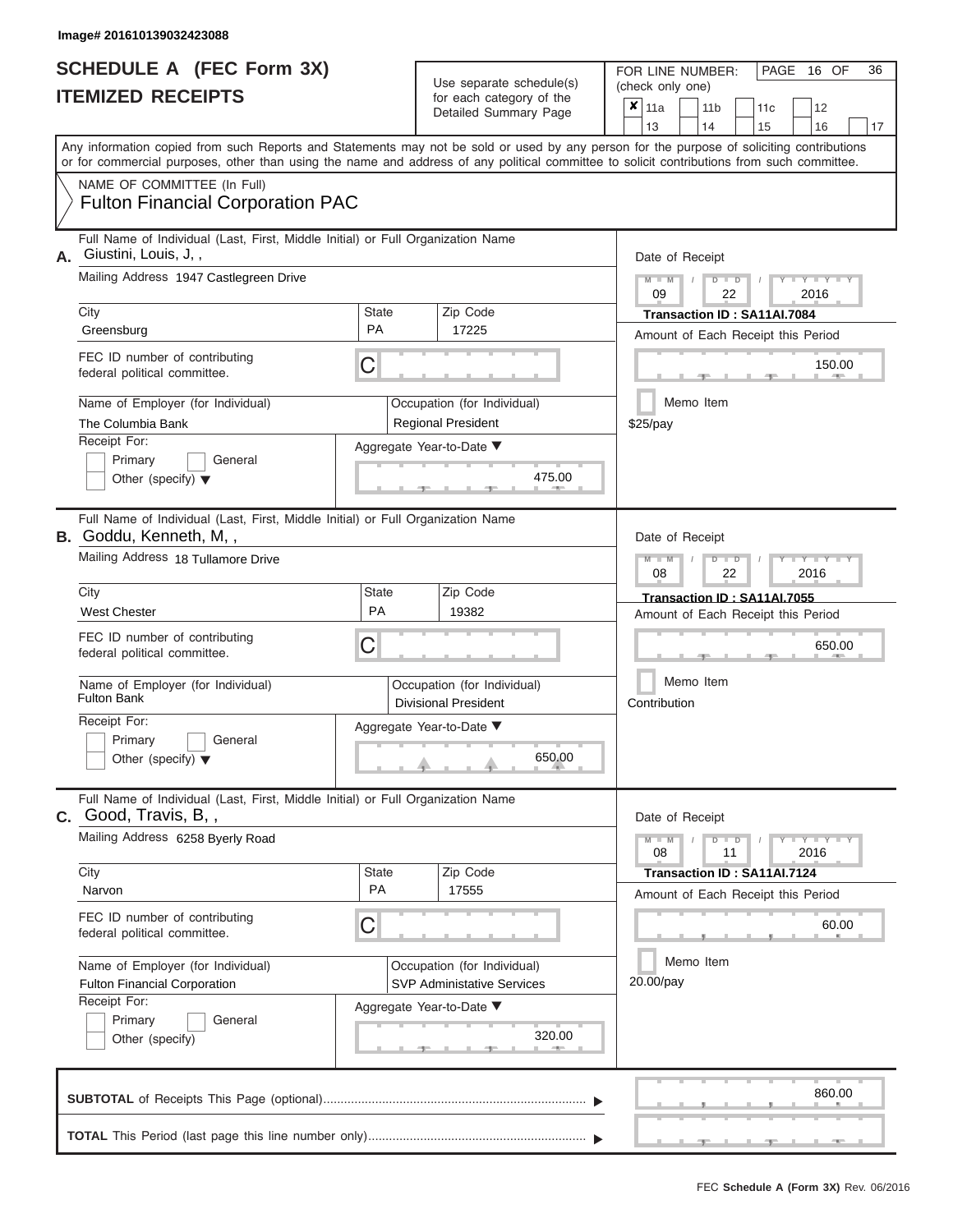|    | <b>SCHEDULE A (FEC Form 3X)</b><br><b>ITEMIZED RECEIPTS</b>                                                                                                                                                                                                                             |                    |          | Use separate schedule(s)<br>for each category of the<br>Detailed Summary Page | 36<br>PAGE 17 OF<br>FOR LINE NUMBER:<br>(check only one)<br>$\overline{\mathbf{x}}$   11a<br>11 <sub>b</sub><br>12<br>11 <sub>c</sub><br>13<br>16<br>15<br>14<br>17 |
|----|-----------------------------------------------------------------------------------------------------------------------------------------------------------------------------------------------------------------------------------------------------------------------------------------|--------------------|----------|-------------------------------------------------------------------------------|---------------------------------------------------------------------------------------------------------------------------------------------------------------------|
|    | Any information copied from such Reports and Statements may not be sold or used by any person for the purpose of soliciting contributions<br>or for commercial purposes, other than using the name and address of any political committee to solicit contributions from such committee. |                    |          |                                                                               |                                                                                                                                                                     |
|    | NAME OF COMMITTEE (In Full)<br><b>Fulton Financial Corporation PAC</b>                                                                                                                                                                                                                  |                    |          |                                                                               |                                                                                                                                                                     |
| Α. | Full Name of Individual (Last, First, Middle Initial) or Full Organization Name<br>Hanson, David, , ,                                                                                                                                                                                   |                    |          |                                                                               | Date of Receipt                                                                                                                                                     |
|    | Mailing Address 2017 Millersville Pike                                                                                                                                                                                                                                                  |                    |          |                                                                               | M<br>$D$ $\Box$ $D$<br>Y I Y I<br>09<br>22<br>2016                                                                                                                  |
|    | City<br>Lancaster                                                                                                                                                                                                                                                                       | State<br><b>PA</b> |          | Zip Code<br>17603                                                             | Transaction ID: SA11AI.7086<br>Amount of Each Receipt this Period                                                                                                   |
|    | FEC ID number of contributing<br>federal political committee.                                                                                                                                                                                                                           | С                  |          |                                                                               | 150.00                                                                                                                                                              |
|    | Name of Employer (for Individual)<br><b>Fulton Financial Advisors</b>                                                                                                                                                                                                                   |                    |          | Occupation (for Individual)<br>President & CEO                                | Memo Item<br>25.00/pay                                                                                                                                              |
|    | Receipt For:<br>Primary<br>General<br>Other (specify) $\blacktriangledown$                                                                                                                                                                                                              |                    |          | Aggregate Year-to-Date ▼<br>475.00                                            |                                                                                                                                                                     |
|    | Full Name of Individual (Last, First, Middle Initial) or Full Organization Name<br><b>B.</b> Heine, Michael, J,,<br>Mailing Address 2545 Timberline Drive                                                                                                                               |                    |          |                                                                               | Date of Receipt<br>$\overline{\mathsf{M}}$<br>$T - Y = T - Y = T - Y$<br>$\Box$ M<br>$D$ $\Box$ $D$                                                                 |
|    | City                                                                                                                                                                                                                                                                                    | State              |          | Zip Code                                                                      | 09<br>22<br>2016<br>Transaction ID: SA11AI.7168                                                                                                                     |
|    | York                                                                                                                                                                                                                                                                                    | <b>PA</b>          |          | 17404                                                                         | Amount of Each Receipt this Period                                                                                                                                  |
|    | FEC ID number of contributing<br>federal political committee.                                                                                                                                                                                                                           | С                  |          |                                                                               | 120.00                                                                                                                                                              |
|    | Name of Employer (for Individual)<br><b>Fulton Bank</b>                                                                                                                                                                                                                                 |                    |          | Occupation (for Individual)<br>SVP-Retail Banking                             | Memo Item<br>20.00/pay                                                                                                                                              |
|    | Receipt For:<br>Primary<br>$\Box$ General<br>Other (specify) $\blacktriangledown$                                                                                                                                                                                                       |                    |          | Aggregate Year-to-Date ▼<br>380.00                                            |                                                                                                                                                                     |
|    | Full Name of Individual (Last, First, Middle Initial) or Full Organization Name<br>C. Hodges, George, W,,                                                                                                                                                                               |                    |          |                                                                               | Date of Receipt                                                                                                                                                     |
|    | Mailing Address 911 Arlington Road<br>PO Box 7637                                                                                                                                                                                                                                       |                    |          | Zip Code                                                                      | Y TYT<br>$D$ $\Box$ $D$<br>22<br>2016<br>07                                                                                                                         |
|    | City<br>York                                                                                                                                                                                                                                                                            | State<br>PA        |          | 17403                                                                         | Transaction ID: SA11AI.7036<br>Amount of Each Receipt this Period                                                                                                   |
|    | FEC ID number of contributing<br>federal political committee.                                                                                                                                                                                                                           | С                  |          |                                                                               | 650.00                                                                                                                                                              |
|    | Name of Employer (for Individual)<br><b>Fulton Financial Corporation</b>                                                                                                                                                                                                                |                    | Director | Occupation (for Individual)                                                   | Memo Item<br>Contribution                                                                                                                                           |
|    | Receipt For:<br>Primary<br>General<br>Other (specify)                                                                                                                                                                                                                                   |                    |          | Aggregate Year-to-Date ▼<br>650.00<br><b>AND I</b>                            |                                                                                                                                                                     |

|  |  |  |  |  | 920.00                                | and the company of the company of the company of |
|--|--|--|--|--|---------------------------------------|--------------------------------------------------|
|  |  |  |  |  | the company's company's company's and |                                                  |

ī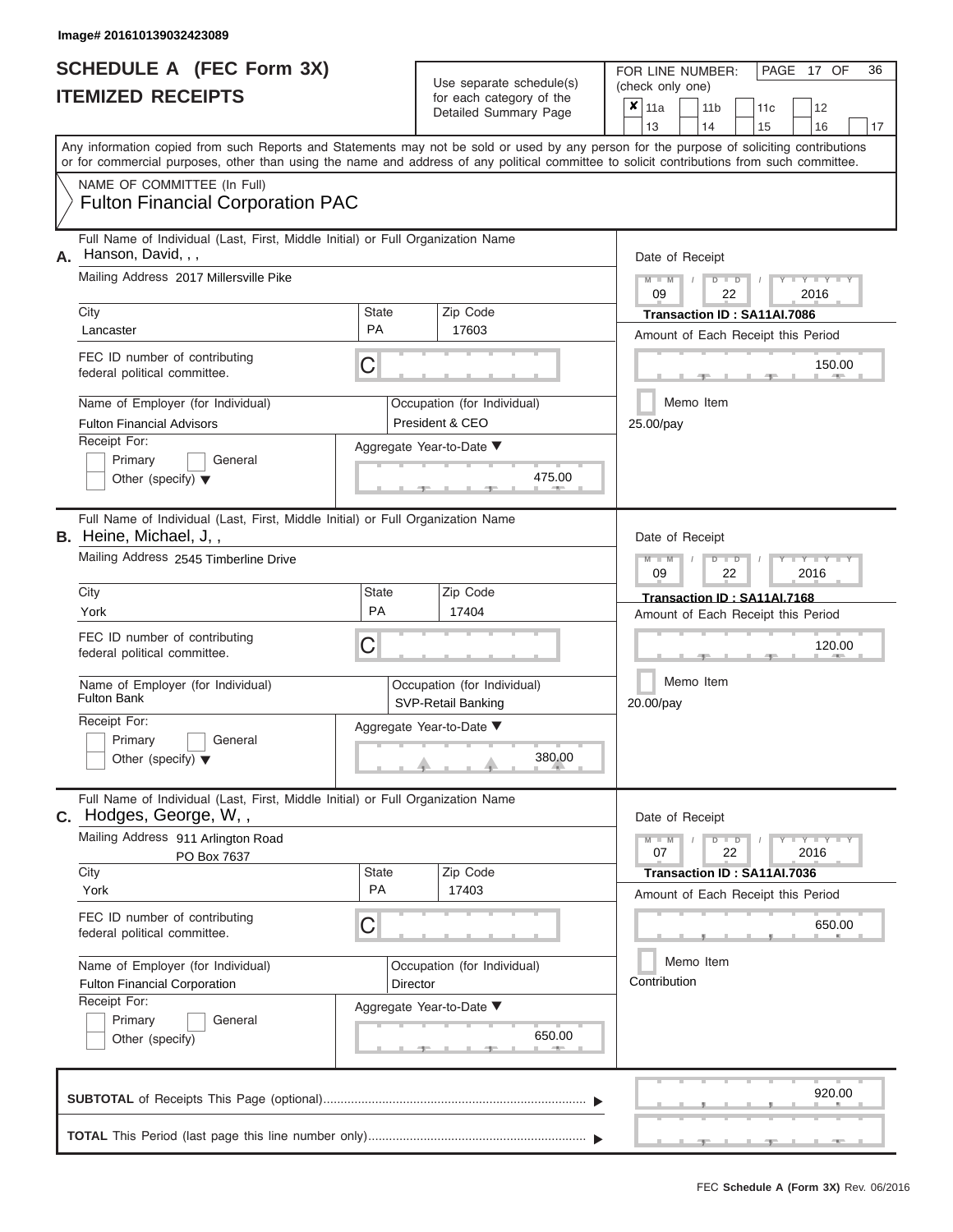|    | <b>SCHEDULE A (FEC Form 3X)</b><br><b>ITEMIZED RECEIPTS</b>                                                                                       |                           | Use separate schedule(s)<br>for each category of the<br>Detailed Summary Page | 36<br>FOR LINE NUMBER:<br>PAGE 18 OF<br>(check only one)<br>$\boldsymbol{x}$   11a<br>11 <sub>b</sub><br>11 <sub>c</sub><br>12<br>13<br>14<br>15<br>16<br>17                                                                                                                            |
|----|---------------------------------------------------------------------------------------------------------------------------------------------------|---------------------------|-------------------------------------------------------------------------------|-----------------------------------------------------------------------------------------------------------------------------------------------------------------------------------------------------------------------------------------------------------------------------------------|
|    |                                                                                                                                                   |                           |                                                                               | Any information copied from such Reports and Statements may not be sold or used by any person for the purpose of soliciting contributions<br>or for commercial purposes, other than using the name and address of any political committee to solicit contributions from such committee. |
|    | NAME OF COMMITTEE (In Full)<br><b>Fulton Financial Corporation PAC</b>                                                                            |                           |                                                                               |                                                                                                                                                                                                                                                                                         |
| А. | Full Name of Individual (Last, First, Middle Initial) or Full Organization Name<br>Hostetter, David, C,,                                          |                           |                                                                               | Date of Receipt                                                                                                                                                                                                                                                                         |
|    | Mailing Address 1519 Duffland Drive                                                                                                               |                           |                                                                               | $Y - Y - Y - Y - Y$<br>$M - M$<br>$D$ $D$<br>09<br>22<br>2016                                                                                                                                                                                                                           |
|    | City<br>Landisville                                                                                                                               | <b>State</b><br><b>PA</b> | Zip Code<br>17538                                                             | Transaction ID: SA11AI.7125<br>Amount of Each Receipt this Period                                                                                                                                                                                                                       |
|    | FEC ID number of contributing<br>federal political committee.                                                                                     | C                         |                                                                               | 190.38                                                                                                                                                                                                                                                                                  |
|    | Name of Employer (for Individual)<br><b>Fulton Financial Corporation</b>                                                                          | <b>EVP</b>                | Occupation (for Individual)                                                   | Memo Item<br>25.00/pay                                                                                                                                                                                                                                                                  |
|    | Receipt For:<br>Primary<br>General<br>Other (specify) $\blacktriangledown$                                                                        |                           | Aggregate Year-to-Date ▼<br>690.36                                            |                                                                                                                                                                                                                                                                                         |
| В. | Full Name of Individual (Last, First, Middle Initial) or Full Organization Name<br>Johnson, James, R,, Jr.<br>Mailing Address 1013 Hoffman Street |                           |                                                                               | Date of Receipt<br>$M - M$<br><b>LEY LEY LE</b><br>$D$ $\Box$ $D$<br>09<br>08<br>2016                                                                                                                                                                                                   |
|    | City<br>Jackson                                                                                                                                   | <b>State</b><br><b>NJ</b> | Zip Code<br>08527                                                             | Transaction ID: SA11AI.7079<br>Amount of Each Receipt this Period                                                                                                                                                                                                                       |
|    | FEC ID number of contributing<br>federal political committee.                                                                                     | C                         |                                                                               | 650.00                                                                                                                                                                                                                                                                                  |
|    | Name of Employer (for Individual)<br>Fulton Bank of New Jersey                                                                                    |                           | Occupation (for Individual)<br>Director                                       | Memo Item<br>Contribution                                                                                                                                                                                                                                                               |
|    | Receipt For:<br>$\Box$ Primary<br>$\Box$ General<br>Other (specify) $\blacktriangledown$                                                          |                           | Aggregate Year-to-Date ▼<br>650.00                                            |                                                                                                                                                                                                                                                                                         |
|    | Full Name of Individual (Last, First, Middle Initial) or Full Organization Name<br>C. Kaye, Colin, J,,                                            |                           |                                                                               | Date of Receipt                                                                                                                                                                                                                                                                         |
|    | Mailing Address 1424 Marietta Avenue                                                                                                              |                           |                                                                               | $D$ $\Box$ $D$<br>$Y - Y - Y - Y - Y$<br>$M - M$<br>$\sqrt{ }$<br>22<br>2016<br>09                                                                                                                                                                                                      |
|    | City<br>lancaster                                                                                                                                 | State<br>PA               | Zip Code<br>17603                                                             | Transaction ID: SA11AI.7127<br>Amount of Each Receipt this Period                                                                                                                                                                                                                       |
|    | FEC ID number of contributing<br>federal political committee.                                                                                     | C                         |                                                                               | 135.00                                                                                                                                                                                                                                                                                  |
|    | Name of Employer (for Individual)<br><b>Fulton Financial Corporation</b>                                                                          |                           | Occupation (for Individual)<br>Senior VP                                      | Memo Item<br>25.00/pay                                                                                                                                                                                                                                                                  |
|    | Receipt For:<br>Primary<br>General<br>Other (specify)                                                                                             |                           | Aggregate Year-to-Date ▼<br>395.00                                            |                                                                                                                                                                                                                                                                                         |
|    |                                                                                                                                                   |                           |                                                                               | 97538                                                                                                                                                                                                                                                                                   |

|  |  |  |  |  | . |  |
|--|--|--|--|--|---|--|
|  |  |  |  |  |   |  |
|  |  |  |  |  |   |  |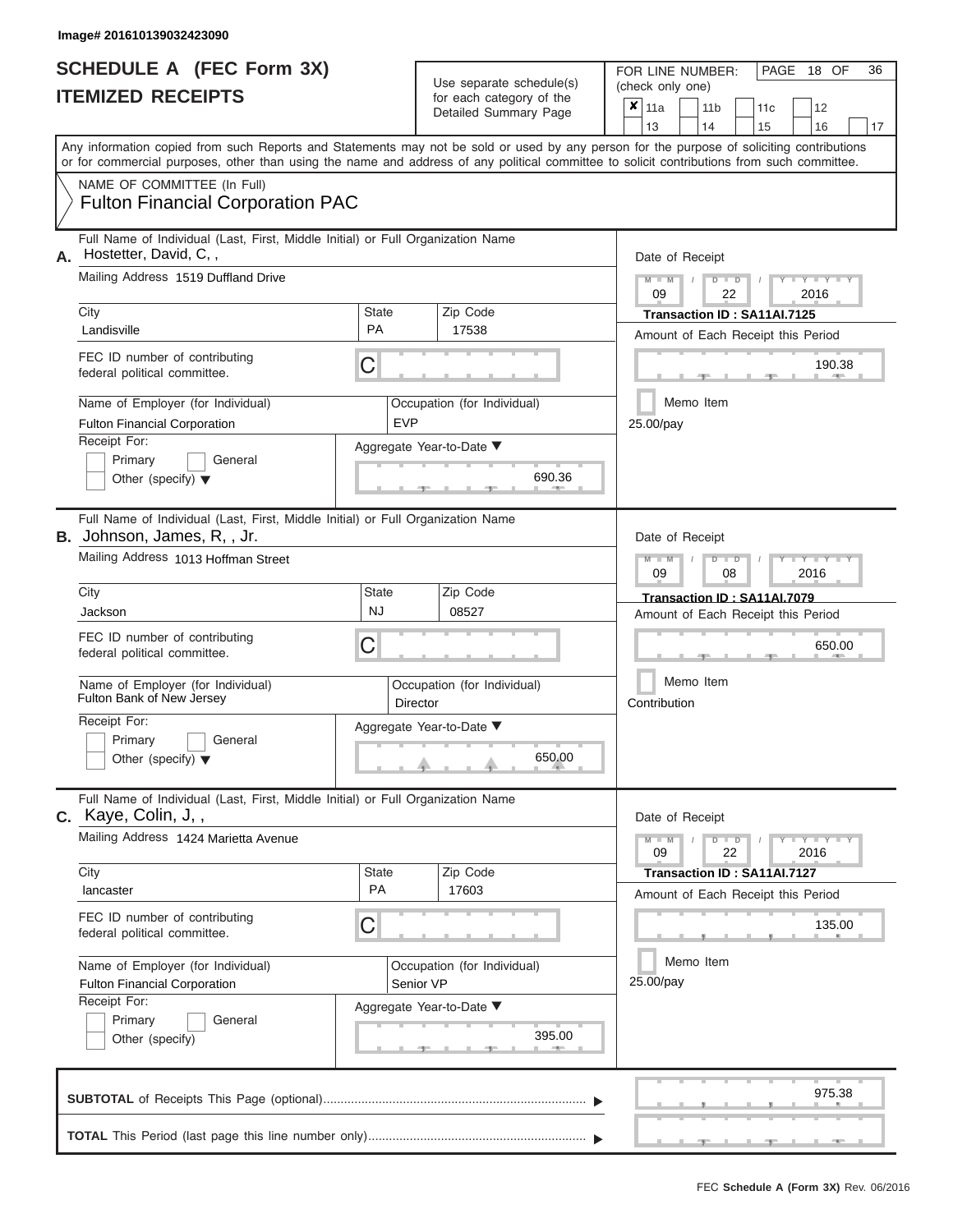|                          | <b>SCHEDULE A (FEC Form 3X)</b> |
|--------------------------|---------------------------------|
| <b>ITEMIZED RECEIPTS</b> |                                 |

FOR LINE NUMBER:<br>(check only one) Use separate schedule(s)

|    | <u>IIEMIZEU KEUEIPIJ</u>                                                                                                                                                                                                                                                                |            | for each category of the<br>Detailed Summary Page | $\overline{\mathbf{x}}$ | 11a             | 11 <sub>b</sub> | 11 <sub>c</sub>                    | 12                      |    |
|----|-----------------------------------------------------------------------------------------------------------------------------------------------------------------------------------------------------------------------------------------------------------------------------------------|------------|---------------------------------------------------|-------------------------|-----------------|-----------------|------------------------------------|-------------------------|----|
|    |                                                                                                                                                                                                                                                                                         |            |                                                   |                         | 13              | 14              | 15                                 | 16                      | 17 |
|    | Any information copied from such Reports and Statements may not be sold or used by any person for the purpose of soliciting contributions<br>or for commercial purposes, other than using the name and address of any political committee to solicit contributions from such committee. |            |                                                   |                         |                 |                 |                                    |                         |    |
|    | NAME OF COMMITTEE (In Full)                                                                                                                                                                                                                                                             |            |                                                   |                         |                 |                 |                                    |                         |    |
|    | <b>Fulton Financial Corporation PAC</b>                                                                                                                                                                                                                                                 |            |                                                   |                         |                 |                 |                                    |                         |    |
| А. | Full Name of Individual (Last, First, Middle Initial) or Full Organization Name<br>Kepler, William, T,,                                                                                                                                                                                 |            |                                                   |                         | Date of Receipt |                 |                                    |                         |    |
|    | Mailing Address 353 Harvest Drive                                                                                                                                                                                                                                                       |            |                                                   |                         | $M - M$<br>09   | $D$ $D$<br>22   |                                    | $Y - Y - Y$<br>2016     |    |
|    | City                                                                                                                                                                                                                                                                                    | State      | Zip Code                                          |                         |                 |                 | Transaction ID: SA11AI.7128        |                         |    |
|    | Lititz                                                                                                                                                                                                                                                                                  | <b>PA</b>  | 17543                                             |                         |                 |                 | Amount of Each Receipt this Period |                         |    |
|    | FEC ID number of contributing<br>federal political committee.                                                                                                                                                                                                                           | C          |                                                   |                         |                 |                 |                                    | 105.00                  |    |
|    | Name of Employer (for Individual)<br><b>Fulton Bank</b>                                                                                                                                                                                                                                 | <b>EVP</b> | Occupation (for Individual)                       |                         | 15.00/pay       | Memo Item       |                                    |                         |    |
|    | Receipt For:                                                                                                                                                                                                                                                                            |            | Aggregate Year-to-Date ▼                          |                         |                 |                 |                                    |                         |    |
|    | Primary<br>General                                                                                                                                                                                                                                                                      |            |                                                   |                         |                 |                 |                                    |                         |    |
|    | Other (specify) $\blacktriangledown$                                                                                                                                                                                                                                                    |            | 365.00                                            |                         |                 |                 |                                    |                         |    |
|    | Full Name of Individual (Last, First, Middle Initial) or Full Organization Name<br>B. Killen, Sean, M,,                                                                                                                                                                                 |            |                                                   |                         | Date of Receipt |                 |                                    |                         |    |
|    | Mailing Address 1326 Hammock Way                                                                                                                                                                                                                                                        |            |                                                   |                         | $M - M$<br>09   | $D$ $D$<br>22   |                                    | $T - Y = T - T$<br>2016 |    |
|    | City                                                                                                                                                                                                                                                                                    | State      | Zip Code                                          |                         |                 |                 | Transaction ID: SA11AI.7170        |                         |    |
|    | Lancaster                                                                                                                                                                                                                                                                               | PA         | 17601-4659                                        |                         |                 |                 | Amount of Each Receipt this Period |                         |    |
|    | FEC ID number of contributing<br>federal political committee.                                                                                                                                                                                                                           | С          |                                                   |                         |                 |                 |                                    | 75.00                   |    |
|    | Name of Employer (for Individual)<br><b>Fulton Bank</b>                                                                                                                                                                                                                                 |            | Occupation (for Individual)<br>VP-Group Manager   |                         | 15.00/pay       | Memo Item       |                                    |                         |    |
|    | Receipt For:<br>Primary<br>General<br>Other (specify) $\blacktriangledown$                                                                                                                                                                                                              |            | Aggregate Year-to-Date ▼<br>205.00                |                         |                 |                 |                                    |                         |    |
|    | Full Name of Individual (Last, First, Middle Initial) or Full Organization Name<br><b>C.</b> Laputka, Dolores, A,,                                                                                                                                                                      |            |                                                   |                         | Date of Receipt |                 |                                    |                         |    |
|    | Mailing Address 45 W. Macada Road                                                                                                                                                                                                                                                       |            |                                                   |                         | $M - M$<br>07   | $D$ $D$<br>29   |                                    | $Y = Y + Y + Y$<br>2016 |    |
|    | City                                                                                                                                                                                                                                                                                    | State      | Zip Code                                          |                         |                 |                 | Transaction ID: SA11AI.7064        |                         |    |
|    | <b>Bethlehem</b>                                                                                                                                                                                                                                                                        | PA         | 18017                                             |                         |                 |                 | Amount of Each Receipt this Period |                         |    |
|    | FEC ID number of contributing<br>federal political committee.                                                                                                                                                                                                                           | C          |                                                   |                         |                 |                 |                                    | 700.00                  |    |
|    | Name of Employer (for Individual)                                                                                                                                                                                                                                                       |            | Occupation (for Individual)                       |                         |                 | Memo Item       |                                    |                         |    |
|    | Lafayette Ambassador Bank                                                                                                                                                                                                                                                               | Director   |                                                   |                         | Contribution    |                 |                                    |                         |    |
|    | Receipt For:                                                                                                                                                                                                                                                                            |            | Aggregate Year-to-Date ▼                          |                         |                 |                 |                                    |                         |    |
|    | Primary<br>General                                                                                                                                                                                                                                                                      |            | 700.00                                            |                         |                 |                 |                                    |                         |    |
|    | Other (specify)                                                                                                                                                                                                                                                                         |            | <b>1. 40. 1</b>                                   |                         |                 |                 |                                    |                         |    |
|    |                                                                                                                                                                                                                                                                                         |            |                                                   |                         |                 |                 |                                    | 880.00                  |    |
|    |                                                                                                                                                                                                                                                                                         |            |                                                   |                         |                 |                 |                                    |                         |    |

FEC **Schedule A (Form 3X)** Rev. 06/2016

 ▲ ▲ ▲ , , .

PAGE 19 OF 36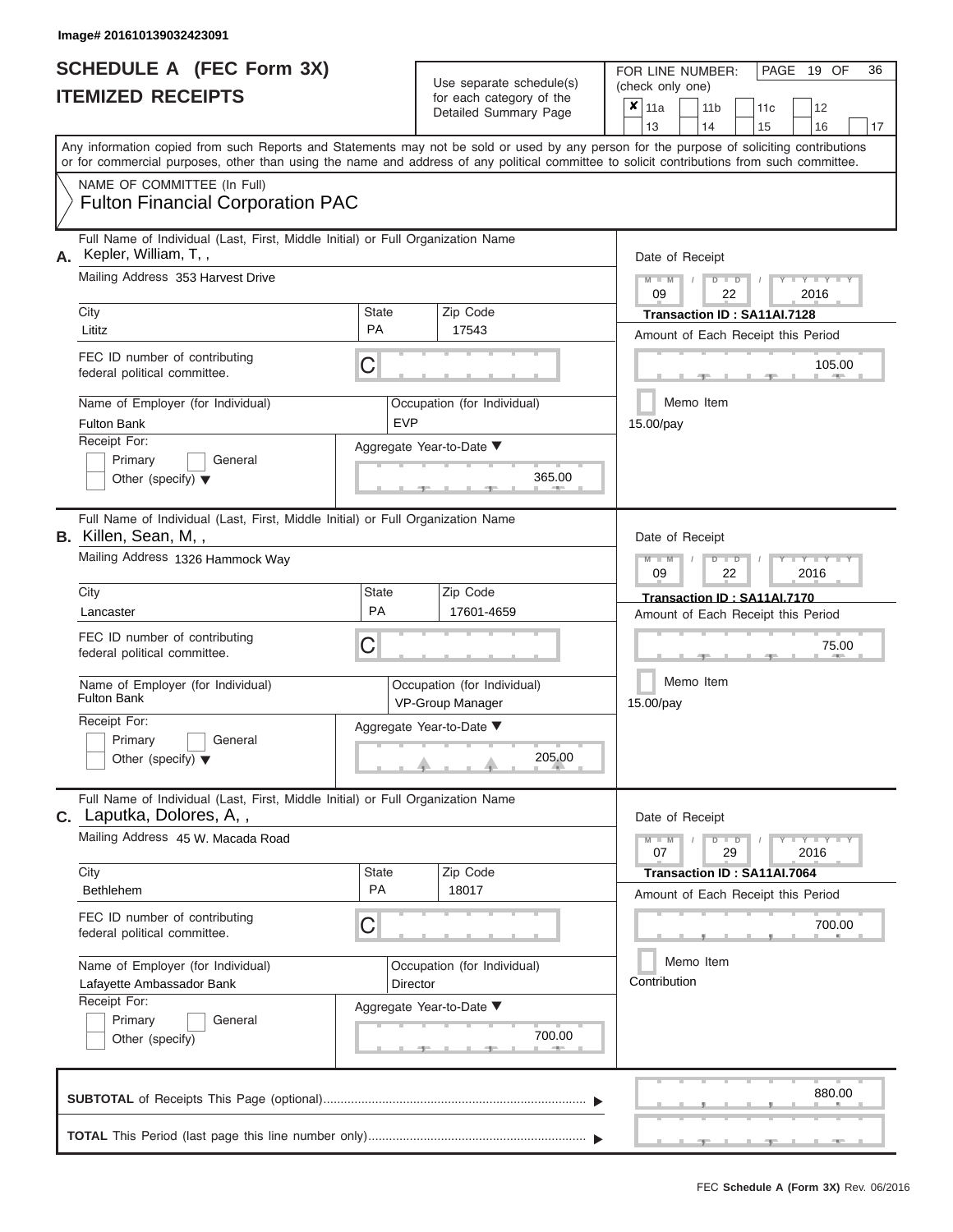|                          | <b>SCHEDULE A (FEC Form 3X)</b> |
|--------------------------|---------------------------------|
| <b>ITEMIZED RECEIPTS</b> |                                 |

FOR LINE NUMBER:<br>(check only one) Use separate schedule(s) (check only one) for each category of the

|    | <u>IIEMIZED RECEIPIS</u>                                                                                                                                                                                                                                                                |                                                        | for each category of the<br>Detailed Summary Page        |              | X<br>11a<br>13                                                    |  | 11 b<br>14           | 11c<br>15                   | 12<br>16                           | 17 |  |  |  |  |  |  |
|----|-----------------------------------------------------------------------------------------------------------------------------------------------------------------------------------------------------------------------------------------------------------------------------------------|--------------------------------------------------------|----------------------------------------------------------|--------------|-------------------------------------------------------------------|--|----------------------|-----------------------------|------------------------------------|----|--|--|--|--|--|--|
|    | Any information copied from such Reports and Statements may not be sold or used by any person for the purpose of soliciting contributions<br>or for commercial purposes, other than using the name and address of any political committee to solicit contributions from such committee. |                                                        |                                                          |              |                                                                   |  |                      |                             |                                    |    |  |  |  |  |  |  |
|    | NAME OF COMMITTEE (In Full)<br><b>Fulton Financial Corporation PAC</b>                                                                                                                                                                                                                  |                                                        |                                                          |              |                                                                   |  |                      |                             |                                    |    |  |  |  |  |  |  |
| А. | Full Name of Individual (Last, First, Middle Initial) or Full Organization Name<br>Markley, Stephen, C, , Jr.                                                                                                                                                                           |                                                        |                                                          |              | Date of Receipt                                                   |  |                      |                             |                                    |    |  |  |  |  |  |  |
|    | Mailing Address 2356 Hieter Road                                                                                                                                                                                                                                                        |                                                        |                                                          |              | $Y - Y$<br>2016<br>09<br>22                                       |  |                      |                             |                                    |    |  |  |  |  |  |  |
|    | City<br>Quakertown                                                                                                                                                                                                                                                                      | State<br><b>PA</b>                                     | Zip Code<br>18951                                        |              | Transaction ID: SA11AI.7136<br>Amount of Each Receipt this Period |  |                      |                             |                                    |    |  |  |  |  |  |  |
|    | FEC ID number of contributing<br>federal political committee.                                                                                                                                                                                                                           | С                                                      |                                                          |              | 120.00                                                            |  |                      |                             |                                    |    |  |  |  |  |  |  |
|    | Name of Employer (for Individual)<br><b>Fulton Bank</b>                                                                                                                                                                                                                                 |                                                        | Occupation (for Individual)<br>Senior VP                 |              | 20.00/pay                                                         |  | Memo Item            |                             |                                    |    |  |  |  |  |  |  |
|    | Receipt For:<br>Primary<br>General<br>Other (specify) $\blacktriangledown$                                                                                                                                                                                                              |                                                        | Aggregate Year-to-Date ▼<br>380.00                       |              |                                                                   |  |                      |                             |                                    |    |  |  |  |  |  |  |
|    | Full Name of Individual (Last, First, Middle Initial) or Full Organization Name<br><b>B.</b> Miller, Stephen, R,,                                                                                                                                                                       |                                                        |                                                          |              | Date of Receipt                                                   |  |                      |                             |                                    |    |  |  |  |  |  |  |
|    | Mailing Address 4 Elaine Court                                                                                                                                                                                                                                                          |                                                        |                                                          |              | Y<br>$\overline{\phantom{a}}$<br>2016<br>08<br>11                 |  |                      |                             |                                    |    |  |  |  |  |  |  |
|    | City<br>Califon                                                                                                                                                                                                                                                                         | <b>State</b><br>NJ                                     | Zip Code<br>07830                                        |              |                                                                   |  |                      | Transaction ID: SA11AI.7073 | Amount of Each Receipt this Period |    |  |  |  |  |  |  |
|    | FEC ID number of contributing<br>federal political committee.                                                                                                                                                                                                                           | С                                                      |                                                          |              | 750.00                                                            |  |                      |                             |                                    |    |  |  |  |  |  |  |
|    | Name of Employer (for Individual)<br><b>Skylands Community Bank</b>                                                                                                                                                                                                                     |                                                        | Occupation (for Individual)<br>Chairman, President & CEO |              | Memo Item<br>Contribution                                         |  |                      |                             |                                    |    |  |  |  |  |  |  |
|    | Receipt For:<br>Primary<br>General<br>Other (specify) $\blacktriangledown$                                                                                                                                                                                                              |                                                        | Aggregate Year-to-Date ▼<br>750.00                       |              |                                                                   |  |                      |                             |                                    |    |  |  |  |  |  |  |
|    | Full Name of Individual (Last, First, Middle Initial) or Full Organization Name<br>C. Moore, Ronald, T,,                                                                                                                                                                                |                                                        |                                                          |              | Date of Receipt                                                   |  |                      |                             |                                    |    |  |  |  |  |  |  |
|    | Mailing Address 20408 Sliver Lake Drive                                                                                                                                                                                                                                                 |                                                        |                                                          |              | 08                                                                |  | $\overline{D}$<br>01 |                             | $Y - Y$<br>2016                    |    |  |  |  |  |  |  |
|    | City<br>Rehoboth Beach                                                                                                                                                                                                                                                                  | State<br>DE                                            | Zip Code<br>19971                                        |              |                                                                   |  |                      | Transaction ID: SA11AI.7023 | Amount of Each Receipt this Period |    |  |  |  |  |  |  |
|    | FEC ID number of contributing<br>federal political committee.                                                                                                                                                                                                                           | С                                                      |                                                          |              |                                                                   |  |                      |                             | 500.00                             |    |  |  |  |  |  |  |
|    | Name of Employer (for Individual)<br><b>Fulton Bank</b>                                                                                                                                                                                                                                 |                                                        | Occupation (for Individual)<br>Director                  | Contribution |                                                                   |  |                      |                             |                                    |    |  |  |  |  |  |  |
|    | Receipt For:<br>Primary<br>General<br>Other (specify)                                                                                                                                                                                                                                   | Aggregate Year-to-Date ▼<br>500.00<br><b>ARCHITECT</b> |                                                          |              |                                                                   |  |                      |                             |                                    |    |  |  |  |  |  |  |
|    |                                                                                                                                                                                                                                                                                         |                                                        |                                                          |              |                                                                   |  |                      |                             | 1370.00                            |    |  |  |  |  |  |  |
|    |                                                                                                                                                                                                                                                                                         |                                                        |                                                          |              |                                                                   |  |                      |                             |                                    |    |  |  |  |  |  |  |

PAGE 20 OF 36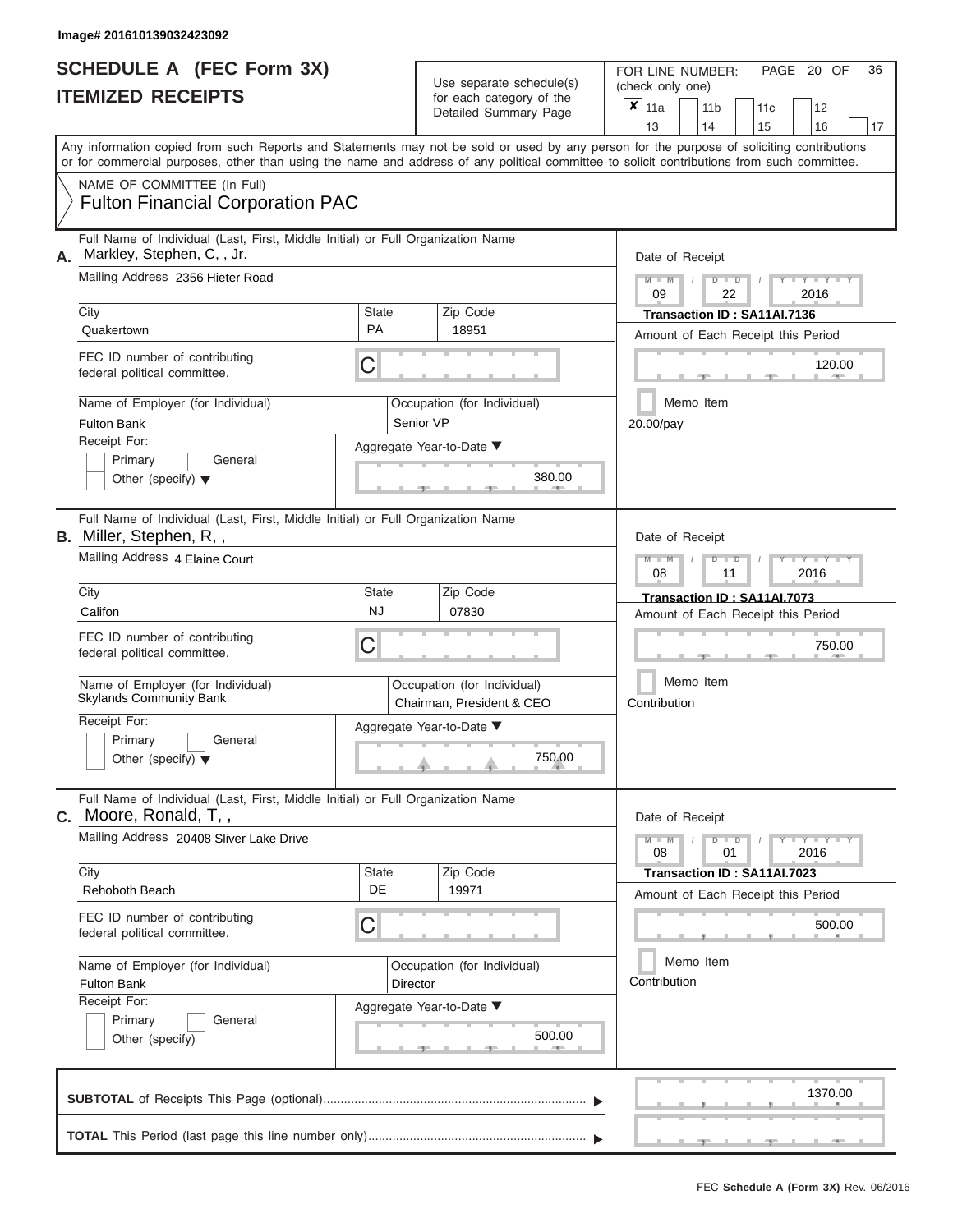| SCHEDULE A (FEC Form 3X) |  |
|--------------------------|--|
| <b>ITEMIZED RECEIPTS</b> |  |

|    |                                                                                                                                                                                                                                                                                         |                                                                                 |                                                  | $0.0011$ $0.000901$ $y$ $0.010$<br>Detailed Summary Page | ×                                               | 11a                                                               |  | 11 <sub>b</sub><br>14          | 11c                                                               | 12                      |                                       |  |  |  |  |  |  |  |  |  |  |  |  |  |
|----|-----------------------------------------------------------------------------------------------------------------------------------------------------------------------------------------------------------------------------------------------------------------------------------------|---------------------------------------------------------------------------------|--------------------------------------------------|----------------------------------------------------------|-------------------------------------------------|-------------------------------------------------------------------|--|--------------------------------|-------------------------------------------------------------------|-------------------------|---------------------------------------|--|--|--|--|--|--|--|--|--|--|--|--|--|
|    | Any information copied from such Reports and Statements may not be sold or used by any person for the purpose of soliciting contributions<br>or for commercial purposes, other than using the name and address of any political committee to solicit contributions from such committee. |                                                                                 |                                                  |                                                          |                                                 | 13                                                                |  |                                | 15                                                                | 16                      | 17                                    |  |  |  |  |  |  |  |  |  |  |  |  |  |
|    | NAME OF COMMITTEE (In Full)<br><b>Fulton Financial Corporation PAC</b>                                                                                                                                                                                                                  |                                                                                 |                                                  |                                                          |                                                 |                                                                   |  |                                |                                                                   |                         |                                       |  |  |  |  |  |  |  |  |  |  |  |  |  |
| Α. | Musselman, Jamie, P,,<br>Mailing Address 1917 Saucon Valley Road                                                                                                                                                                                                                        | Full Name of Individual (Last, First, Middle Initial) or Full Organization Name |                                                  |                                                          |                                                 |                                                                   |  |                                |                                                                   |                         | Date of Receipt<br>$M - M$<br>$D$ $D$ |  |  |  |  |  |  |  |  |  |  |  |  |  |
|    |                                                                                                                                                                                                                                                                                         |                                                                                 |                                                  |                                                          | 2016<br>08<br>08<br>Transaction ID: SA11AI.7066 |                                                                   |  |                                |                                                                   |                         |                                       |  |  |  |  |  |  |  |  |  |  |  |  |  |
|    | City<br>Bethlehem                                                                                                                                                                                                                                                                       | <b>State</b><br>PA                                                              | Zip Code<br>18015                                |                                                          | Amount of Each Receipt this Period              |                                                                   |  |                                |                                                                   |                         |                                       |  |  |  |  |  |  |  |  |  |  |  |  |  |
|    | FEC ID number of contributing<br>federal political committee.                                                                                                                                                                                                                           | C                                                                               |                                                  |                                                          |                                                 |                                                                   |  |                                |                                                                   | 250.00                  |                                       |  |  |  |  |  |  |  |  |  |  |  |  |  |
|    | Name of Employer (for Individual)<br>Lafayette Ambassador Bank                                                                                                                                                                                                                          |                                                                                 | Occupation (for Individual)<br>Director          |                                                          |                                                 | Contribution                                                      |  | Memo Item                      |                                                                   |                         |                                       |  |  |  |  |  |  |  |  |  |  |  |  |  |
|    | Receipt For:<br>Primary<br>General<br>Other (specify) $\blacktriangledown$                                                                                                                                                                                                              |                                                                                 | Aggregate Year-to-Date ▼                         | 250.00                                                   |                                                 |                                                                   |  |                                |                                                                   |                         |                                       |  |  |  |  |  |  |  |  |  |  |  |  |  |
|    | Full Name of Individual (Last, First, Middle Initial) or Full Organization Name<br>B. Myers, Curtis, J,,                                                                                                                                                                                |                                                                                 |                                                  |                                                          |                                                 | Date of Receipt                                                   |  |                                |                                                                   |                         |                                       |  |  |  |  |  |  |  |  |  |  |  |  |  |
|    | Mailing Address 2509 Book Flower Lane                                                                                                                                                                                                                                                   |                                                                                 |                                                  |                                                          | $M - M$<br>$D$ $D$<br>09<br>2016<br>22          |                                                                   |  |                                |                                                                   |                         |                                       |  |  |  |  |  |  |  |  |  |  |  |  |  |
|    | City<br>Strasburg                                                                                                                                                                                                                                                                       | <b>State</b><br><b>PA</b>                                                       | Zip Code<br>17579                                |                                                          |                                                 | Transaction ID: SA11Al.7141<br>Amount of Each Receipt this Period |  |                                |                                                                   |                         |                                       |  |  |  |  |  |  |  |  |  |  |  |  |  |
|    | FEC ID number of contributing<br>federal political committee.                                                                                                                                                                                                                           | С                                                                               |                                                  |                                                          |                                                 |                                                                   |  |                                |                                                                   | 240.00                  |                                       |  |  |  |  |  |  |  |  |  |  |  |  |  |
|    | Name of Employer (for Individual)<br><b>Fulton Bank</b>                                                                                                                                                                                                                                 |                                                                                 | Occupation (for Individual)<br>President and COO |                                                          | Memo Item<br>40.00/pay                          |                                                                   |  |                                |                                                                   |                         |                                       |  |  |  |  |  |  |  |  |  |  |  |  |  |
|    | Receipt For:<br>Primary<br>General<br>Other (specify) $\blacktriangledown$                                                                                                                                                                                                              |                                                                                 | Aggregate Year-to-Date ▼                         | 760.00                                                   |                                                 |                                                                   |  |                                |                                                                   |                         |                                       |  |  |  |  |  |  |  |  |  |  |  |  |  |
|    | Full Name of Individual (Last, First, Middle Initial) or Full Organization Name<br>C. Nau, Gerald, A,,                                                                                                                                                                                  |                                                                                 |                                                  |                                                          |                                                 | Date of Receipt                                                   |  |                                |                                                                   |                         |                                       |  |  |  |  |  |  |  |  |  |  |  |  |  |
|    | Mailing Address 12 Hidden Pond                                                                                                                                                                                                                                                          |                                                                                 |                                                  |                                                          |                                                 | $M - M$<br>08                                                     |  | $\overline{\phantom{a}}$<br>30 |                                                                   | $T - Y = T - Y$<br>2016 |                                       |  |  |  |  |  |  |  |  |  |  |  |  |  |
|    | City<br>Reading                                                                                                                                                                                                                                                                         | <b>State</b><br>PA                                                              | Zip Code<br>19607                                |                                                          |                                                 |                                                                   |  |                                | Transaction ID: SA11AI.7056<br>Amount of Each Receipt this Period |                         |                                       |  |  |  |  |  |  |  |  |  |  |  |  |  |
|    | FEC ID number of contributing<br>federal political committee.                                                                                                                                                                                                                           | С                                                                               |                                                  |                                                          |                                                 |                                                                   |  |                                |                                                                   | 700.00                  |                                       |  |  |  |  |  |  |  |  |  |  |  |  |  |
|    | Name of Employer (for Individual)<br>Lafayette Ambassador Bank<br>Receipt For:                                                                                                                                                                                                          | CEO                                                                             | Occupation (for Individual)                      |                                                          |                                                 | Contribution                                                      |  | Memo Item                      |                                                                   |                         |                                       |  |  |  |  |  |  |  |  |  |  |  |  |  |
|    | Primary<br>General<br>Other (specify)                                                                                                                                                                                                                                                   |                                                                                 | Aggregate Year-to-Date ▼                         | 700.00                                                   |                                                 |                                                                   |  |                                |                                                                   |                         |                                       |  |  |  |  |  |  |  |  |  |  |  |  |  |
|    |                                                                                                                                                                                                                                                                                         |                                                                                 |                                                  |                                                          |                                                 |                                                                   |  |                                |                                                                   | 1190.00                 |                                       |  |  |  |  |  |  |  |  |  |  |  |  |  |
|    |                                                                                                                                                                                                                                                                                         |                                                                                 |                                                  |                                                          |                                                 |                                                                   |  |                                |                                                                   |                         |                                       |  |  |  |  |  |  |  |  |  |  |  |  |  |

PAGE 21 OF 36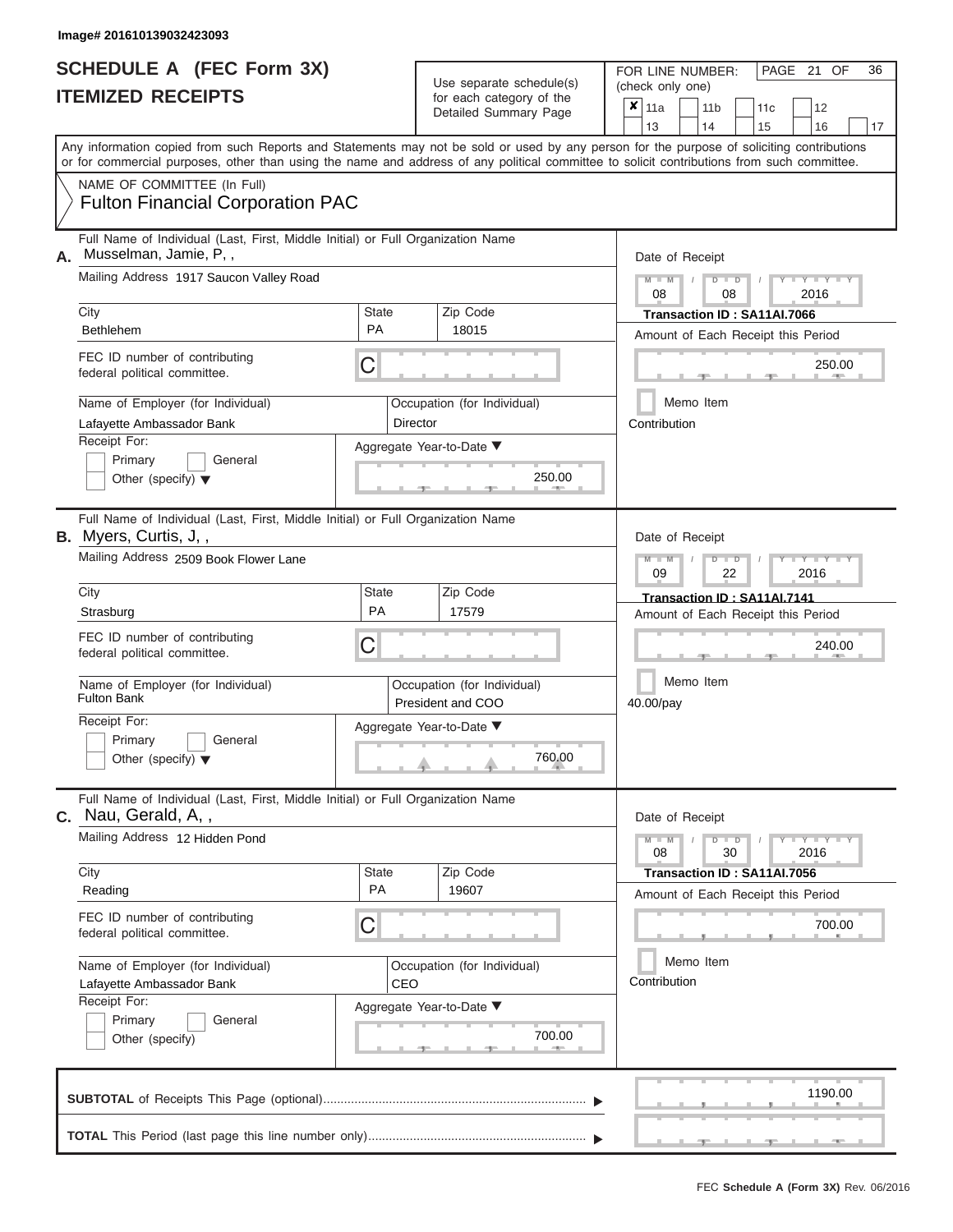|                          | <b>SCHEDULE A (FEC Form 3X)</b> |
|--------------------------|---------------------------------|
| <b>ITEMIZED RECEIPTS</b> |                                 |

|    | IILMILLU RLVLIF IJ                                                                                                                         |                           | ior each calegory or the<br>Detailed Summary Page |                                                 |                                    | ×<br>11a        |  | 11 <sub>b</sub> | 11c                                |        | 12          |  |    |  |  |  |
|----|--------------------------------------------------------------------------------------------------------------------------------------------|---------------------------|---------------------------------------------------|-------------------------------------------------|------------------------------------|-----------------|--|-----------------|------------------------------------|--------|-------------|--|----|--|--|--|
|    | Any information copied from such Reports and Statements may not be sold or used by any person for the purpose of soliciting contributions  |                           |                                                   |                                                 |                                    | 13              |  | 14              | 15                                 |        | 16          |  | 17 |  |  |  |
|    | or for commercial purposes, other than using the name and address of any political committee to solicit contributions from such committee. |                           |                                                   |                                                 |                                    |                 |  |                 |                                    |        |             |  |    |  |  |  |
|    | NAME OF COMMITTEE (In Full)                                                                                                                |                           |                                                   |                                                 |                                    |                 |  |                 |                                    |        |             |  |    |  |  |  |
|    | <b>Fulton Financial Corporation PAC</b>                                                                                                    |                           |                                                   |                                                 |                                    |                 |  |                 |                                    |        |             |  |    |  |  |  |
|    | Full Name of Individual (Last, First, Middle Initial) or Full Organization Name<br>Newcom, Jeff, C,,                                       |                           |                                                   |                                                 |                                    |                 |  |                 |                                    |        |             |  |    |  |  |  |
| А. | Mailing Address 213 Steepbank Road                                                                                                         |                           |                                                   |                                                 |                                    | Date of Receipt |  |                 |                                    |        |             |  |    |  |  |  |
|    |                                                                                                                                            |                           |                                                   |                                                 |                                    | $M - M$<br>09   |  | $D$ $D$<br>22   |                                    |        | 2016        |  |    |  |  |  |
|    | City                                                                                                                                       | <b>State</b>              | Zip Code                                          |                                                 | Transaction ID: SA11AI.7144        |                 |  |                 |                                    |        |             |  |    |  |  |  |
|    | Lancaster                                                                                                                                  | PA                        | 17602                                             |                                                 | Amount of Each Receipt this Period |                 |  |                 |                                    |        |             |  |    |  |  |  |
|    | FEC ID number of contributing<br>federal political committee.                                                                              | C                         |                                                   |                                                 |                                    |                 |  |                 |                                    |        | 135.00      |  |    |  |  |  |
|    | Name of Employer (for Individual)                                                                                                          |                           | Occupation (for Individual)                       |                                                 |                                    |                 |  | Memo Item       |                                    |        |             |  |    |  |  |  |
|    | <b>Fulton Financial Corporation</b>                                                                                                        |                           | Chief Compliance Officer                          |                                                 |                                    | 25.00/pay       |  |                 |                                    |        |             |  |    |  |  |  |
|    | Receipt For:                                                                                                                               |                           | Aggregate Year-to-Date ▼                          |                                                 |                                    |                 |  |                 |                                    |        |             |  |    |  |  |  |
|    | Primary<br>General<br>Other (specify) $\blacktriangledown$                                                                                 |                           |                                                   | 395.00                                          |                                    |                 |  |                 |                                    |        |             |  |    |  |  |  |
|    |                                                                                                                                            |                           |                                                   |                                                 |                                    |                 |  |                 |                                    |        |             |  |    |  |  |  |
|    | Full Name of Individual (Last, First, Middle Initial) or Full Organization Name<br>B. Paich, Keith, B,,                                    |                           |                                                   |                                                 |                                    | Date of Receipt |  |                 |                                    |        |             |  |    |  |  |  |
|    | Mailing Address 205 Juniper Drive                                                                                                          |                           |                                                   |                                                 |                                    |                 |  | $\blacksquare$  |                                    |        |             |  |    |  |  |  |
|    |                                                                                                                                            |                           |                                                   | 2016<br>09<br>19<br>Transaction ID: SA11AI.7058 |                                    |                 |  |                 |                                    |        |             |  |    |  |  |  |
|    | City<br>Lancaster                                                                                                                          | <b>State</b><br><b>PA</b> | Zip Code<br>17602                                 |                                                 |                                    |                 |  |                 |                                    |        |             |  |    |  |  |  |
|    | FEC ID number of contributing                                                                                                              |                           |                                                   | Amount of Each Receipt this Period              |                                    |                 |  |                 |                                    |        |             |  |    |  |  |  |
|    | federal political committee.                                                                                                               | Ĉ                         |                                                   |                                                 |                                    |                 |  |                 |                                    | 300.00 |             |  |    |  |  |  |
|    | Name of Employer (for Individual)<br><b>Fulton Financial Corporation</b>                                                                   |                           | Occupation (for Individual)<br>Senior VP          | Memo Item<br>Contribution                       |                                    |                 |  |                 |                                    |        |             |  |    |  |  |  |
|    | Receipt For:<br>Primary<br>General                                                                                                         |                           | Aggregate Year-to-Date ▼                          |                                                 |                                    |                 |  |                 |                                    |        |             |  |    |  |  |  |
|    | Other (specify) $\blacktriangledown$                                                                                                       |                           | 300.00                                            |                                                 |                                    |                 |  |                 |                                    |        |             |  |    |  |  |  |
|    |                                                                                                                                            |                           |                                                   |                                                 |                                    |                 |  |                 |                                    |        |             |  |    |  |  |  |
|    | Full Name of Individual (Last, First, Middle Initial) or Full Organization Name<br><b>C.</b> Patel, Avnish, , ,                            |                           |                                                   |                                                 |                                    | Date of Receipt |  |                 |                                    |        |             |  |    |  |  |  |
|    | Mailing Address 9072 Winding Creek Lane                                                                                                    |                           |                                                   |                                                 |                                    | $M - M$         |  | $D$ $D$         |                                    |        | $Y$ $Y$ $Y$ |  |    |  |  |  |
|    |                                                                                                                                            |                           |                                                   |                                                 |                                    | 09              |  | 22              |                                    |        | 2016        |  |    |  |  |  |
|    | City<br><b>Clarance Center</b>                                                                                                             | <b>State</b><br><b>NY</b> | Zip Code<br>17032                                 |                                                 |                                    |                 |  |                 | Transaction ID: SA11AI.7145        |        |             |  |    |  |  |  |
|    | FEC ID number of contributing                                                                                                              |                           |                                                   |                                                 |                                    |                 |  |                 | Amount of Each Receipt this Period |        |             |  |    |  |  |  |
|    | federal political committee.                                                                                                               | C                         |                                                   |                                                 |                                    |                 |  |                 |                                    |        | 165.00      |  |    |  |  |  |
|    | Name of Employer (for Individual)                                                                                                          |                           | Occupation (for Individual)                       |                                                 |                                    |                 |  | Memo Item       |                                    |        |             |  |    |  |  |  |
|    | <b>Fulton Financial Corporation</b>                                                                                                        |                           | EVP - Chief Marketing Officer                     |                                                 |                                    | 25.00/pay       |  |                 |                                    |        |             |  |    |  |  |  |
|    | Receipt For:<br>Primary<br>General                                                                                                         |                           | Aggregate Year-to-Date ▼                          |                                                 |                                    |                 |  |                 |                                    |        |             |  |    |  |  |  |
|    | Other (specify)                                                                                                                            |                           |                                                   | 555.00<br><b>AND</b>                            |                                    |                 |  |                 |                                    |        |             |  |    |  |  |  |
|    |                                                                                                                                            |                           |                                                   |                                                 |                                    |                 |  |                 |                                    |        |             |  |    |  |  |  |
|    |                                                                                                                                            |                           |                                                   |                                                 |                                    |                 |  | 600.00          |                                    |        |             |  |    |  |  |  |
|    |                                                                                                                                            |                           |                                                   |                                                 |                                    |                 |  |                 |                                    |        |             |  |    |  |  |  |
|    |                                                                                                                                            |                           |                                                   |                                                 |                                    |                 |  |                 |                                    |        |             |  |    |  |  |  |

PAGE 22 OF 36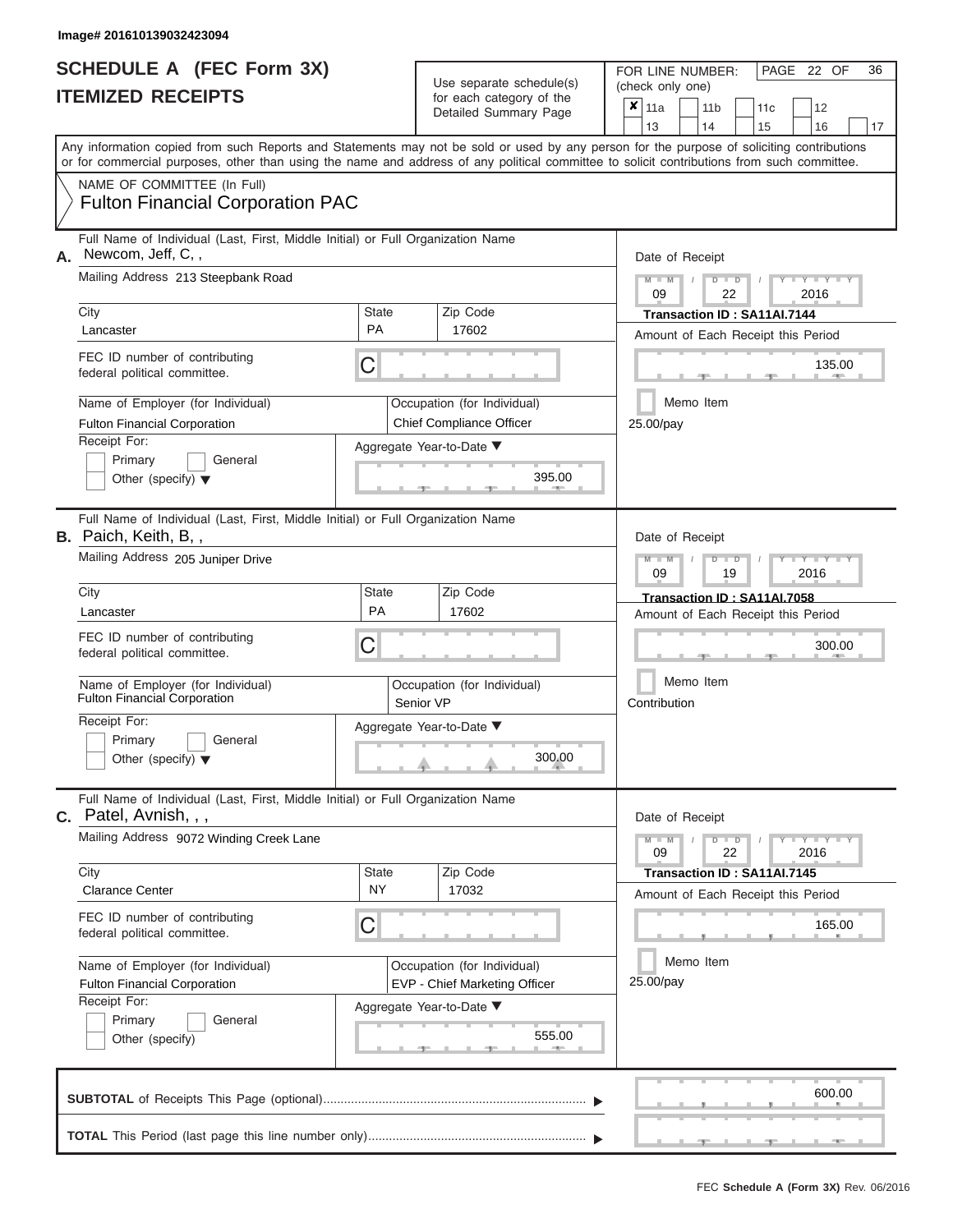| <b>SCHEDULE A (FEC Form 3X)</b> |  |  |
|---------------------------------|--|--|
| <b>ITEMIZED RECEIPTS</b>        |  |  |

|                                                                                                                                                                                                                                                                                         |                    | $\frac{1}{2}$<br>Detailed Summary Page                      | ×                                                                 | 11a<br>13       |  | 11 <sub>b</sub><br>14 | 11 <sub>c</sub><br>15              | 12<br>16                    | 17 |  |  |  |  |  |  |  |
|-----------------------------------------------------------------------------------------------------------------------------------------------------------------------------------------------------------------------------------------------------------------------------------------|--------------------|-------------------------------------------------------------|-------------------------------------------------------------------|-----------------|--|-----------------------|------------------------------------|-----------------------------|----|--|--|--|--|--|--|--|
| Any information copied from such Reports and Statements may not be sold or used by any person for the purpose of soliciting contributions<br>or for commercial purposes, other than using the name and address of any political committee to solicit contributions from such committee. |                    |                                                             |                                                                   |                 |  |                       |                                    |                             |    |  |  |  |  |  |  |  |
| NAME OF COMMITTEE (In Full)<br><b>Fulton Financial Corporation PAC</b>                                                                                                                                                                                                                  |                    |                                                             |                                                                   |                 |  |                       |                                    |                             |    |  |  |  |  |  |  |  |
| Full Name of Individual (Last, First, Middle Initial) or Full Organization Name<br>Paulson, Michael, V,,                                                                                                                                                                                |                    |                                                             | Date of Receipt                                                   |                 |  |                       |                                    |                             |    |  |  |  |  |  |  |  |
| Mailing Address 5311 Broad Brook Court                                                                                                                                                                                                                                                  |                    |                                                             |                                                                   | $M - M$<br>07   |  | $D$ $D$<br>26         |                                    | 2016                        |    |  |  |  |  |  |  |  |
| City                                                                                                                                                                                                                                                                                    | <b>State</b><br>VA | Zip Code                                                    | Transaction ID: SA11AI.7037<br>Amount of Each Receipt this Period |                 |  |                       |                                    |                             |    |  |  |  |  |  |  |  |
| Centreville                                                                                                                                                                                                                                                                             |                    | 20120                                                       |                                                                   |                 |  |                       |                                    |                             |    |  |  |  |  |  |  |  |
| FEC ID number of contributing<br>federal political committee.                                                                                                                                                                                                                           | С                  |                                                             |                                                                   |                 |  |                       |                                    | 400.00                      |    |  |  |  |  |  |  |  |
| Name of Employer (for Individual)                                                                                                                                                                                                                                                       |                    | Occupation (for Individual)                                 | Memo Item                                                         |                 |  |                       |                                    |                             |    |  |  |  |  |  |  |  |
| <b>Fulton Bank</b>                                                                                                                                                                                                                                                                      |                    | <b>Regional President</b>                                   | Contribution                                                      |                 |  |                       |                                    |                             |    |  |  |  |  |  |  |  |
| Receipt For:<br>Primary<br>General<br>Other (specify) $\blacktriangledown$                                                                                                                                                                                                              |                    | Aggregate Year-to-Date ▼<br>400.00<br>ு                     |                                                                   |                 |  |                       |                                    |                             |    |  |  |  |  |  |  |  |
| Full Name of Individual (Last, First, Middle Initial) or Full Organization Name<br><b>B.</b> Pergolin, Antoinette, , ,                                                                                                                                                                  |                    |                                                             |                                                                   | Date of Receipt |  |                       |                                    |                             |    |  |  |  |  |  |  |  |
| Mailing Address 304 Tower Lane                                                                                                                                                                                                                                                          |                    |                                                             | $M - M$<br>⊪⊃<br>2016<br>08<br>11                                 |                 |  |                       |                                    |                             |    |  |  |  |  |  |  |  |
| City                                                                                                                                                                                                                                                                                    | State              | Zip Code                                                    |                                                                   |                 |  |                       | Transaction ID: SA11AI.7032        |                             |    |  |  |  |  |  |  |  |
| Penn Valley                                                                                                                                                                                                                                                                             | PA                 | 19072                                                       |                                                                   |                 |  |                       | Amount of Each Receipt this Period |                             |    |  |  |  |  |  |  |  |
| FEC ID number of contributing<br>federal political committee.                                                                                                                                                                                                                           | С                  |                                                             | 650.00                                                            |                 |  |                       |                                    |                             |    |  |  |  |  |  |  |  |
| Name of Employer (for Individual)<br>Fulton Bank of New Jersey                                                                                                                                                                                                                          |                    | Occupation (for Individual)<br>Director                     | Memo Item<br>Contribution                                         |                 |  |                       |                                    |                             |    |  |  |  |  |  |  |  |
| Receipt For:<br>Primary<br>General<br>Other (specify) $\blacktriangledown$                                                                                                                                                                                                              |                    | Aggregate Year-to-Date ▼<br>650.00                          |                                                                   |                 |  |                       |                                    |                             |    |  |  |  |  |  |  |  |
| Full Name of Individual (Last, First, Middle Initial) or Full Organization Name<br>C. Richardson, J., David,,                                                                                                                                                                           |                    |                                                             |                                                                   | Date of Receipt |  |                       |                                    |                             |    |  |  |  |  |  |  |  |
| Mailing Address 685 Old Hunt Way                                                                                                                                                                                                                                                        |                    |                                                             |                                                                   | 09              |  | $D$ $D$<br>22         |                                    | $Y - Y - Y - Y - Y$<br>2016 |    |  |  |  |  |  |  |  |
| City<br>Herndon                                                                                                                                                                                                                                                                         | State<br>VA        | Zip Code<br>20170                                           |                                                                   |                 |  |                       | Transaction ID: SA11AI.7100        |                             |    |  |  |  |  |  |  |  |
|                                                                                                                                                                                                                                                                                         |                    |                                                             |                                                                   |                 |  |                       | Amount of Each Receipt this Period |                             |    |  |  |  |  |  |  |  |
| FEC ID number of contributing<br>federal political committee.                                                                                                                                                                                                                           | С                  |                                                             |                                                                   |                 |  |                       |                                    | 120.00                      |    |  |  |  |  |  |  |  |
| Name of Employer (for Individual)<br><b>Fulton Bank</b>                                                                                                                                                                                                                                 |                    | Occupation (for Individual)<br>SVP - Comm Sales Team Leader | Memo Item<br>20.00/pay                                            |                 |  |                       |                                    |                             |    |  |  |  |  |  |  |  |
| Receipt For:<br>Primary<br>General<br>Other (specify)                                                                                                                                                                                                                                   |                    | Aggregate Year-to-Date ▼<br>380.00                          |                                                                   |                 |  |                       |                                    |                             |    |  |  |  |  |  |  |  |
|                                                                                                                                                                                                                                                                                         |                    |                                                             |                                                                   |                 |  |                       |                                    | 1170.00                     |    |  |  |  |  |  |  |  |
|                                                                                                                                                                                                                                                                                         |                    |                                                             |                                                                   |                 |  |                       |                                    |                             |    |  |  |  |  |  |  |  |

PAGE 23 OF 36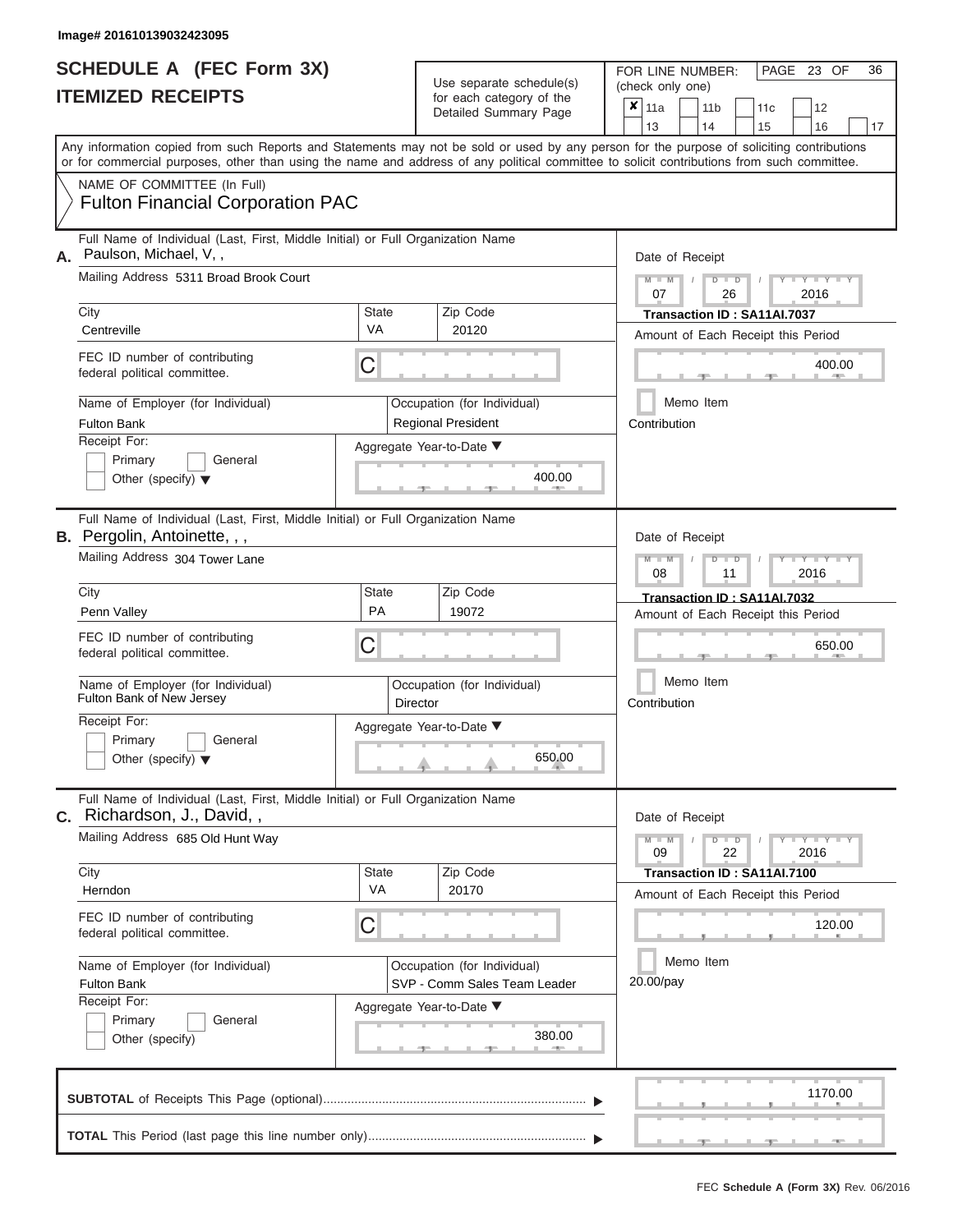|    | lmage# 201610139032423096                                                                                                                                  |                    |                                                                                                                                    |                                                                                                                                                                                                                                                                                         |
|----|------------------------------------------------------------------------------------------------------------------------------------------------------------|--------------------|------------------------------------------------------------------------------------------------------------------------------------|-----------------------------------------------------------------------------------------------------------------------------------------------------------------------------------------------------------------------------------------------------------------------------------------|
|    | <b>SCHEDULE A (FEC Form 3X)</b><br><b>ITEMIZED RECEIPTS</b>                                                                                                |                    | 36<br>FOR LINE NUMBER:<br>PAGE 24 OF<br>(check only one)<br>×<br>11a<br>11c<br>12<br>11 <sub>b</sub><br>13<br>14<br>15<br>16<br>17 |                                                                                                                                                                                                                                                                                         |
|    | NAME OF COMMITTEE (In Full)                                                                                                                                |                    |                                                                                                                                    | Any information copied from such Reports and Statements may not be sold or used by any person for the purpose of soliciting contributions<br>or for commercial purposes, other than using the name and address of any political committee to solicit contributions from such committee. |
|    | <b>Fulton Financial Corporation PAC</b><br>Full Name of Individual (Last, First, Middle Initial) or Full Organization Name                                 |                    |                                                                                                                                    |                                                                                                                                                                                                                                                                                         |
| А. | Robinson, William, D,,                                                                                                                                     |                    |                                                                                                                                    | Date of Receipt                                                                                                                                                                                                                                                                         |
|    | Mailing Address 4984 Route 35                                                                                                                              |                    |                                                                                                                                    | $M - M$<br>$D$ $D$<br>T<br>$Y - Y - I$<br>08<br>05<br>2016                                                                                                                                                                                                                              |
|    | City<br>Freeburg                                                                                                                                           | State<br><b>PA</b> | Zip Code<br>17827                                                                                                                  | Transaction ID: SA11AI.7071<br>Amount of Each Receipt this Period                                                                                                                                                                                                                       |
|    | FEC ID number of contributing<br>federal political committee.                                                                                              | C                  |                                                                                                                                    | 650.00                                                                                                                                                                                                                                                                                  |
|    | Name of Employer (for Individual)<br><b>Swineford National Bank</b>                                                                                        |                    | Occupation (for Individual)<br>Director                                                                                            | Memo Item<br>Contribution                                                                                                                                                                                                                                                               |
|    | Receipt For:<br>Primary<br>General<br>Other (specify) $\blacktriangledown$                                                                                 |                    | Aggregate Year-to-Date ▼<br>650.00                                                                                                 |                                                                                                                                                                                                                                                                                         |
|    | Full Name of Individual (Last, First, Middle Initial) or Full Organization Name<br>B. Roda, Craig, A,,<br>Mailing Address 842 Indian Springs Drive<br>City | State              | Zip Code                                                                                                                           | Date of Receipt<br>$D$ $D$<br>$T$ $T$ $T$ $T$ $T$ $T$ $T$ $T$<br>$M$ $M$<br>07<br>21<br>2016                                                                                                                                                                                            |
|    | Lancaster                                                                                                                                                  | <b>PA</b>          | 17601                                                                                                                              | Transaction ID: SA11AI.7015<br>Amount of Each Receipt this Period                                                                                                                                                                                                                       |
|    | FEC ID number of contributing<br>federal political committee.                                                                                              | С                  |                                                                                                                                    | 1150.00                                                                                                                                                                                                                                                                                 |
|    | Name of Employer (for Individual)<br><b>Fulton Bank</b>                                                                                                    |                    | Occupation (for Individual)<br>Chairman/CEO                                                                                        | Memo Item<br>Contribution                                                                                                                                                                                                                                                               |
|    | Receipt For:<br>Primary<br>General<br>Other (specify) $\blacktriangledown$                                                                                 |                    | Aggregate Year-to-Date ▼<br>1150.00                                                                                                |                                                                                                                                                                                                                                                                                         |
|    | Full Name of Individual (Last, First, Middle Initial) or Full Organization Name<br>C. Roda, Denise, K,,                                                    |                    |                                                                                                                                    | Date of Receipt                                                                                                                                                                                                                                                                         |
|    | Mailing Address 9 Horseshoe Drive                                                                                                                          |                    | Zip Code                                                                                                                           | $M - M$<br>$D$ $\Box$ $D$<br>$Y - Y -$<br>08<br>02<br>2016                                                                                                                                                                                                                              |
|    | City<br>Ephrata                                                                                                                                            | State<br><b>PA</b> | 18522                                                                                                                              | Transaction ID: SA11AI.7044<br>Amount of Each Receipt this Period                                                                                                                                                                                                                       |
|    | FEC ID number of contributing<br>federal political committee.                                                                                              | С                  |                                                                                                                                    | 260.00                                                                                                                                                                                                                                                                                  |
|    | Name of Employer (for Individual)<br><b>Fulton Financial Corporation</b><br>Receipt For:                                                                   |                    | Occupation (for Individual)<br><b>Vice President</b>                                                                               | Memo Item<br>Contribution                                                                                                                                                                                                                                                               |
|    | Primary<br>General<br>Other (specify)                                                                                                                      |                    | Aggregate Year-to-Date ▼<br>260.00                                                                                                 |                                                                                                                                                                                                                                                                                         |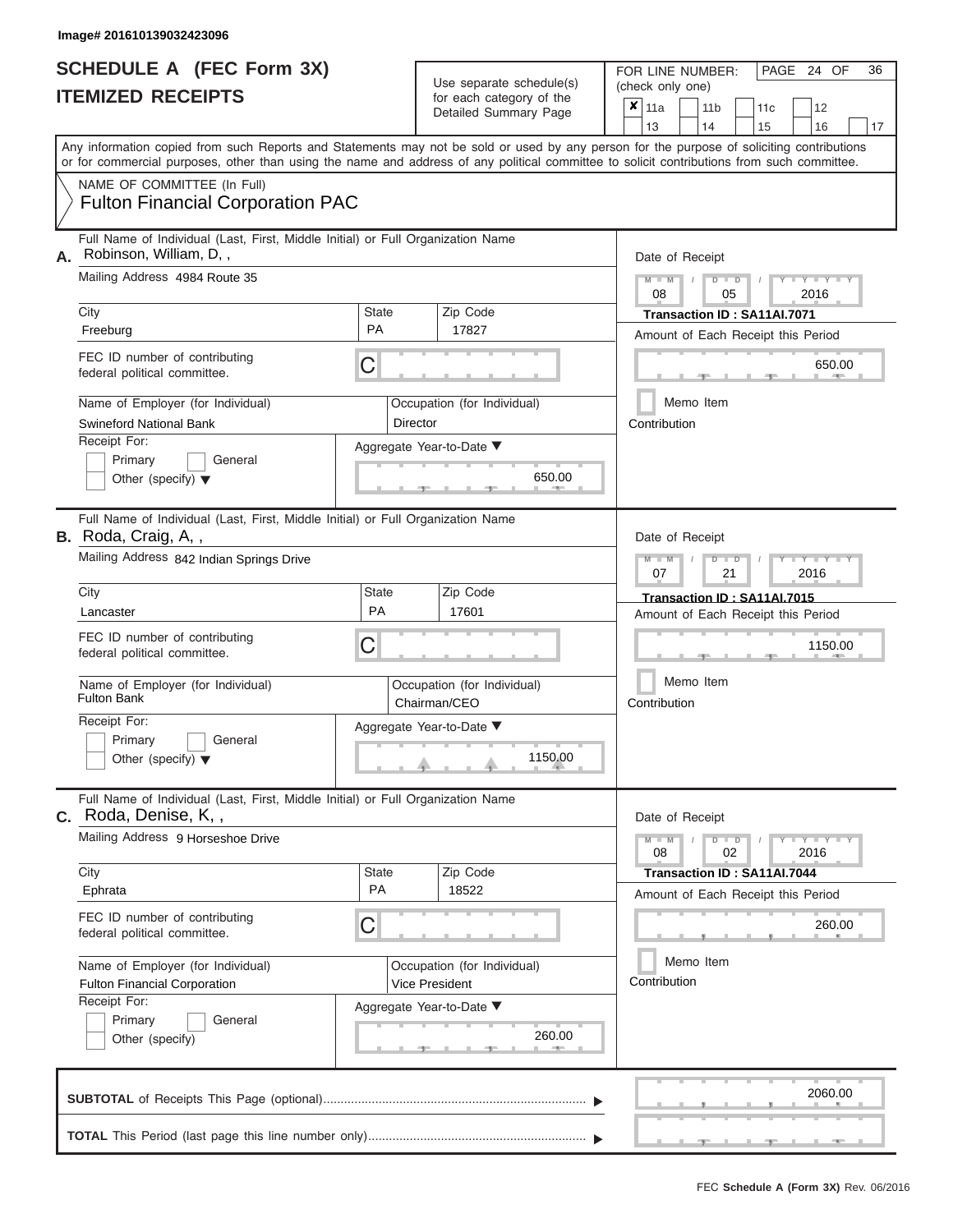|                          | SCHEDULE A (FEC Form 3X) |
|--------------------------|--------------------------|
| <b>ITEMIZED RECEIPTS</b> |                          |

|    | <u>IIEMIZED REVEILIS</u>                                                                                                                                                                                                                                                                |              |                                                            | ×<br>11a                                                                             |                                                                       | 11 <sub>b</sub> | 11c           |                                    | 12 |                             |  |    |  |  |  |  |  |
|----|-----------------------------------------------------------------------------------------------------------------------------------------------------------------------------------------------------------------------------------------------------------------------------------------|--------------|------------------------------------------------------------|--------------------------------------------------------------------------------------|-----------------------------------------------------------------------|-----------------|---------------|------------------------------------|----|-----------------------------|--|----|--|--|--|--|--|
|    |                                                                                                                                                                                                                                                                                         |              | Detailed Summary Page                                      |                                                                                      | 13                                                                    |                 | 14            | 15                                 |    | 16                          |  | 17 |  |  |  |  |  |
|    | Any information copied from such Reports and Statements may not be sold or used by any person for the purpose of soliciting contributions<br>or for commercial purposes, other than using the name and address of any political committee to solicit contributions from such committee. |              |                                                            |                                                                                      |                                                                       |                 |               |                                    |    |                             |  |    |  |  |  |  |  |
|    | NAME OF COMMITTEE (In Full)                                                                                                                                                                                                                                                             |              |                                                            |                                                                                      |                                                                       |                 |               |                                    |    |                             |  |    |  |  |  |  |  |
|    | <b>Fulton Financial Corporation PAC</b>                                                                                                                                                                                                                                                 |              |                                                            |                                                                                      |                                                                       |                 |               |                                    |    |                             |  |    |  |  |  |  |  |
| А. | Full Name of Individual (Last, First, Middle Initial) or Full Organization Name<br>Rohrbaugh, Philmer, H,,                                                                                                                                                                              |              |                                                            |                                                                                      | Date of Receipt                                                       |                 |               |                                    |    |                             |  |    |  |  |  |  |  |
|    | Mailing Address 500 Polo Lane                                                                                                                                                                                                                                                           |              |                                                            | $M - M$<br>$Y - Y - Y$<br>$D$ $D$<br>2016<br>08<br>10<br>Transaction ID: SA11AI.7050 |                                                                       |                 |               |                                    |    |                             |  |    |  |  |  |  |  |
|    | City                                                                                                                                                                                                                                                                                    | <b>State</b> | Zip Code                                                   |                                                                                      |                                                                       |                 |               |                                    |    |                             |  |    |  |  |  |  |  |
|    | Wrightsville                                                                                                                                                                                                                                                                            | PA           | 17368                                                      | Amount of Each Receipt this Period                                                   |                                                                       |                 |               |                                    |    |                             |  |    |  |  |  |  |  |
|    | FEC ID number of contributing<br>federal political committee.                                                                                                                                                                                                                           | С            |                                                            | 650.00                                                                               |                                                                       |                 |               |                                    |    |                             |  |    |  |  |  |  |  |
|    | Name of Employer (for Individual)<br><b>Fulton Financial Corporation</b>                                                                                                                                                                                                                |              | Occupation (for Individual)<br>Senior EVP                  |                                                                                      | Contribution                                                          |                 | Memo Item     |                                    |    |                             |  |    |  |  |  |  |  |
|    | Receipt For:                                                                                                                                                                                                                                                                            |              | Aggregate Year-to-Date ▼                                   |                                                                                      |                                                                       |                 |               |                                    |    |                             |  |    |  |  |  |  |  |
|    | Primary<br>General<br>Other (specify) $\blacktriangledown$                                                                                                                                                                                                                              |              | 650.00                                                     |                                                                                      |                                                                       |                 |               |                                    |    |                             |  |    |  |  |  |  |  |
|    | Full Name of Individual (Last, First, Middle Initial) or Full Organization Name<br><b>B.</b> Rush, Jeffrey, R,,                                                                                                                                                                         |              |                                                            |                                                                                      | Date of Receipt                                                       |                 |               |                                    |    |                             |  |    |  |  |  |  |  |
|    | Mailing Address 1234 Dauphin Avenue                                                                                                                                                                                                                                                     |              |                                                            |                                                                                      | $M - 1$<br>Y TY T<br>₽<br>$\overline{\mathbb{D}}$<br>2016<br>09<br>22 |                 |               |                                    |    |                             |  |    |  |  |  |  |  |
|    | City                                                                                                                                                                                                                                                                                    | <b>State</b> | Zip Code                                                   |                                                                                      |                                                                       |                 |               | Transaction ID: SA11AI.7182        |    |                             |  |    |  |  |  |  |  |
|    | Wyomissing                                                                                                                                                                                                                                                                              | <b>PA</b>    | 19610                                                      |                                                                                      |                                                                       |                 |               | Amount of Each Receipt this Period |    |                             |  |    |  |  |  |  |  |
|    | FEC ID number of contributing<br>federal political committee.                                                                                                                                                                                                                           | С            |                                                            |                                                                                      | 150.00                                                                |                 |               |                                    |    |                             |  |    |  |  |  |  |  |
|    | Name of Employer (for Individual)<br><b>Fulton Bank</b>                                                                                                                                                                                                                                 |              | Occupation (for Individual)<br><b>Divisional President</b> |                                                                                      | 25.00/pay                                                             |                 | Memo Item     |                                    |    |                             |  |    |  |  |  |  |  |
|    | Receipt For:<br>Primary<br>General<br>Other (specify) $\blacktriangledown$                                                                                                                                                                                                              |              | Aggregate Year-to-Date ▼<br>475.00                         |                                                                                      |                                                                       |                 |               |                                    |    |                             |  |    |  |  |  |  |  |
|    | Full Name of Individual (Last, First, Middle Initial) or Full Organization Name<br>C. Sargent, Angela, M.,                                                                                                                                                                              |              |                                                            |                                                                                      | Date of Receipt                                                       |                 |               |                                    |    |                             |  |    |  |  |  |  |  |
|    | Mailing Address 1546 Chadwyck Lane                                                                                                                                                                                                                                                      |              |                                                            |                                                                                      | $M - M$<br>09                                                         |                 | $D$ $D$<br>22 |                                    |    | $Y - Y - Y - Y - Y$<br>2016 |  |    |  |  |  |  |  |
|    | City                                                                                                                                                                                                                                                                                    | <b>State</b> | Zip Code                                                   |                                                                                      |                                                                       |                 |               | Transaction ID: SA11AI.7147        |    |                             |  |    |  |  |  |  |  |
|    | Manheim                                                                                                                                                                                                                                                                                 | PA           | 17545                                                      |                                                                                      |                                                                       |                 |               | Amount of Each Receipt this Period |    |                             |  |    |  |  |  |  |  |
|    | FEC ID number of contributing<br>federal political committee.                                                                                                                                                                                                                           | C            |                                                            |                                                                                      |                                                                       |                 |               |                                    |    | 135.00                      |  |    |  |  |  |  |  |
|    | Name of Employer (for Individual)                                                                                                                                                                                                                                                       |              | Occupation (for Individual)                                |                                                                                      |                                                                       |                 | Memo Item     |                                    |    |                             |  |    |  |  |  |  |  |
|    | <b>Fulton Financial Corporation</b>                                                                                                                                                                                                                                                     |              | <b>EVP-Chief Information Officer</b>                       |                                                                                      | 25.00/pay                                                             |                 |               |                                    |    |                             |  |    |  |  |  |  |  |
|    | Receipt For:<br>Primary<br>General                                                                                                                                                                                                                                                      |              | Aggregate Year-to-Date ▼<br>395.00                         |                                                                                      |                                                                       |                 |               |                                    |    |                             |  |    |  |  |  |  |  |
|    | Other (specify)                                                                                                                                                                                                                                                                         |              | $-$                                                        |                                                                                      |                                                                       |                 |               |                                    |    |                             |  |    |  |  |  |  |  |
|    |                                                                                                                                                                                                                                                                                         |              |                                                            |                                                                                      |                                                                       |                 |               |                                    |    | 935.00                      |  |    |  |  |  |  |  |
|    |                                                                                                                                                                                                                                                                                         |              |                                                            |                                                                                      |                                                                       |                 |               |                                    |    |                             |  |    |  |  |  |  |  |

PAGE 25 OF 36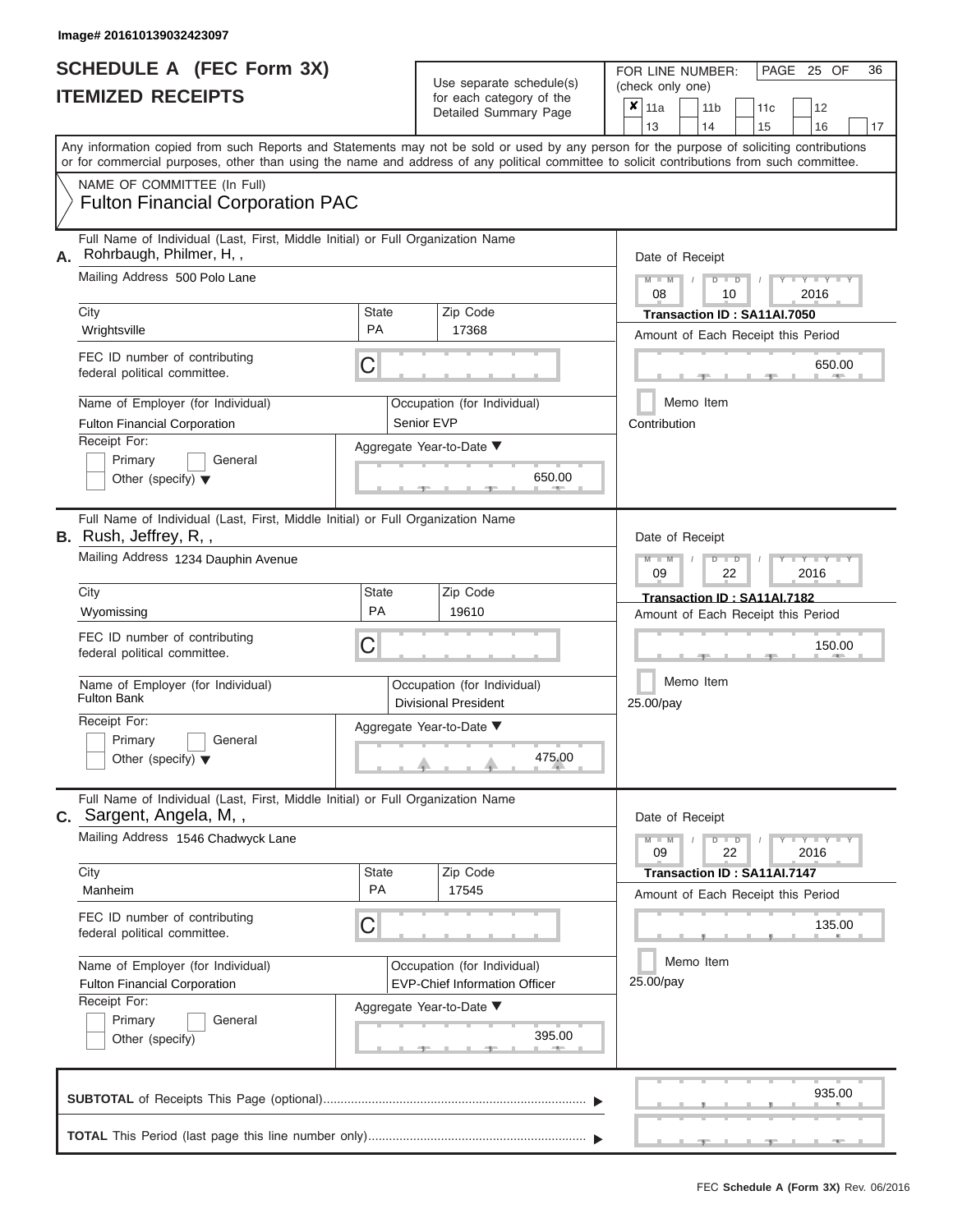| Image# 201610139032423098                                                                                                                                                                                                                                                                                                                                         |                                |                                                                                                  |                                                                                                                                    |  |  |  |  |  |  |
|-------------------------------------------------------------------------------------------------------------------------------------------------------------------------------------------------------------------------------------------------------------------------------------------------------------------------------------------------------------------|--------------------------------|--------------------------------------------------------------------------------------------------|------------------------------------------------------------------------------------------------------------------------------------|--|--|--|--|--|--|
| <b>SCHEDULE A (FEC Form 3X)</b><br><b>ITEMIZED RECEIPTS</b>                                                                                                                                                                                                                                                                                                       |                                | Use separate schedule(s)<br>for each category of the<br>Detailed Summary Page                    | PAGE 26 OF<br>36<br>FOR LINE NUMBER:<br>(check only one)<br>×<br>11a<br>11 <sub>b</sub><br>12<br>11c<br>13<br>14<br>15<br>16<br>17 |  |  |  |  |  |  |
| Any information copied from such Reports and Statements may not be sold or used by any person for the purpose of soliciting contributions<br>or for commercial purposes, other than using the name and address of any political committee to solicit contributions from such committee.<br>NAME OF COMMITTEE (In Full)<br><b>Fulton Financial Corporation PAC</b> |                                |                                                                                                  |                                                                                                                                    |  |  |  |  |  |  |
| Full Name of Individual (Last, First, Middle Initial) or Full Organization Name<br>Scheuren, Jeffrey, J,,<br>Mailing Address 2509 Nolt Road                                                                                                                                                                                                                       |                                |                                                                                                  | Date of Receipt<br>$Y = Y$<br>$M - M$<br>$D$ $D$                                                                                   |  |  |  |  |  |  |
| City<br>Lancaster                                                                                                                                                                                                                                                                                                                                                 | <b>State</b><br><b>PA</b>      | Zip Code<br>17601                                                                                | 22<br>2016<br>09<br>Transaction ID: SA11AI.7183<br>Amount of Each Receipt this Period                                              |  |  |  |  |  |  |
| FEC ID number of contributing<br>federal political committee.                                                                                                                                                                                                                                                                                                     | С                              |                                                                                                  | 150.00                                                                                                                             |  |  |  |  |  |  |
| Name of Employer (for Individual)<br>Fulton Mortgage Company<br>Receipt For:                                                                                                                                                                                                                                                                                      |                                | Occupation (for Individual)<br>EVP - Director of Secondary Marketing<br>Aggregate Year-to-Date ▼ | Memo Item<br>25.00/pay                                                                                                             |  |  |  |  |  |  |
| Primary<br>General<br>Other (specify) $\blacktriangledown$                                                                                                                                                                                                                                                                                                        |                                | 475.00                                                                                           |                                                                                                                                    |  |  |  |  |  |  |
| Full Name of Individual (Last, First, Middle Initial) or Full Organization Name<br>B. Schoch, James, , ,<br>Mailing Address PO Box 441                                                                                                                                                                                                                            |                                |                                                                                                  | Date of Receipt<br>$M - M$<br>$D$ $\Box$ $D$<br>$Y - Y$<br>2016<br>09<br>22                                                        |  |  |  |  |  |  |
| City<br>East Petersburg<br>FEC ID number of contributing<br>federal political committee.                                                                                                                                                                                                                                                                          | <b>State</b><br><b>PA</b><br>С | Zip Code<br>17520                                                                                | Transaction ID: SA11AI.7148<br>Amount of Each Receipt this Period<br>150.00                                                        |  |  |  |  |  |  |
| Name of Employer (for Individual)<br><b>Fulton Financial Corporation</b>                                                                                                                                                                                                                                                                                          |                                | Occupation (for Individual)<br>President, Leasing Group                                          | Memo Item<br>25.00/pay                                                                                                             |  |  |  |  |  |  |
| Receipt For:<br>Primary<br>General<br>Other (specify) $\blacktriangledown$                                                                                                                                                                                                                                                                                        |                                | Aggregate Year-to-Date ▼<br>475.00                                                               |                                                                                                                                    |  |  |  |  |  |  |
| Full Name of Individual (Last, First, Middle Initial) or Full Organization Name<br><b>C.</b> Schroeder, Linda, R,,<br>Mailing Address 1420 Chadwyck Lane                                                                                                                                                                                                          |                                |                                                                                                  | Date of Receipt<br><b>THEY THEY THEY</b><br>$M - M$<br>$D$ $\Box$ $D$<br>22<br>2016<br>09                                          |  |  |  |  |  |  |
| City<br>Manheim                                                                                                                                                                                                                                                                                                                                                   | <b>State</b><br><b>PA</b>      | Zip Code<br>17545                                                                                | Transaction ID: SA11AI.7149<br>Amount of Each Receipt this Period                                                                  |  |  |  |  |  |  |
| FEC ID number of contributing<br>federal political committee.                                                                                                                                                                                                                                                                                                     | С                              |                                                                                                  | 150.00                                                                                                                             |  |  |  |  |  |  |
| Name of Employer (for Individual)<br>Fulton Financial Corporation<br>Receipt For:                                                                                                                                                                                                                                                                                 |                                | Occupation (for Individual)<br>SVP-Bank Controller<br>Aggregate Year-to-Date ▼                   | Memo Item<br>25.00/pay                                                                                                             |  |  |  |  |  |  |
| Primary<br>General<br>Other (specify)                                                                                                                                                                                                                                                                                                                             |                                | 475.00<br>an.                                                                                    |                                                                                                                                    |  |  |  |  |  |  |

|  |  |  | <b>The Committee Committee Committee Committee Committee Committee</b> |  | 450.00 |                                                   |
|--|--|--|------------------------------------------------------------------------|--|--------|---------------------------------------------------|
|  |  |  |                                                                        |  |        |                                                   |
|  |  |  |                                                                        |  |        | design and the state of the state of the state of |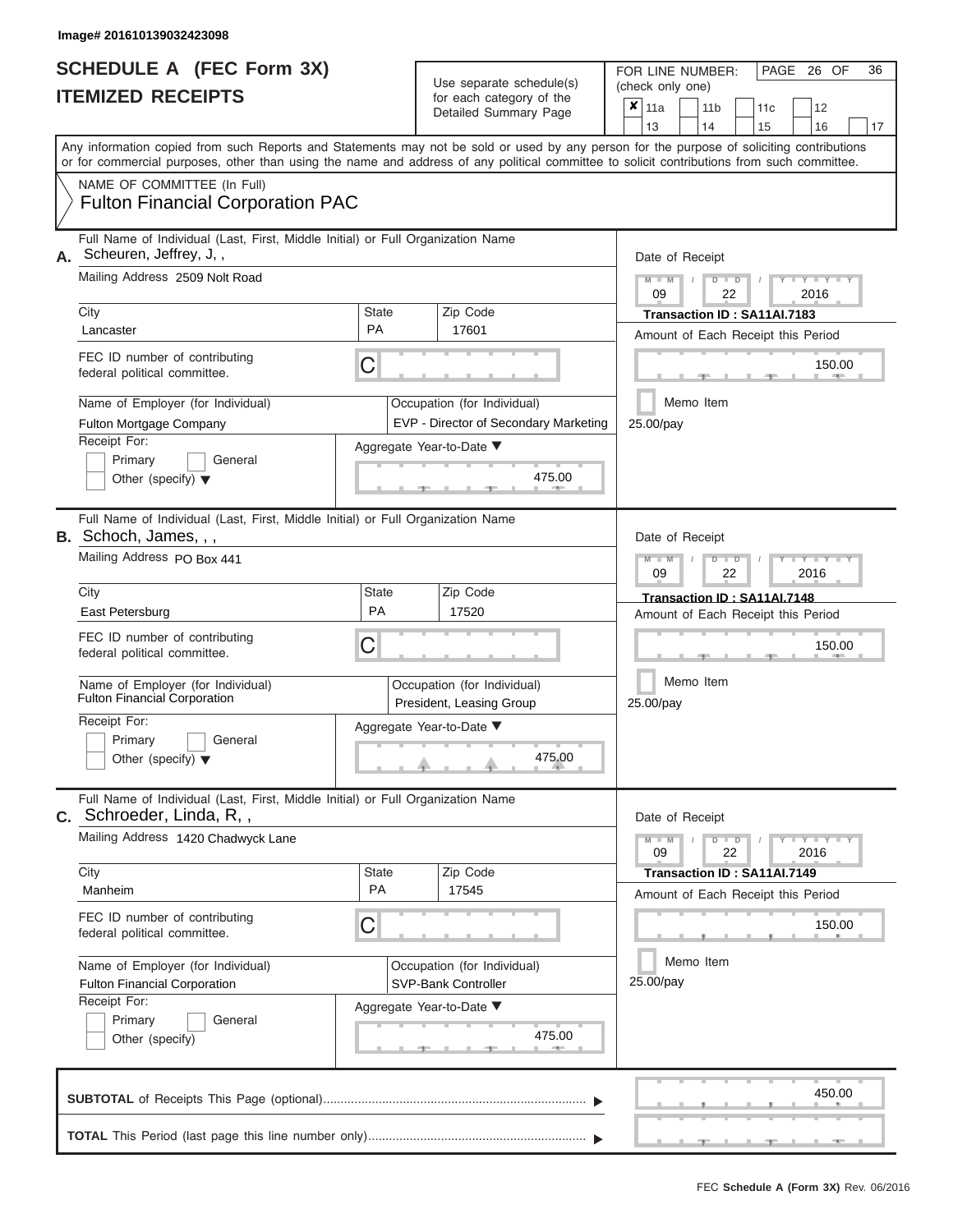| SCHEDULE A (FEC Form 3X) |  |
|--------------------------|--|
| <b>ITEMIZED RECEIPTS</b> |  |

|                                                                                                                                                                                                                                                                                         |                                     |           | badii balogory of life<br>Detailed Summary Page | ×                      | 11a<br>13                  |  |                               | 11 <sub>b</sub><br>14             | 11c<br>15                                                         | 12<br>16            |         | 17 |  |  |  |  |  |  |  |
|-----------------------------------------------------------------------------------------------------------------------------------------------------------------------------------------------------------------------------------------------------------------------------------------|-------------------------------------|-----------|-------------------------------------------------|------------------------|----------------------------|--|-------------------------------|-----------------------------------|-------------------------------------------------------------------|---------------------|---------|----|--|--|--|--|--|--|--|
| Any information copied from such Reports and Statements may not be sold or used by any person for the purpose of soliciting contributions<br>or for commercial purposes, other than using the name and address of any political committee to solicit contributions from such committee. |                                     |           |                                                 |                        |                            |  |                               |                                   |                                                                   |                     |         |    |  |  |  |  |  |  |  |
| NAME OF COMMITTEE (In Full)<br><b>Fulton Financial Corporation PAC</b>                                                                                                                                                                                                                  |                                     |           |                                                 |                        |                            |  |                               |                                   |                                                                   |                     |         |    |  |  |  |  |  |  |  |
| Full Name of Individual (Last, First, Middle Initial) or Full Organization Name<br>Schutter, Mary Ellen, K,,<br>Mailing Address 16 Egret Circle                                                                                                                                         |                                     |           |                                                 |                        | Date of Receipt<br>$M - M$ |  |                               | $D$ $D$                           |                                                                   | $Y - Y - I$         |         |    |  |  |  |  |  |  |  |
| City                                                                                                                                                                                                                                                                                    | <b>State</b>                        |           | Zip Code                                        |                        | 09                         |  |                               | 22                                | Transaction ID: SA11AI.7184                                       | 2016                |         |    |  |  |  |  |  |  |  |
| Denver                                                                                                                                                                                                                                                                                  | <b>PA</b>                           |           | 17517                                           |                        |                            |  |                               |                                   | Amount of Each Receipt this Period                                |                     |         |    |  |  |  |  |  |  |  |
| FEC ID number of contributing<br>federal political committee.                                                                                                                                                                                                                           | C                                   |           |                                                 |                        |                            |  |                               |                                   |                                                                   |                     | 120.00  |    |  |  |  |  |  |  |  |
| Name of Employer (for Individual)<br>Fulton Mortgage Company                                                                                                                                                                                                                            | <b>EVP</b>                          |           | Occupation (for Individual)                     | Memo Item<br>20.00/pay |                            |  |                               |                                   |                                                                   |                     |         |    |  |  |  |  |  |  |  |
| Receipt For:<br>Primary<br>General<br>Other (specify) $\blacktriangledown$                                                                                                                                                                                                              |                                     |           | Aggregate Year-to-Date ▼<br>380.00              |                        |                            |  |                               |                                   |                                                                   |                     |         |    |  |  |  |  |  |  |  |
| Full Name of Individual (Last, First, Middle Initial) or Full Organization Name<br><b>B.</b> Shirker, Kimberly, , ,                                                                                                                                                                     |                                     |           |                                                 |                        |                            |  |                               | Date of Receipt<br>$\blacksquare$ |                                                                   |                     |         |    |  |  |  |  |  |  |  |
| Mailing Address 998 Fairview Avenue                                                                                                                                                                                                                                                     |                                     |           |                                                 | 09                     |                            |  | $\overline{\mathsf{D}}$<br>22 |                                   | 2016                                                              |                     |         |    |  |  |  |  |  |  |  |
| City<br>Ephrata                                                                                                                                                                                                                                                                         | <b>State</b><br>PA                  |           | Zip Code<br>17522                               |                        |                            |  |                               |                                   | Transaction ID: SA11AI.7153<br>Amount of Each Receipt this Period |                     |         |    |  |  |  |  |  |  |  |
| FEC ID number of contributing<br>C<br>federal political committee.                                                                                                                                                                                                                      |                                     |           |                                                 |                        |                            |  |                               |                                   |                                                                   |                     | 120.00  |    |  |  |  |  |  |  |  |
| Name of Employer (for Individual)<br>Fulton Financial Corporation                                                                                                                                                                                                                       |                                     | Senior VP | Occupation (for Individual)                     |                        | Memo Item<br>20.00/pay     |  |                               |                                   |                                                                   |                     |         |    |  |  |  |  |  |  |  |
| Receipt For:<br>Primary<br>General<br>Other (specify) $\blacktriangledown$                                                                                                                                                                                                              |                                     |           |                                                 |                        |                            |  |                               |                                   |                                                                   |                     |         |    |  |  |  |  |  |  |  |
| Full Name of Individual (Last, First, Middle Initial) or Full Organization Name<br>C. Smith, R, Scott, , Jr.                                                                                                                                                                            |                                     |           |                                                 |                        | Date of Receipt            |  |                               |                                   |                                                                   |                     |         |    |  |  |  |  |  |  |  |
| Mailing Address 1346 Silver Spring Road                                                                                                                                                                                                                                                 |                                     |           |                                                 |                        | $M - M$<br>07              |  |                               | D<br>$\blacksquare$<br>19         |                                                                   | $Y - Y - I$<br>2016 |         |    |  |  |  |  |  |  |  |
| City<br>holtwood                                                                                                                                                                                                                                                                        | <b>State</b><br>PA                  |           | Zip Code<br>17532                               |                        |                            |  |                               |                                   | Transaction ID: SA11AI.7033<br>Amount of Each Receipt this Period |                     |         |    |  |  |  |  |  |  |  |
| FEC ID number of contributing<br>federal political committee.                                                                                                                                                                                                                           | C                                   |           |                                                 |                        |                            |  |                               |                                   |                                                                   |                     | 1000.00 |    |  |  |  |  |  |  |  |
| Name of Employer (for Individual)<br><b>Fulton Financial Corporation</b>                                                                                                                                                                                                                |                                     |           | Occupation (for Individual)<br>Chairman/CEO     |                        | Contribution               |  |                               | Memo Item                         |                                                                   |                     |         |    |  |  |  |  |  |  |  |
| Receipt For:<br>Primary<br>General<br>Other (specify)                                                                                                                                                                                                                                   | Aggregate Year-to-Date ▼<br>1000.00 |           |                                                 |                        |                            |  |                               |                                   |                                                                   |                     |         |    |  |  |  |  |  |  |  |
|                                                                                                                                                                                                                                                                                         |                                     |           |                                                 |                        |                            |  |                               |                                   |                                                                   |                     | 1240.00 |    |  |  |  |  |  |  |  |
|                                                                                                                                                                                                                                                                                         |                                     |           |                                                 |                        |                            |  |                               |                                   |                                                                   |                     |         |    |  |  |  |  |  |  |  |

FEC **Schedule A (Form 3X)** Rev. 06/2016

PAGE 27 OF 36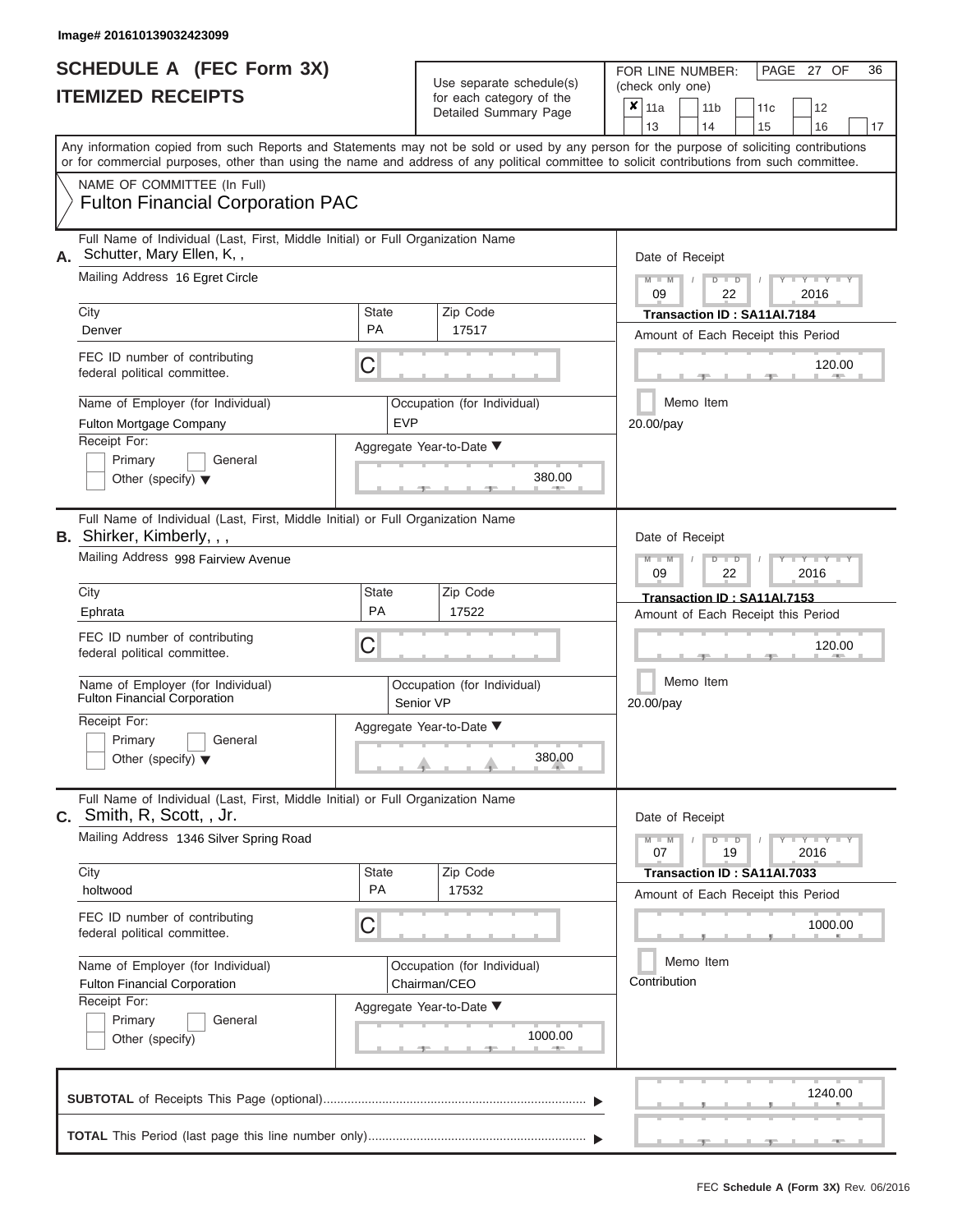| <b>SCHEDULE A (FEC Form 3X)</b><br><b>ITEMIZED RECEIPTS</b>                                                                                               |                           | Use separate schedule(s)<br>for each category of the<br>Detailed Summary Page         | 36<br>FOR LINE NUMBER:<br>PAGE 28 OF<br>(check only one)<br>x<br>11a<br>11 <sub>b</sub><br>11c<br>12<br>13<br>14<br>15<br>16<br>17                                                                                                                                                      |
|-----------------------------------------------------------------------------------------------------------------------------------------------------------|---------------------------|---------------------------------------------------------------------------------------|-----------------------------------------------------------------------------------------------------------------------------------------------------------------------------------------------------------------------------------------------------------------------------------------|
| NAME OF COMMITTEE (In Full)<br><b>Fulton Financial Corporation PAC</b>                                                                                    |                           |                                                                                       | Any information copied from such Reports and Statements may not be sold or used by any person for the purpose of soliciting contributions<br>or for commercial purposes, other than using the name and address of any political committee to solicit contributions from such committee. |
| Full Name of Individual (Last, First, Middle Initial) or Full Organization Name<br>Snyder, Angela, M,,<br>А.<br>Mailing Address 1862 Fernwood Drive       |                           |                                                                                       | Date of Receipt<br>$M - M$<br>$D$ $D$<br>$Y = Y$<br>09<br>2016<br>16                                                                                                                                                                                                                    |
| City<br><b>West Deptford</b>                                                                                                                              | <b>State</b><br><b>NJ</b> | Zip Code<br>08096                                                                     | Transaction ID: SA11AI.7083<br>Amount of Each Receipt this Period                                                                                                                                                                                                                       |
| FEC ID number of contributing<br>federal political committee.                                                                                             | C                         |                                                                                       | 1000.00                                                                                                                                                                                                                                                                                 |
| Name of Employer (for Individual)<br>Fulton Bank of New Jersey<br>Receipt For:<br>Primary<br>General<br>Other (specify) $\blacktriangledown$              |                           | Occupation (for Individual)<br>President & CEO<br>Aggregate Year-to-Date ▼<br>1000.00 | Memo Item<br>Contribution                                                                                                                                                                                                                                                               |
| Full Name of Individual (Last, First, Middle Initial) or Full Organization Name<br><b>B.</b> Spair, Ronald, H,,<br>Mailing Address 297 Hawks Flight Court |                           |                                                                                       | Date of Receipt<br>$M - M$<br>$T - Y$<br>$\Box$<br>07<br>28<br>2016                                                                                                                                                                                                                     |
| City<br>Ambler                                                                                                                                            | State<br>PA               | Zip Code<br>19002                                                                     | Transaction ID: SA11AI.7039<br>Amount of Each Receipt this Period                                                                                                                                                                                                                       |
| FEC ID number of contributing<br>federal political committee.                                                                                             | С                         |                                                                                       | 650.00                                                                                                                                                                                                                                                                                  |
| Name of Employer (for Individual)<br><b>Fulton Financial Corporation</b>                                                                                  | Director                  | Occupation (for Individual)                                                           | Memo Item<br>Contribution                                                                                                                                                                                                                                                               |
| Receipt For:<br>Primary<br>General<br>Other (specify) $\blacktriangledown$                                                                                |                           | Aggregate Year-to-Date ▼<br>650.00                                                    |                                                                                                                                                                                                                                                                                         |
| Full Name of Individual (Last, First, Middle Initial) or Full Organization Name<br>C. Stolzer, Daniel, R,,                                                |                           |                                                                                       | Date of Receipt                                                                                                                                                                                                                                                                         |
| Mailing Address 1340 High Oak Court<br>City                                                                                                               | State                     | Zip Code                                                                              | $M - M$<br>$D$ $\Box$ $D$<br>$Y - Y - Y - Y - I - Y$<br>11<br>2016<br>08                                                                                                                                                                                                                |
| Upper St. Clair                                                                                                                                           | PA                        | 15241                                                                                 | Transaction ID: SA11AI.7155<br>Amount of Each Receipt this Period                                                                                                                                                                                                                       |

| FEC ID number of contributing<br>federal political committee.            | $\mathsf C$                                         |                        |  | 105.00  |
|--------------------------------------------------------------------------|-----------------------------------------------------|------------------------|--|---------|
| Name of Employer (for Individual)<br><b>Fulton Financial Corproation</b> | Occupation (for Individual)<br>EVP - Senior Counsel | Memo Item<br>35.00/pay |  |         |
| Receipt For:<br>Primary<br>General<br>Other (specify)                    | Aggregate Year-to-Date ▼<br>560.00                  |                        |  |         |
|                                                                          |                                                     |                        |  | 1755.00 |
|                                                                          |                                                     |                        |  |         |

FEC **Schedule A (Form 3X)** Rev. 06/2016

Period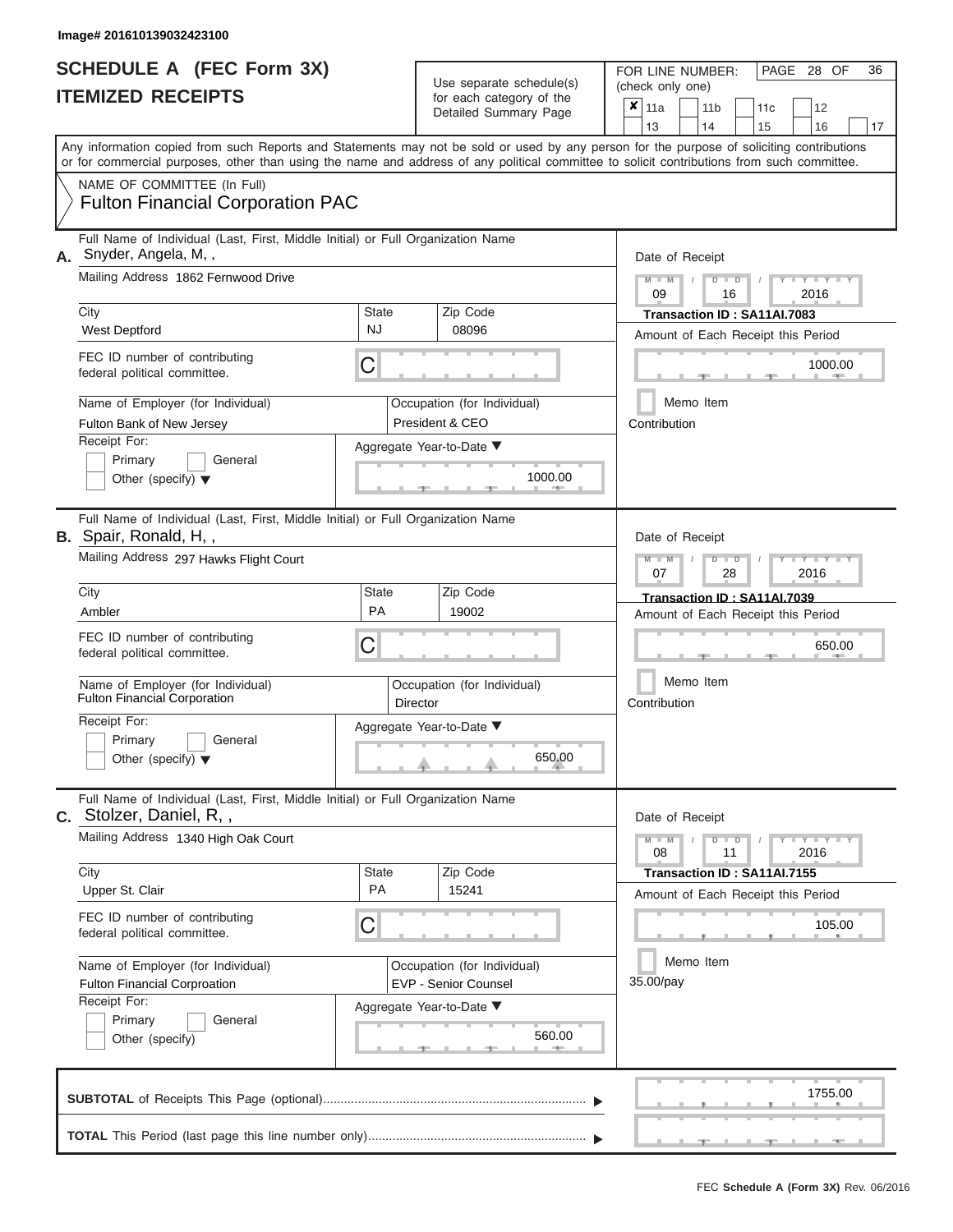|                          | <b>SCHEDULE A (FEC Form 3X)</b> |  |
|--------------------------|---------------------------------|--|
| <b>ITEMIZED RECEIPTS</b> |                                 |  |

|    |                                                                                                                                                                                                                                                                                         |                    |                                                              | badii balogory of life<br>Detailed Summary Page          | ×                         | 11a<br>13                                                                |  | 11 <sub>b</sub><br>14     | 11c<br>15                   | 12<br>16                           | 17    |  |  |  |  |  |
|----|-----------------------------------------------------------------------------------------------------------------------------------------------------------------------------------------------------------------------------------------------------------------------------------------|--------------------|--------------------------------------------------------------|----------------------------------------------------------|---------------------------|--------------------------------------------------------------------------|--|---------------------------|-----------------------------|------------------------------------|-------|--|--|--|--|--|
|    | Any information copied from such Reports and Statements may not be sold or used by any person for the purpose of soliciting contributions<br>or for commercial purposes, other than using the name and address of any political committee to solicit contributions from such committee. |                    |                                                              |                                                          |                           |                                                                          |  |                           |                             |                                    |       |  |  |  |  |  |
|    | NAME OF COMMITTEE (In Full)<br><b>Fulton Financial Corporation PAC</b>                                                                                                                                                                                                                  |                    |                                                              |                                                          |                           |                                                                          |  |                           |                             |                                    |       |  |  |  |  |  |
| А. | Full Name of Individual (Last, First, Middle Initial) or Full Organization Name<br>Strauss, Mark, F,,<br>Mailing Address 73 East Mountain Road                                                                                                                                          |                    |                                                              |                                                          |                           | Date of Receipt<br>$M - M$<br>$Y - Y - I$<br>$D$ $D$<br>2016<br>08<br>26 |  |                           |                             |                                    |       |  |  |  |  |  |
|    | City                                                                                                                                                                                                                                                                                    | <b>State</b>       |                                                              | Zip Code                                                 |                           |                                                                          |  |                           | Transaction ID: SA11AI.7078 |                                    |       |  |  |  |  |  |
|    | Hillsborough                                                                                                                                                                                                                                                                            | <b>NJ</b>          |                                                              | 08844                                                    |                           |                                                                          |  |                           |                             | Amount of Each Receipt this Period |       |  |  |  |  |  |
|    | FEC ID number of contributing<br>federal political committee.                                                                                                                                                                                                                           | C                  |                                                              |                                                          |                           |                                                                          |  |                           |                             | 750.00                             |       |  |  |  |  |  |
|    | Name of Employer (for Individual)<br>Fulton Bank of New Jersey                                                                                                                                                                                                                          |                    | Director                                                     | Occupation (for Individual)                              | Memo Item<br>Contribution |                                                                          |  |                           |                             |                                    |       |  |  |  |  |  |
|    | Receipt For:<br>Primary<br>General<br>Other (specify) $\blacktriangledown$                                                                                                                                                                                                              |                    |                                                              | Aggregate Year-to-Date ▼<br>750.00                       |                           |                                                                          |  |                           |                             |                                    |       |  |  |  |  |  |
|    | Full Name of Individual (Last, First, Middle Initial) or Full Organization Name<br>B. Taylor, Bernadette, M,,                                                                                                                                                                           |                    | Date of Receipt<br>$\overline{\mathsf{D}}$<br>$\blacksquare$ |                                                          |                           |                                                                          |  |                           |                             |                                    |       |  |  |  |  |  |
|    | Mailing Address 3279 Verdant Grove                                                                                                                                                                                                                                                      |                    |                                                              |                                                          |                           | 09                                                                       |  | 22                        |                             | 2016                               |       |  |  |  |  |  |
|    | City<br>Lancaster                                                                                                                                                                                                                                                                       | <b>State</b><br>PA |                                                              | Zip Code<br>17601                                        |                           |                                                                          |  |                           | Transaction ID: SA11AI.7156 | Amount of Each Receipt this Period |       |  |  |  |  |  |
|    | FEC ID number of contributing<br>C<br>federal political committee.                                                                                                                                                                                                                      |                    |                                                              |                                                          |                           |                                                                          |  |                           |                             | 150.00                             |       |  |  |  |  |  |
|    | Name of Employer (for Individual)<br><b>Fulton Financial Corporation</b>                                                                                                                                                                                                                |                    |                                                              | Occupation (for Individual)<br>EVP-Employment            |                           | Memo Item<br>25.00/pay                                                   |  |                           |                             |                                    |       |  |  |  |  |  |
|    | Receipt For:<br>Primary<br>General<br>Other (specify) $\blacktriangledown$                                                                                                                                                                                                              |                    |                                                              | Aggregate Year-to-Date ▼<br>475.00                       |                           |                                                                          |  |                           |                             |                                    |       |  |  |  |  |  |
| C. | Full Name of Individual (Last, First, Middle Initial) or Full Organization Name<br>Taylor, P, Randolph, ,                                                                                                                                                                               |                    |                                                              |                                                          |                           | Date of Receipt                                                          |  |                           |                             |                                    |       |  |  |  |  |  |
|    | Mailing Address 827 Westridge Drive                                                                                                                                                                                                                                                     |                    |                                                              |                                                          |                           | 09                                                                       |  | D<br>$\blacksquare$<br>22 |                             | $Y - Y - I$<br>2016                |       |  |  |  |  |  |
|    | City<br>Wilmington                                                                                                                                                                                                                                                                      | <b>State</b><br>DE |                                                              | Zip Code<br>19707-2307                                   |                           |                                                                          |  |                           | Transaction ID: SA11AI.7092 | Amount of Each Receipt this Period |       |  |  |  |  |  |
|    | FEC ID number of contributing<br>federal political committee.                                                                                                                                                                                                                           | C                  |                                                              |                                                          |                           |                                                                          |  |                           |                             |                                    | 90.00 |  |  |  |  |  |
|    | Name of Employer (for Individual)<br><b>Fulton Bank</b>                                                                                                                                                                                                                                 |                    |                                                              | Occupation (for Individual)<br><b>Regional President</b> | Memo Item<br>15.00/pay    |                                                                          |  |                           |                             |                                    |       |  |  |  |  |  |
|    | Receipt For:<br>Primary<br>General<br>Other (specify)                                                                                                                                                                                                                                   |                    |                                                              | Aggregate Year-to-Date ▼<br>285.00                       |                           |                                                                          |  |                           |                             |                                    |       |  |  |  |  |  |
|    |                                                                                                                                                                                                                                                                                         |                    |                                                              |                                                          |                           |                                                                          |  |                           |                             | 990.00                             |       |  |  |  |  |  |
|    |                                                                                                                                                                                                                                                                                         |                    |                                                              |                                                          |                           |                                                                          |  |                           |                             |                                    |       |  |  |  |  |  |

PAGE 29 OF 36

 $\frac{1}{2}$  ,  $\frac{1}{2}$  ,  $\frac{1}{2}$  ,  $\frac{1}{2}$  ,  $\frac{1}{2}$  ,  $\frac{1}{2}$  ,  $\frac{1}{2}$  ,  $\frac{1}{2}$  ,  $\frac{1}{2}$  ,  $\frac{1}{2}$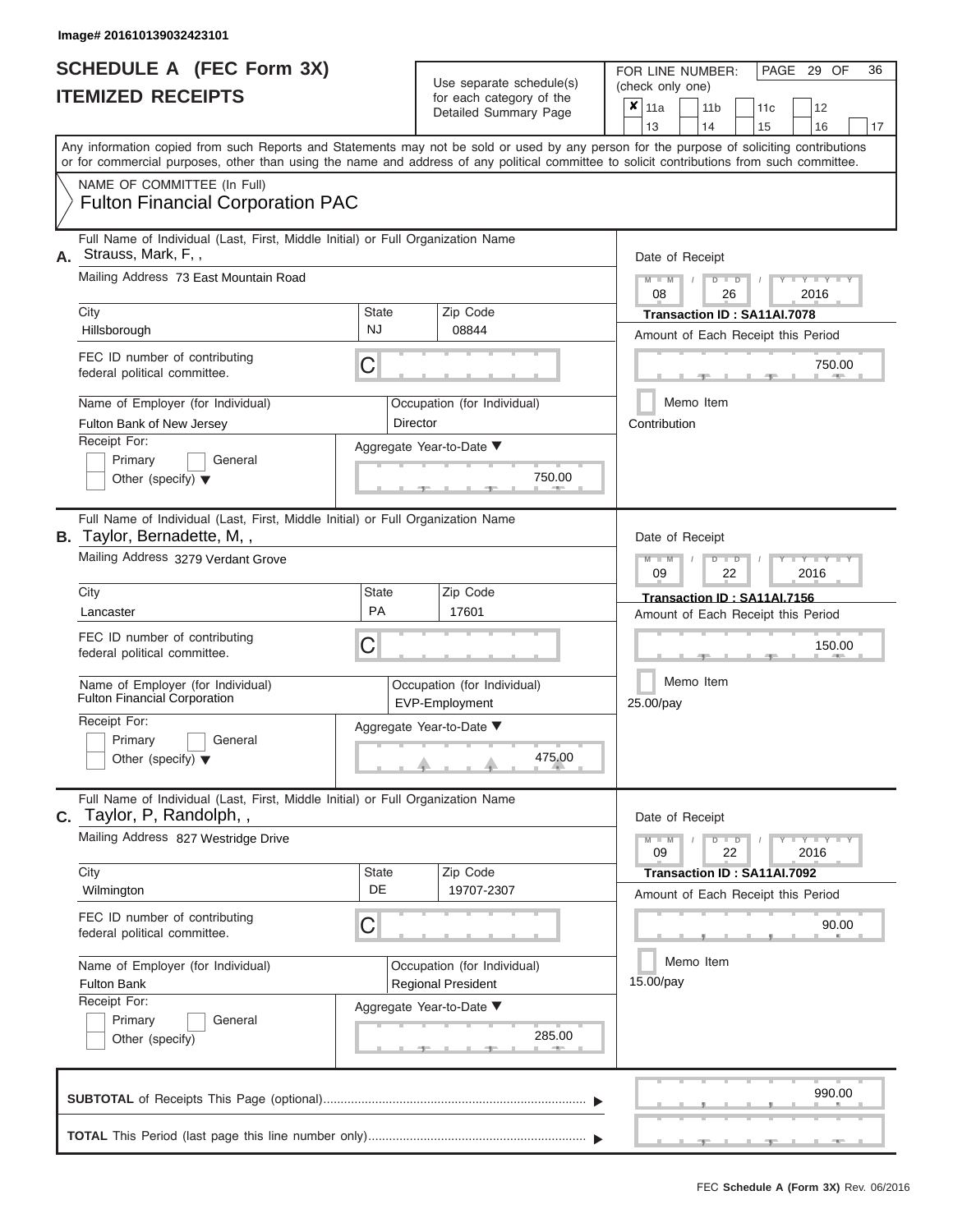#### **Image# 201610139032423102**

|                          | <b>SCHEDULE A (FEC Form 3X)</b> |  |
|--------------------------|---------------------------------|--|
| <b>ITEMIZED RECEIPTS</b> |                                 |  |

FOR LINE NUMBER:<br>(check only one) Use separate schedule(s)<br>for each category of the

|    |                                                                                                                                            |                |  | badii balogory of life<br>Detailed Summary Page       | ×                                      | 11a             |  | 11 <sub>b</sub>      | 11c                                |      | 12                  |  |    |  |  |  |  |
|----|--------------------------------------------------------------------------------------------------------------------------------------------|----------------|--|-------------------------------------------------------|----------------------------------------|-----------------|--|----------------------|------------------------------------|------|---------------------|--|----|--|--|--|--|
|    | Any information copied from such Reports and Statements may not be sold or used by any person for the purpose of soliciting contributions  |                |  |                                                       |                                        | 13              |  | 14                   | 15                                 |      | 16                  |  | 17 |  |  |  |  |
|    | or for commercial purposes, other than using the name and address of any political committee to solicit contributions from such committee. |                |  |                                                       |                                        |                 |  |                      |                                    |      |                     |  |    |  |  |  |  |
|    | NAME OF COMMITTEE (In Full)<br><b>Fulton Financial Corporation PAC</b>                                                                     |                |  |                                                       |                                        |                 |  |                      |                                    |      |                     |  |    |  |  |  |  |
| Α. | Full Name of Individual (Last, First, Middle Initial) or Full Organization Name<br>Truesdale, David, L,,                                   |                |  |                                                       |                                        | Date of Receipt |  |                      |                                    |      |                     |  |    |  |  |  |  |
|    | Mailing Address 674 Hamaker Road                                                                                                           |                |  |                                                       |                                        | $M - M$<br>07   |  | $D$ $D$<br>28        |                                    |      | $Y - Y - I$<br>2016 |  |    |  |  |  |  |
|    | City                                                                                                                                       | State<br>PA    |  | Zip Code                                              |                                        |                 |  |                      | Transaction ID: SA11AI.7038        |      |                     |  |    |  |  |  |  |
|    | Manheim                                                                                                                                    |                |  | 17545                                                 |                                        |                 |  |                      | Amount of Each Receipt this Period |      |                     |  |    |  |  |  |  |
|    | FEC ID number of contributing<br>federal political committee.                                                                              | C              |  |                                                       |                                        |                 |  |                      |                                    |      | 650.00              |  |    |  |  |  |  |
|    | Name of Employer (for Individual)                                                                                                          |                |  | Occupation (for Individual)                           | Memo Item                              |                 |  |                      |                                    |      |                     |  |    |  |  |  |  |
|    | <b>Fulton Financial Corporation</b>                                                                                                        |                |  | SVP - Loan Review Director                            | Contribution                           |                 |  |                      |                                    |      |                     |  |    |  |  |  |  |
|    | Receipt For:<br>General                                                                                                                    |                |  | Aggregate Year-to-Date ▼                              |                                        |                 |  |                      |                                    |      |                     |  |    |  |  |  |  |
|    | Primary<br>Other (specify) $\blacktriangledown$                                                                                            | 650.00<br>$-1$ |  |                                                       |                                        |                 |  |                      |                                    |      |                     |  |    |  |  |  |  |
|    | Full Name of Individual (Last, First, Middle Initial) or Full Organization Name<br><b>B.</b> Watts, Kristen, K,,                           |                |  |                                                       |                                        | Date of Receipt |  |                      |                                    |      |                     |  |    |  |  |  |  |
|    | Mailing Address 49 Strathford Drive                                                                                                        |                |  |                                                       | $M - M$<br>$D$ $D$<br>2016<br>09<br>22 |                 |  |                      |                                    |      |                     |  |    |  |  |  |  |
|    | City                                                                                                                                       | State          |  | Zip Code                                              |                                        |                 |  |                      | Transaction ID: SA11AI.7188        |      |                     |  |    |  |  |  |  |
|    | Lebanon                                                                                                                                    | PA             |  | 17042                                                 |                                        |                 |  |                      | Amount of Each Receipt this Period |      |                     |  |    |  |  |  |  |
|    | FEC ID number of contributing<br>federal political committee.                                                                              | С              |  |                                                       | 120.00                                 |                 |  |                      |                                    |      |                     |  |    |  |  |  |  |
|    | Name of Employer (for Individual)<br><b>Fulton Bank</b>                                                                                    |                |  | Occupation (for Individual)<br>Senior Vice Prresident | Memo Item<br>20.00/pay                 |                 |  |                      |                                    |      |                     |  |    |  |  |  |  |
|    | Receipt For:<br>Primary<br>General<br>Other (specify) $\blacktriangledown$                                                                 |                |  | Aggregate Year-to-Date ▼<br>380.00                    |                                        |                 |  |                      |                                    |      |                     |  |    |  |  |  |  |
|    | Full Name of Individual (Last, First, Middle Initial) or Full Organization Name<br>$C.$ Way, Oliver, L,,                                   |                |  |                                                       |                                        | Date of Receipt |  |                      |                                    |      |                     |  |    |  |  |  |  |
|    | Mailing Address 2 Runswick Drive                                                                                                           |                |  |                                                       |                                        | 07              |  | $\blacksquare$<br>26 |                                    | 2016 | Y TYT               |  |    |  |  |  |  |
|    | City<br>Richmond                                                                                                                           | State<br>VA    |  | Zip Code<br>23238                                     |                                        |                 |  |                      | Transaction ID: SA11AI.7019        |      |                     |  |    |  |  |  |  |
|    |                                                                                                                                            |                |  |                                                       |                                        |                 |  |                      | Amount of Each Receipt this Period |      |                     |  |    |  |  |  |  |
|    | FEC ID number of contributing<br>federal political committee.                                                                              | C              |  |                                                       |                                        |                 |  |                      |                                    |      | 400.00              |  |    |  |  |  |  |
|    | Name of Employer (for Individual)                                                                                                          |                |  | Occupation (for Individual)                           |                                        |                 |  | Memo Item            |                                    |      |                     |  |    |  |  |  |  |
|    | <b>Fulton Bank</b>                                                                                                                         |                |  | <b>Regional President</b>                             |                                        | Contribution    |  |                      |                                    |      |                     |  |    |  |  |  |  |
|    | Receipt For:<br>Primary<br>General<br>Other (specify)                                                                                      |                |  | Aggregate Year-to-Date ▼<br>400.00                    |                                        |                 |  |                      |                                    |      |                     |  |    |  |  |  |  |
|    |                                                                                                                                            |                |  | -9-                                                   |                                        |                 |  |                      |                                    |      |                     |  |    |  |  |  |  |
|    |                                                                                                                                            |                |  |                                                       |                                        |                 |  |                      |                                    |      | 1170.00             |  |    |  |  |  |  |
|    |                                                                                                                                            |                |  |                                                       |                                        |                 |  |                      |                                    |      |                     |  |    |  |  |  |  |

PAGE 30 OF 36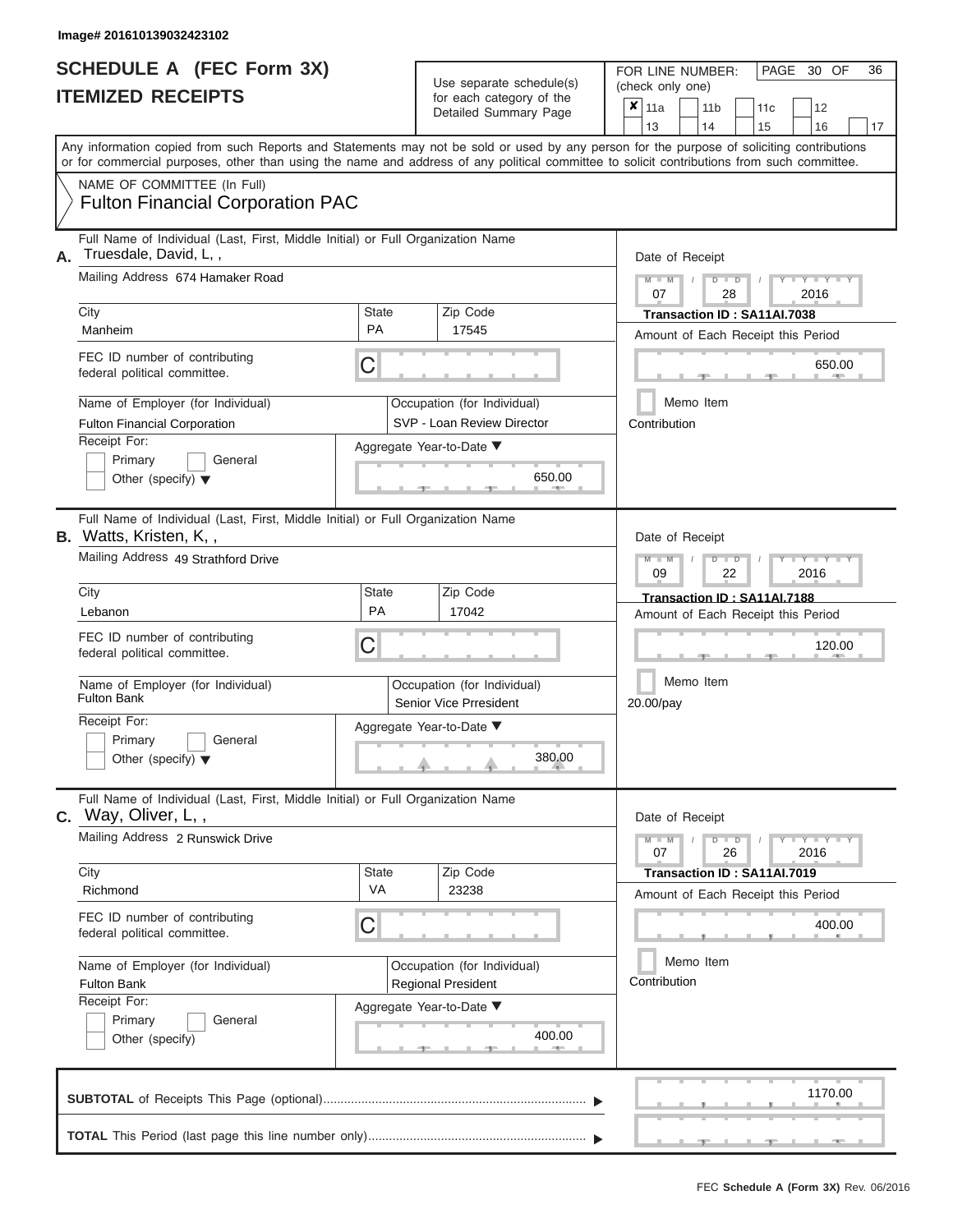|                          | <b>SCHEDULE A (FEC Form 3X)</b> |  |
|--------------------------|---------------------------------|--|
| <b>ITEMIZED RECEIPTS</b> |                                 |  |

FOR LINE NUMBER: Use separate schedule(s) (check only one)<br>for each category of the  $\begin{array}{|c|c|c|c|c|}\n\hline\n\text{Initial Summary goes} & & \text{with } & \text{with } & \text{with } & \text{with } & \text{with } & \text{with } & \text{with } & \text{with } & \text{with } & \text{with } & \text{with } & \text{with } & \text{with } & \text{with } & \text{with } & \text{with } & \text{with } & \text{with } & \text{with } & \text{with } & \text$ 

|    |                                                                                                                                                                                                                                                                                         |                           |  | Detailed Summary Page                                | x                         | 11a<br>13                                                         |       | 11 <sub>b</sub><br>14 |                      | 11c<br>15                                                         |               | 12<br>16           | 17 |  |  |  |
|----|-----------------------------------------------------------------------------------------------------------------------------------------------------------------------------------------------------------------------------------------------------------------------------------------|---------------------------|--|------------------------------------------------------|---------------------------|-------------------------------------------------------------------|-------|-----------------------|----------------------|-------------------------------------------------------------------|---------------|--------------------|----|--|--|--|
|    | Any information copied from such Reports and Statements may not be sold or used by any person for the purpose of soliciting contributions<br>or for commercial purposes, other than using the name and address of any political committee to solicit contributions from such committee. |                           |  |                                                      |                           |                                                                   |       |                       |                      |                                                                   |               |                    |    |  |  |  |
|    | NAME OF COMMITTEE (In Full)<br><b>Fulton Financial Corporation PAC</b>                                                                                                                                                                                                                  |                           |  |                                                      |                           |                                                                   |       |                       |                      |                                                                   |               |                    |    |  |  |  |
| Α. | Full Name of Individual (Last, First, Middle Initial) or Full Organization Name<br>Wilkinson, Katherine, K,,                                                                                                                                                                            |                           |  |                                                      |                           | Date of Receipt                                                   |       |                       |                      |                                                                   |               |                    |    |  |  |  |
|    | Mailing Address 217 South Pond Road<br>City                                                                                                                                                                                                                                             | <b>State</b>              |  | Zip Code                                             |                           | 09                                                                |       | D                     | $\blacksquare$<br>22 |                                                                   | 2016          |                    |    |  |  |  |
|    | Hockessin                                                                                                                                                                                                                                                                               | DE                        |  | 19707                                                |                           | Transaction ID: SA11AI.7103<br>Amount of Each Receipt this Period |       |                       |                      |                                                                   |               |                    |    |  |  |  |
|    | FEC ID number of contributing<br>federal political committee.                                                                                                                                                                                                                           | С                         |  |                                                      |                           |                                                                   | 90.00 |                       |                      |                                                                   |               |                    |    |  |  |  |
|    | Name of Employer (for Individual)<br><b>Fulton Bank</b>                                                                                                                                                                                                                                 |                           |  | Occupation (for Individual)<br>Senior Vice President | Memo Item<br>10.00/pay    |                                                                   |       |                       |                      |                                                                   |               |                    |    |  |  |  |
|    | Receipt For:<br>Primary<br>General<br>Other (specify) $\blacktriangledown$                                                                                                                                                                                                              |                           |  | Aggregate Year-to-Date ▼<br>350.00                   |                           |                                                                   |       |                       |                      |                                                                   |               |                    |    |  |  |  |
|    | Full Name of Individual (Last, First, Middle Initial) or Full Organization Name<br><b>B.</b> Worth, Norman, L,,                                                                                                                                                                         |                           |  | Date of Receipt                                      |                           |                                                                   |       |                       |                      |                                                                   |               |                    |    |  |  |  |
|    | Mailing Address 3 House Wren Road                                                                                                                                                                                                                                                       |                           |  |                                                      |                           | 08                                                                |       |                       | $\blacksquare$<br>24 |                                                                   | Y L<br>2016   |                    |    |  |  |  |
|    | City<br>Hackettstown                                                                                                                                                                                                                                                                    | <b>State</b><br><b>NJ</b> |  | Zip Code<br>07840                                    |                           |                                                                   |       |                       |                      | Transaction ID: SA11AI.7075<br>Amount of Each Receipt this Period |               |                    |    |  |  |  |
|    | FEC ID number of contributing<br>federal political committee.                                                                                                                                                                                                                           | С                         |  |                                                      | 750.00                    |                                                                   |       |                       |                      |                                                                   |               |                    |    |  |  |  |
|    | Name of Employer (for Individual)<br>Fulton Bank of New Jersey                                                                                                                                                                                                                          | Director                  |  | Occupation (for Individual)                          | Memo Item<br>Contribution |                                                                   |       |                       |                      |                                                                   |               |                    |    |  |  |  |
|    | Receipt For:<br>Primary<br>General<br>Other (specify) $\blacktriangledown$                                                                                                                                                                                                              |                           |  | Aggregate Year-to-Date ▼<br>750.00                   |                           |                                                                   |       |                       |                      |                                                                   |               |                    |    |  |  |  |
| C. | Full Name of Individual (Last, First, Middle Initial) or Full Organization Name                                                                                                                                                                                                         |                           |  |                                                      |                           | Date of Receipt                                                   |       |                       |                      |                                                                   |               |                    |    |  |  |  |
|    | <b>Mailing Address</b>                                                                                                                                                                                                                                                                  |                           |  |                                                      |                           |                                                                   |       |                       |                      |                                                                   | $Y = Y + Y +$ |                    |    |  |  |  |
|    | City                                                                                                                                                                                                                                                                                    | <b>State</b>              |  | Zip Code                                             |                           |                                                                   |       |                       |                      | Amount of Each Receipt this Period                                |               |                    |    |  |  |  |
|    | FEC ID number of contributing<br>federal political committee.                                                                                                                                                                                                                           | C                         |  |                                                      |                           |                                                                   |       |                       |                      |                                                                   |               |                    |    |  |  |  |
|    | Name of Employer (for Individual)                                                                                                                                                                                                                                                       |                           |  | Occupation (for Individual)                          | Memo Item                 |                                                                   |       |                       |                      |                                                                   |               |                    |    |  |  |  |
|    | Receipt For:<br>Primary<br>General<br>Other (specify)                                                                                                                                                                                                                                   | Aggregate Year-to-Date ▼  |  |                                                      |                           |                                                                   |       |                       |                      |                                                                   |               |                    |    |  |  |  |
|    |                                                                                                                                                                                                                                                                                         |                           |  |                                                      |                           |                                                                   |       |                       |                      |                                                                   |               | 840.00<br>28230.38 |    |  |  |  |
|    |                                                                                                                                                                                                                                                                                         |                           |  |                                                      |                           |                                                                   |       |                       |                      |                                                                   |               |                    |    |  |  |  |

PAGE 31 OF 36

 $\overline{\phantom{0}}$ 

 $\overline{\phantom{0}}$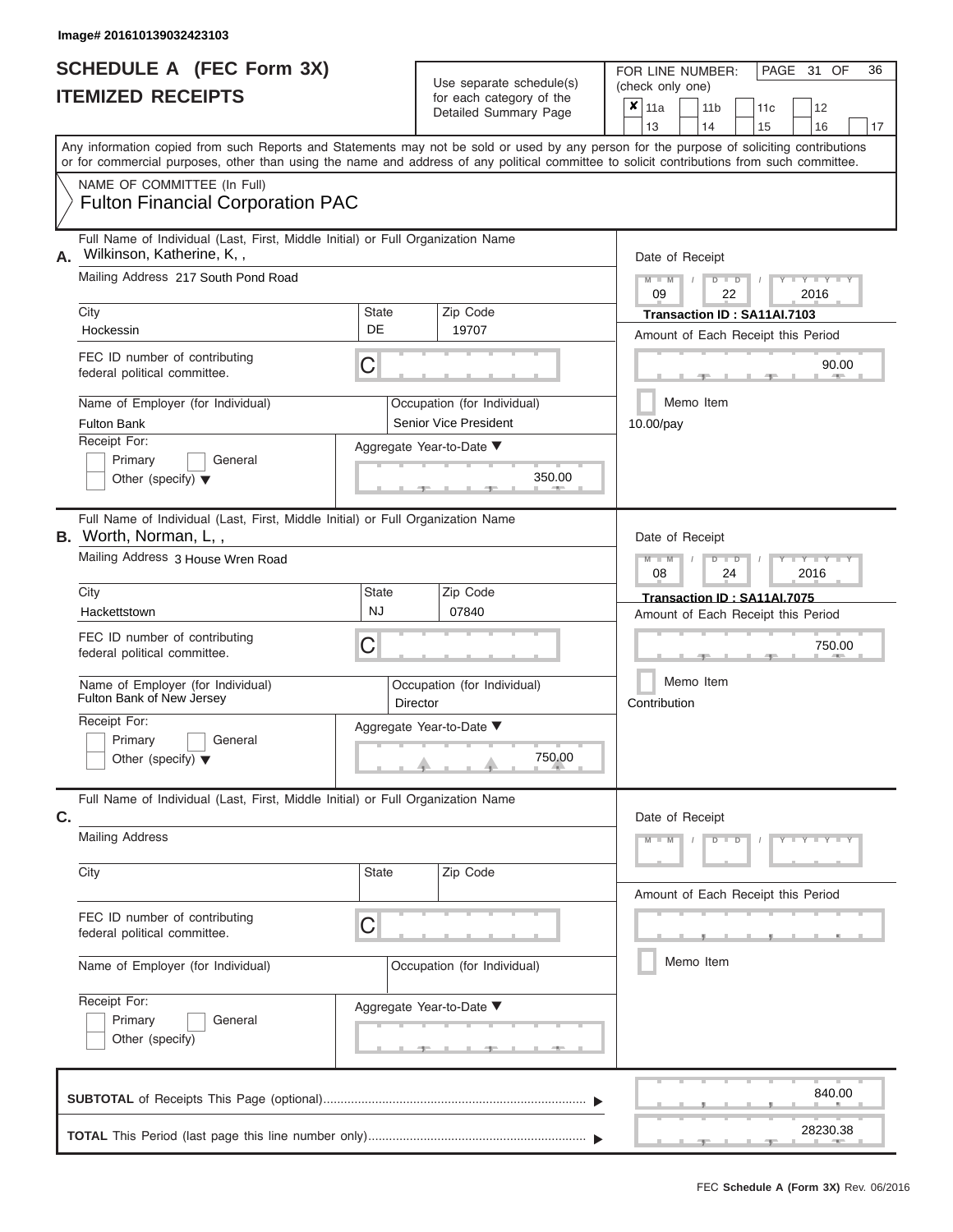$\overline{\phantom{a}}$ 

| (check only one)<br><b>ITEMIZED DISBURSEMENTS</b><br>for each category of the<br>21 <sub>b</sub><br>22<br>$\boldsymbol{x}$<br>23<br>27<br>26<br>Detailed Summary Page<br>28a<br>28b<br>28 <sub>c</sub><br>29<br>30 <sub>b</sub><br>Any information copied from such Reports and Statements may not be sold or used by any person for the purpose of soliciting contributions<br>or for commercial purposes, other than using the name and address of any political committee to solicit contributions from such committee.<br>NAME OF COMMITTEE (In Full)<br><b>Fulton Financial Corporation PAC</b><br>Full Name (Last, First, Middle Initial)<br>Date of Disbursement<br>DELAWARE BANKERS ASSOCIATION DELBANKPAC - F FUND<br>$M - M$<br>$T$ $T$ $T$ $T$ $T$ $T$ $T$ $T$ $T$<br>$D$ $D$<br>09<br>08<br>2016<br>Mailing Address PO BOX 781<br>Zip Code<br>State<br>City<br><b>FEC Identification Number</b><br>DE<br><b>DOVER</b><br>19903<br>Purpose of Disbursement<br>С<br>C00127910<br>Contribution<br>Transaction ID: SB23.7199<br>Candidate Name<br>Amount of Each Disbursement this Period<br>Category/<br><b>Type</b><br>1000.00<br>Office Sought:<br>House<br>Disbursement For:<br>Senate<br>Primary<br>General<br>President<br>Other (specify) $\blacktriangledown$<br>Memo Item<br>District:<br>State:<br>Full Name (Last, First, Middle Initial)<br>Date of Disbursement<br><b>FRIENDS OF GLENN THOMPSON</b><br>$M - M$<br>$T$ $Y$ $T$ $Y$ $T$<br>$D$ $D$<br>Mailing Address 133 WATER TOWER LANE<br>07<br>25<br>2016<br>Zip Code<br>City<br><b>State</b><br><b>FEC Identification Number</b><br><b>PA</b><br><b>SPRING MILLS</b><br>16875<br>Purpose of Disbursement<br>С<br>C00444620<br>Contribution<br>Transaction ID: SB23.7204<br>Candidate Name<br>Amount of Each Disbursement this Period<br>Category/<br><b>Type</b><br>Office Sought:<br>1000.00<br>Disbursement For:<br>House<br>$\boldsymbol{x}$<br>$-1$<br>Senate<br>Primary<br>General<br>President<br>Other (specify)<br>Memo Item<br>State:<br><b>PA</b><br>District:<br>05<br>Full Name (Last, First, Middle Initial)<br>Date of Disbursement<br>$M - M$<br>$D$ $D$<br>$+ Y + Y + Y$<br>Mailing Address PO Box 905<br>25<br>2016<br>07<br>Zip Code<br>City<br>State<br><b>FEC Identification Number</b><br><b>NJ</b><br>07860<br>Newton<br>Purpose of Disbursement<br>С<br>Contribution<br>Transaction ID: SB23.7194<br>Candidate Name<br>Amount of Each Disbursement this Period<br>Category/<br><b>Scott Garrett for Congress</b><br><b>Type</b><br>1000.00<br>Office Sought:<br>House<br>Disbursement For:<br>Senate<br>Primary<br>General<br>President<br>Other (specify) $\blacktriangledown$<br>Memo Item<br>State:<br>District: |  | <b>SCHEDULE B</b> (FEC Form 3X) |                          |  | FOR LINE NUMBER: | 32 OF<br>PAGE<br>36 |
|---------------------------------------------------------------------------------------------------------------------------------------------------------------------------------------------------------------------------------------------------------------------------------------------------------------------------------------------------------------------------------------------------------------------------------------------------------------------------------------------------------------------------------------------------------------------------------------------------------------------------------------------------------------------------------------------------------------------------------------------------------------------------------------------------------------------------------------------------------------------------------------------------------------------------------------------------------------------------------------------------------------------------------------------------------------------------------------------------------------------------------------------------------------------------------------------------------------------------------------------------------------------------------------------------------------------------------------------------------------------------------------------------------------------------------------------------------------------------------------------------------------------------------------------------------------------------------------------------------------------------------------------------------------------------------------------------------------------------------------------------------------------------------------------------------------------------------------------------------------------------------------------------------------------------------------------------------------------------------------------------------------------------------------------------------------------------------------------------------------------------------------------------------------------------------------------------------------------------------------------------------------------------------------------------------------------------------------------------------------------------------------------------------------------------------------------------------------------------------------------------------------------------------------------------------------------------------------------------------------------------------------------------------------------------------------------------------------------|--|---------------------------------|--------------------------|--|------------------|---------------------|
| C. Scott Garrett for Congress                                                                                                                                                                                                                                                                                                                                                                                                                                                                                                                                                                                                                                                                                                                                                                                                                                                                                                                                                                                                                                                                                                                                                                                                                                                                                                                                                                                                                                                                                                                                                                                                                                                                                                                                                                                                                                                                                                                                                                                                                                                                                                                                                                                                                                                                                                                                                                                                                                                                                                                                                                                                                                                                                       |  |                                 | Use separate schedule(s) |  |                  |                     |
|                                                                                                                                                                                                                                                                                                                                                                                                                                                                                                                                                                                                                                                                                                                                                                                                                                                                                                                                                                                                                                                                                                                                                                                                                                                                                                                                                                                                                                                                                                                                                                                                                                                                                                                                                                                                                                                                                                                                                                                                                                                                                                                                                                                                                                                                                                                                                                                                                                                                                                                                                                                                                                                                                                                     |  |                                 |                          |  |                  |                     |
|                                                                                                                                                                                                                                                                                                                                                                                                                                                                                                                                                                                                                                                                                                                                                                                                                                                                                                                                                                                                                                                                                                                                                                                                                                                                                                                                                                                                                                                                                                                                                                                                                                                                                                                                                                                                                                                                                                                                                                                                                                                                                                                                                                                                                                                                                                                                                                                                                                                                                                                                                                                                                                                                                                                     |  |                                 |                          |  |                  |                     |
|                                                                                                                                                                                                                                                                                                                                                                                                                                                                                                                                                                                                                                                                                                                                                                                                                                                                                                                                                                                                                                                                                                                                                                                                                                                                                                                                                                                                                                                                                                                                                                                                                                                                                                                                                                                                                                                                                                                                                                                                                                                                                                                                                                                                                                                                                                                                                                                                                                                                                                                                                                                                                                                                                                                     |  |                                 |                          |  |                  |                     |
|                                                                                                                                                                                                                                                                                                                                                                                                                                                                                                                                                                                                                                                                                                                                                                                                                                                                                                                                                                                                                                                                                                                                                                                                                                                                                                                                                                                                                                                                                                                                                                                                                                                                                                                                                                                                                                                                                                                                                                                                                                                                                                                                                                                                                                                                                                                                                                                                                                                                                                                                                                                                                                                                                                                     |  |                                 |                          |  |                  |                     |
|                                                                                                                                                                                                                                                                                                                                                                                                                                                                                                                                                                                                                                                                                                                                                                                                                                                                                                                                                                                                                                                                                                                                                                                                                                                                                                                                                                                                                                                                                                                                                                                                                                                                                                                                                                                                                                                                                                                                                                                                                                                                                                                                                                                                                                                                                                                                                                                                                                                                                                                                                                                                                                                                                                                     |  |                                 |                          |  |                  |                     |
|                                                                                                                                                                                                                                                                                                                                                                                                                                                                                                                                                                                                                                                                                                                                                                                                                                                                                                                                                                                                                                                                                                                                                                                                                                                                                                                                                                                                                                                                                                                                                                                                                                                                                                                                                                                                                                                                                                                                                                                                                                                                                                                                                                                                                                                                                                                                                                                                                                                                                                                                                                                                                                                                                                                     |  |                                 |                          |  |                  |                     |
|                                                                                                                                                                                                                                                                                                                                                                                                                                                                                                                                                                                                                                                                                                                                                                                                                                                                                                                                                                                                                                                                                                                                                                                                                                                                                                                                                                                                                                                                                                                                                                                                                                                                                                                                                                                                                                                                                                                                                                                                                                                                                                                                                                                                                                                                                                                                                                                                                                                                                                                                                                                                                                                                                                                     |  |                                 |                          |  |                  |                     |
|                                                                                                                                                                                                                                                                                                                                                                                                                                                                                                                                                                                                                                                                                                                                                                                                                                                                                                                                                                                                                                                                                                                                                                                                                                                                                                                                                                                                                                                                                                                                                                                                                                                                                                                                                                                                                                                                                                                                                                                                                                                                                                                                                                                                                                                                                                                                                                                                                                                                                                                                                                                                                                                                                                                     |  |                                 |                          |  |                  |                     |
|                                                                                                                                                                                                                                                                                                                                                                                                                                                                                                                                                                                                                                                                                                                                                                                                                                                                                                                                                                                                                                                                                                                                                                                                                                                                                                                                                                                                                                                                                                                                                                                                                                                                                                                                                                                                                                                                                                                                                                                                                                                                                                                                                                                                                                                                                                                                                                                                                                                                                                                                                                                                                                                                                                                     |  |                                 |                          |  |                  |                     |
|                                                                                                                                                                                                                                                                                                                                                                                                                                                                                                                                                                                                                                                                                                                                                                                                                                                                                                                                                                                                                                                                                                                                                                                                                                                                                                                                                                                                                                                                                                                                                                                                                                                                                                                                                                                                                                                                                                                                                                                                                                                                                                                                                                                                                                                                                                                                                                                                                                                                                                                                                                                                                                                                                                                     |  |                                 |                          |  |                  |                     |
|                                                                                                                                                                                                                                                                                                                                                                                                                                                                                                                                                                                                                                                                                                                                                                                                                                                                                                                                                                                                                                                                                                                                                                                                                                                                                                                                                                                                                                                                                                                                                                                                                                                                                                                                                                                                                                                                                                                                                                                                                                                                                                                                                                                                                                                                                                                                                                                                                                                                                                                                                                                                                                                                                                                     |  |                                 |                          |  |                  |                     |
|                                                                                                                                                                                                                                                                                                                                                                                                                                                                                                                                                                                                                                                                                                                                                                                                                                                                                                                                                                                                                                                                                                                                                                                                                                                                                                                                                                                                                                                                                                                                                                                                                                                                                                                                                                                                                                                                                                                                                                                                                                                                                                                                                                                                                                                                                                                                                                                                                                                                                                                                                                                                                                                                                                                     |  |                                 |                          |  |                  |                     |
|                                                                                                                                                                                                                                                                                                                                                                                                                                                                                                                                                                                                                                                                                                                                                                                                                                                                                                                                                                                                                                                                                                                                                                                                                                                                                                                                                                                                                                                                                                                                                                                                                                                                                                                                                                                                                                                                                                                                                                                                                                                                                                                                                                                                                                                                                                                                                                                                                                                                                                                                                                                                                                                                                                                     |  |                                 |                          |  |                  |                     |
|                                                                                                                                                                                                                                                                                                                                                                                                                                                                                                                                                                                                                                                                                                                                                                                                                                                                                                                                                                                                                                                                                                                                                                                                                                                                                                                                                                                                                                                                                                                                                                                                                                                                                                                                                                                                                                                                                                                                                                                                                                                                                                                                                                                                                                                                                                                                                                                                                                                                                                                                                                                                                                                                                                                     |  |                                 |                          |  |                  |                     |
|                                                                                                                                                                                                                                                                                                                                                                                                                                                                                                                                                                                                                                                                                                                                                                                                                                                                                                                                                                                                                                                                                                                                                                                                                                                                                                                                                                                                                                                                                                                                                                                                                                                                                                                                                                                                                                                                                                                                                                                                                                                                                                                                                                                                                                                                                                                                                                                                                                                                                                                                                                                                                                                                                                                     |  |                                 |                          |  |                  |                     |
|                                                                                                                                                                                                                                                                                                                                                                                                                                                                                                                                                                                                                                                                                                                                                                                                                                                                                                                                                                                                                                                                                                                                                                                                                                                                                                                                                                                                                                                                                                                                                                                                                                                                                                                                                                                                                                                                                                                                                                                                                                                                                                                                                                                                                                                                                                                                                                                                                                                                                                                                                                                                                                                                                                                     |  |                                 |                          |  |                  |                     |
|                                                                                                                                                                                                                                                                                                                                                                                                                                                                                                                                                                                                                                                                                                                                                                                                                                                                                                                                                                                                                                                                                                                                                                                                                                                                                                                                                                                                                                                                                                                                                                                                                                                                                                                                                                                                                                                                                                                                                                                                                                                                                                                                                                                                                                                                                                                                                                                                                                                                                                                                                                                                                                                                                                                     |  |                                 |                          |  |                  |                     |
|                                                                                                                                                                                                                                                                                                                                                                                                                                                                                                                                                                                                                                                                                                                                                                                                                                                                                                                                                                                                                                                                                                                                                                                                                                                                                                                                                                                                                                                                                                                                                                                                                                                                                                                                                                                                                                                                                                                                                                                                                                                                                                                                                                                                                                                                                                                                                                                                                                                                                                                                                                                                                                                                                                                     |  |                                 |                          |  |                  |                     |
|                                                                                                                                                                                                                                                                                                                                                                                                                                                                                                                                                                                                                                                                                                                                                                                                                                                                                                                                                                                                                                                                                                                                                                                                                                                                                                                                                                                                                                                                                                                                                                                                                                                                                                                                                                                                                                                                                                                                                                                                                                                                                                                                                                                                                                                                                                                                                                                                                                                                                                                                                                                                                                                                                                                     |  |                                 |                          |  |                  |                     |
|                                                                                                                                                                                                                                                                                                                                                                                                                                                                                                                                                                                                                                                                                                                                                                                                                                                                                                                                                                                                                                                                                                                                                                                                                                                                                                                                                                                                                                                                                                                                                                                                                                                                                                                                                                                                                                                                                                                                                                                                                                                                                                                                                                                                                                                                                                                                                                                                                                                                                                                                                                                                                                                                                                                     |  |                                 |                          |  |                  |                     |
|                                                                                                                                                                                                                                                                                                                                                                                                                                                                                                                                                                                                                                                                                                                                                                                                                                                                                                                                                                                                                                                                                                                                                                                                                                                                                                                                                                                                                                                                                                                                                                                                                                                                                                                                                                                                                                                                                                                                                                                                                                                                                                                                                                                                                                                                                                                                                                                                                                                                                                                                                                                                                                                                                                                     |  |                                 |                          |  |                  |                     |
|                                                                                                                                                                                                                                                                                                                                                                                                                                                                                                                                                                                                                                                                                                                                                                                                                                                                                                                                                                                                                                                                                                                                                                                                                                                                                                                                                                                                                                                                                                                                                                                                                                                                                                                                                                                                                                                                                                                                                                                                                                                                                                                                                                                                                                                                                                                                                                                                                                                                                                                                                                                                                                                                                                                     |  |                                 |                          |  |                  |                     |
|                                                                                                                                                                                                                                                                                                                                                                                                                                                                                                                                                                                                                                                                                                                                                                                                                                                                                                                                                                                                                                                                                                                                                                                                                                                                                                                                                                                                                                                                                                                                                                                                                                                                                                                                                                                                                                                                                                                                                                                                                                                                                                                                                                                                                                                                                                                                                                                                                                                                                                                                                                                                                                                                                                                     |  |                                 |                          |  |                  |                     |
|                                                                                                                                                                                                                                                                                                                                                                                                                                                                                                                                                                                                                                                                                                                                                                                                                                                                                                                                                                                                                                                                                                                                                                                                                                                                                                                                                                                                                                                                                                                                                                                                                                                                                                                                                                                                                                                                                                                                                                                                                                                                                                                                                                                                                                                                                                                                                                                                                                                                                                                                                                                                                                                                                                                     |  |                                 |                          |  |                  |                     |
|                                                                                                                                                                                                                                                                                                                                                                                                                                                                                                                                                                                                                                                                                                                                                                                                                                                                                                                                                                                                                                                                                                                                                                                                                                                                                                                                                                                                                                                                                                                                                                                                                                                                                                                                                                                                                                                                                                                                                                                                                                                                                                                                                                                                                                                                                                                                                                                                                                                                                                                                                                                                                                                                                                                     |  |                                 |                          |  |                  |                     |
|                                                                                                                                                                                                                                                                                                                                                                                                                                                                                                                                                                                                                                                                                                                                                                                                                                                                                                                                                                                                                                                                                                                                                                                                                                                                                                                                                                                                                                                                                                                                                                                                                                                                                                                                                                                                                                                                                                                                                                                                                                                                                                                                                                                                                                                                                                                                                                                                                                                                                                                                                                                                                                                                                                                     |  |                                 |                          |  |                  |                     |
|                                                                                                                                                                                                                                                                                                                                                                                                                                                                                                                                                                                                                                                                                                                                                                                                                                                                                                                                                                                                                                                                                                                                                                                                                                                                                                                                                                                                                                                                                                                                                                                                                                                                                                                                                                                                                                                                                                                                                                                                                                                                                                                                                                                                                                                                                                                                                                                                                                                                                                                                                                                                                                                                                                                     |  |                                 |                          |  |                  |                     |
|                                                                                                                                                                                                                                                                                                                                                                                                                                                                                                                                                                                                                                                                                                                                                                                                                                                                                                                                                                                                                                                                                                                                                                                                                                                                                                                                                                                                                                                                                                                                                                                                                                                                                                                                                                                                                                                                                                                                                                                                                                                                                                                                                                                                                                                                                                                                                                                                                                                                                                                                                                                                                                                                                                                     |  |                                 |                          |  |                  |                     |
|                                                                                                                                                                                                                                                                                                                                                                                                                                                                                                                                                                                                                                                                                                                                                                                                                                                                                                                                                                                                                                                                                                                                                                                                                                                                                                                                                                                                                                                                                                                                                                                                                                                                                                                                                                                                                                                                                                                                                                                                                                                                                                                                                                                                                                                                                                                                                                                                                                                                                                                                                                                                                                                                                                                     |  |                                 |                          |  |                  |                     |
|                                                                                                                                                                                                                                                                                                                                                                                                                                                                                                                                                                                                                                                                                                                                                                                                                                                                                                                                                                                                                                                                                                                                                                                                                                                                                                                                                                                                                                                                                                                                                                                                                                                                                                                                                                                                                                                                                                                                                                                                                                                                                                                                                                                                                                                                                                                                                                                                                                                                                                                                                                                                                                                                                                                     |  |                                 |                          |  |                  |                     |
|                                                                                                                                                                                                                                                                                                                                                                                                                                                                                                                                                                                                                                                                                                                                                                                                                                                                                                                                                                                                                                                                                                                                                                                                                                                                                                                                                                                                                                                                                                                                                                                                                                                                                                                                                                                                                                                                                                                                                                                                                                                                                                                                                                                                                                                                                                                                                                                                                                                                                                                                                                                                                                                                                                                     |  |                                 |                          |  |                  |                     |
|                                                                                                                                                                                                                                                                                                                                                                                                                                                                                                                                                                                                                                                                                                                                                                                                                                                                                                                                                                                                                                                                                                                                                                                                                                                                                                                                                                                                                                                                                                                                                                                                                                                                                                                                                                                                                                                                                                                                                                                                                                                                                                                                                                                                                                                                                                                                                                                                                                                                                                                                                                                                                                                                                                                     |  |                                 |                          |  |                  |                     |
|                                                                                                                                                                                                                                                                                                                                                                                                                                                                                                                                                                                                                                                                                                                                                                                                                                                                                                                                                                                                                                                                                                                                                                                                                                                                                                                                                                                                                                                                                                                                                                                                                                                                                                                                                                                                                                                                                                                                                                                                                                                                                                                                                                                                                                                                                                                                                                                                                                                                                                                                                                                                                                                                                                                     |  |                                 |                          |  |                  |                     |
|                                                                                                                                                                                                                                                                                                                                                                                                                                                                                                                                                                                                                                                                                                                                                                                                                                                                                                                                                                                                                                                                                                                                                                                                                                                                                                                                                                                                                                                                                                                                                                                                                                                                                                                                                                                                                                                                                                                                                                                                                                                                                                                                                                                                                                                                                                                                                                                                                                                                                                                                                                                                                                                                                                                     |  |                                 |                          |  |                  |                     |
| 3000.00                                                                                                                                                                                                                                                                                                                                                                                                                                                                                                                                                                                                                                                                                                                                                                                                                                                                                                                                                                                                                                                                                                                                                                                                                                                                                                                                                                                                                                                                                                                                                                                                                                                                                                                                                                                                                                                                                                                                                                                                                                                                                                                                                                                                                                                                                                                                                                                                                                                                                                                                                                                                                                                                                                             |  |                                 |                          |  |                  |                     |
| -9.                                                                                                                                                                                                                                                                                                                                                                                                                                                                                                                                                                                                                                                                                                                                                                                                                                                                                                                                                                                                                                                                                                                                                                                                                                                                                                                                                                                                                                                                                                                                                                                                                                                                                                                                                                                                                                                                                                                                                                                                                                                                                                                                                                                                                                                                                                                                                                                                                                                                                                                                                                                                                                                                                                                 |  |                                 |                          |  |                  |                     |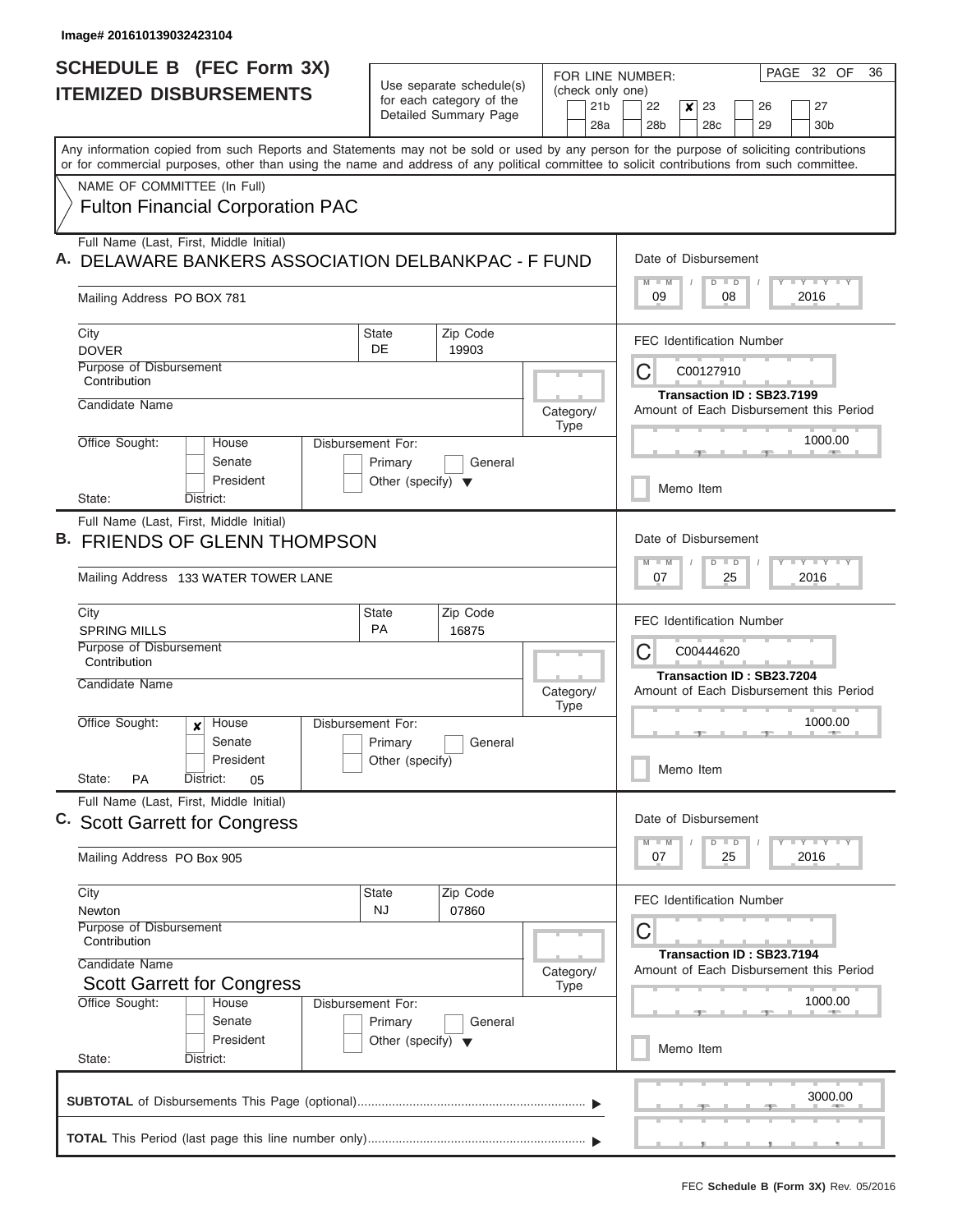| <b>SCHEDULE B (FEC Form 3X)</b>                                                                                                                                                                                                                                                         |                                                                                              |                                                                                            | FOR LINE NUMBER:         | PAGE 33 OF<br>36                                                                                        |
|-----------------------------------------------------------------------------------------------------------------------------------------------------------------------------------------------------------------------------------------------------------------------------------------|----------------------------------------------------------------------------------------------|--------------------------------------------------------------------------------------------|--------------------------|---------------------------------------------------------------------------------------------------------|
| <b>ITEMIZED DISBURSEMENTS</b>                                                                                                                                                                                                                                                           | Use separate schedule(s)<br>for each category of the                                         |                                                                                            | (check only one)         |                                                                                                         |
|                                                                                                                                                                                                                                                                                         |                                                                                              | Detailed Summary Page                                                                      | 21 <sub>b</sub><br>28a   | 22<br>$\boldsymbol{x}$<br>23<br>27<br>26<br>28 <sub>b</sub><br>28 <sub>c</sub><br>29<br>30 <sub>b</sub> |
| Any information copied from such Reports and Statements may not be sold or used by any person for the purpose of soliciting contributions<br>or for commercial purposes, other than using the name and address of any political committee to solicit contributions from such committee. |                                                                                              |                                                                                            |                          |                                                                                                         |
| NAME OF COMMITTEE (In Full)                                                                                                                                                                                                                                                             |                                                                                              |                                                                                            |                          |                                                                                                         |
| <b>Fulton Financial Corporation PAC</b>                                                                                                                                                                                                                                                 |                                                                                              |                                                                                            |                          |                                                                                                         |
| Full Name (Last, First, Middle Initial)<br>A. SMUCKER VICTORY COMMITTEE                                                                                                                                                                                                                 | Date of Disbursement<br>Y I Y I Y I Y<br>$D$ $D$<br>$M$ $M$                                  |                                                                                            |                          |                                                                                                         |
| Mailing Address PO BOX 764                                                                                                                                                                                                                                                              |                                                                                              | 09<br>22<br>2016                                                                           |                          |                                                                                                         |
| City<br><b>WEST CHESTER</b>                                                                                                                                                                                                                                                             | <b>State</b><br><b>PA</b>                                                                    | Zip Code<br>19381                                                                          |                          | <b>FEC Identification Number</b>                                                                        |
| Purpose of Disbursement<br>Contribution                                                                                                                                                                                                                                                 |                                                                                              |                                                                                            |                          | C<br>C00625806                                                                                          |
| Candidate Name                                                                                                                                                                                                                                                                          |                                                                                              |                                                                                            | Category/<br><b>Type</b> | Transaction ID: SB23.7201<br>Amount of Each Disbursement this Period                                    |
| Office Sought:<br>House<br>Senate<br>President                                                                                                                                                                                                                                          | Disbursement For:<br>Primary<br>Other (specify) $\blacktriangledown$                         | General                                                                                    |                          | 1000.00                                                                                                 |
| State:<br>District:                                                                                                                                                                                                                                                                     |                                                                                              |                                                                                            |                          | Memo Item                                                                                               |
| Full Name (Last, First, Middle Initial)<br><b>B. TOOMEY PENNSYLVANIA VICTORY FUND</b><br>Mailing Address 228 S WASHINGTON ST STE 115                                                                                                                                                    |                                                                                              | Date of Disbursement<br>$-1 - Y - 1 - Y - 1 - Y$<br>$M - M$<br>$D$ $D$<br>08<br>31<br>2016 |                          |                                                                                                         |
| City<br><b>ALEXANDRIA</b>                                                                                                                                                                                                                                                               | <b>State</b><br><b>VA</b>                                                                    | Zip Code<br>22314                                                                          |                          | <b>FEC Identification Number</b>                                                                        |
| Purpose of Disbursement<br>Contribution                                                                                                                                                                                                                                                 |                                                                                              | С<br>C00468231<br>Transaction ID: SB23.7198                                                |                          |                                                                                                         |
| Candidate Name                                                                                                                                                                                                                                                                          |                                                                                              |                                                                                            | Category/<br><b>Type</b> | Amount of Each Disbursement this Period                                                                 |
| Office Sought:<br>House<br>Senate<br>President                                                                                                                                                                                                                                          | Disbursement For:<br>Primary<br>Other (specify)                                              | General                                                                                    |                          | 2500.00                                                                                                 |
| State:<br>District:                                                                                                                                                                                                                                                                     |                                                                                              |                                                                                            |                          | Memo Item                                                                                               |
| Full Name (Last, First, Middle Initial)<br>TOOMEY PENNSYLVANIA VICTORY FUND<br>C.                                                                                                                                                                                                       |                                                                                              |                                                                                            |                          | Date of Disbursement                                                                                    |
| Mailing Address 228 S WASHINGTON ST STE 115                                                                                                                                                                                                                                             |                                                                                              |                                                                                            |                          | $D$ $D$<br>$Y$ $Y$ $Y$ $Y$ $Y$<br>$M - M$<br>09<br>27<br>2016                                           |
| City<br><b>ALEXANDRIA</b>                                                                                                                                                                                                                                                               | <b>State</b><br>VA                                                                           | Zip Code<br>22314                                                                          |                          | <b>FEC Identification Number</b>                                                                        |
| Purpose of Disbursement<br>Contribution<br>Candidate Name<br>Category/<br><b>Type</b>                                                                                                                                                                                                   |                                                                                              |                                                                                            |                          | С<br>C00468231<br>Transaction ID: SB23.7203<br>Amount of Each Disbursement this Period                  |
| Office Sought:<br>House<br>Senate                                                                                                                                                                                                                                                       | Disbursement For:<br>Primary<br>General<br>President<br>Other (specify) $\blacktriangledown$ |                                                                                            |                          | 1000.00                                                                                                 |
| State:<br>District:                                                                                                                                                                                                                                                                     |                                                                                              |                                                                                            |                          | Memo Item                                                                                               |
|                                                                                                                                                                                                                                                                                         |                                                                                              |                                                                                            |                          | 4500.00                                                                                                 |
|                                                                                                                                                                                                                                                                                         |                                                                                              |                                                                                            |                          | 7500.00                                                                                                 |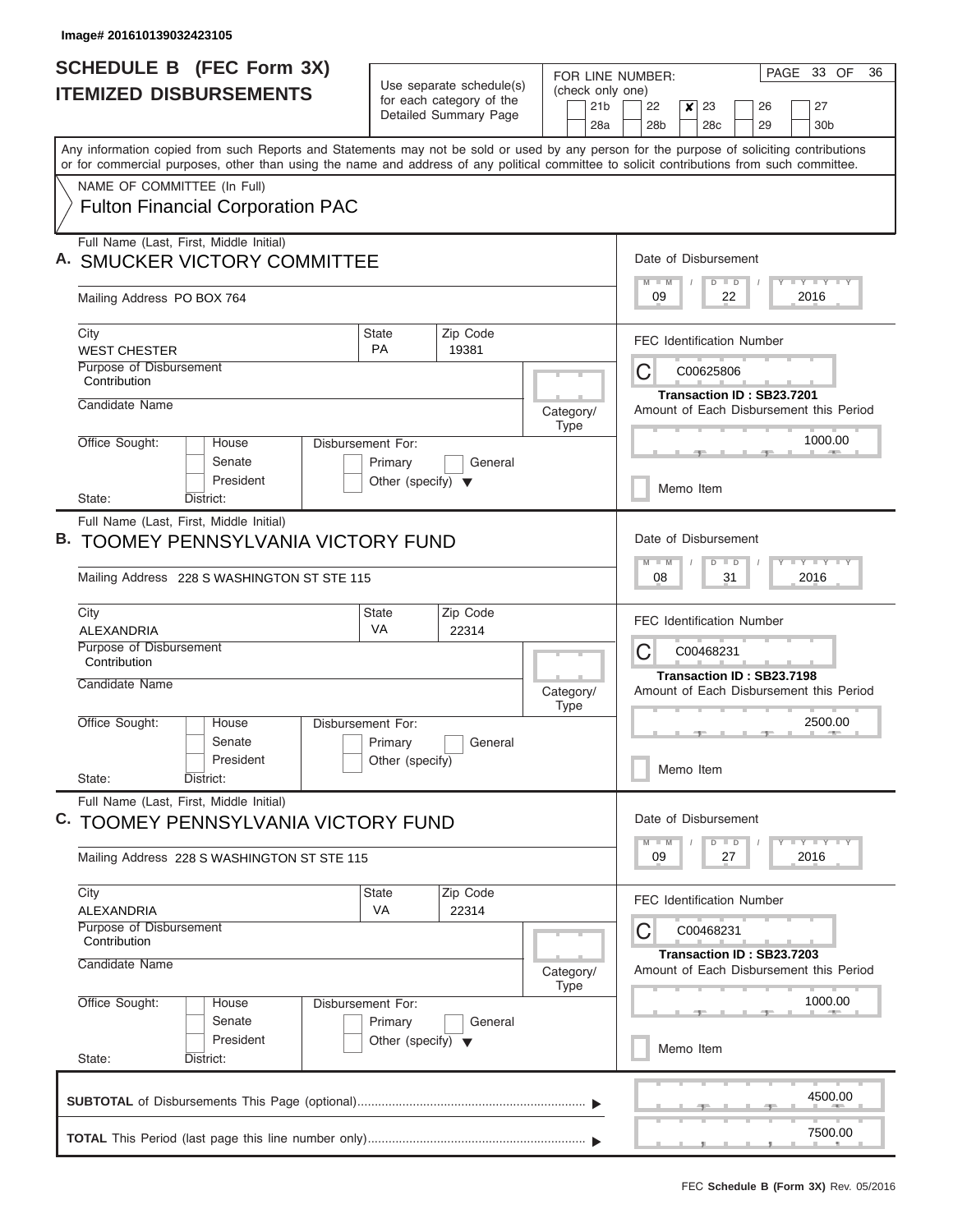I

| Use separate schedule(s)<br>(check only one)<br><b>ITEMIZED DISBURSEMENTS</b><br>for each category of the<br>21 <sub>b</sub><br>22<br>23<br>27<br>26<br>Detailed Summary Page<br>28 <sub>b</sub><br>29<br>30 <sub>b</sub><br>28a<br>28c<br>$\boldsymbol{x}$<br>Any information copied from such Reports and Statements may not be sold or used by any person for the purpose of soliciting contributions<br>or for commercial purposes, other than using the name and address of any political committee to solicit contributions from such committee.<br>NAME OF COMMITTEE (In Full)<br><b>Fulton Financial Corporation PAC</b><br>Full Name (Last, First, Middle Initial)<br>Date of Disbursement<br><b>Benningoff for Representative Committee</b><br>Y LY LY LY<br>$M$ $M$<br>$D$ $D$<br>Mailing Address 3897 North Front Street<br>08<br>17<br>2016<br>City<br>State<br>Zip Code<br><b>FEC Identification Number</b><br><b>PA</b><br>17110<br>Harrisburg<br>Purpose of Disbursement<br>С<br>Contribution<br>Transaction ID: SB29.7212<br>Candidate Name<br>Amount of Each Disbursement this Period<br>Category/<br><b>Type</b><br>500.00<br>Office Sought:<br>House<br>Disbursement For:<br>Senate<br>Primary<br>General<br>President<br>Other (specify) $\blacktriangledown$<br>Memo Item<br>District:<br>State:<br>Full Name (Last, First, Middle Initial)<br><b>B. DELBANKPAC</b><br>Date of Disbursement<br>Y FY FY FY<br>$M - M$<br>$D$ $D$<br>Mailing Address 8 West Loockerman Street<br>09<br>08<br>2016<br>PO Box 781<br>Zip Code<br>City<br>State<br><b>FEC Identification Number</b><br>DE<br>Dover<br>19903<br>Purpose of Disbursement<br>С<br>Contribution<br>Transaction ID: SB29.7215<br>Candidate Name<br>Category/<br>Amount of Each Disbursement this Period<br><b>Type</b><br>Office Sought:<br>1000.00<br>Disbursement For:<br>House<br>Senate<br>General<br>Primary<br>President<br>Other (specify)<br>Memo Item<br>State:<br>District:<br>Full Name (Last, First, Middle Initial)<br>Date of Disbursement<br>C. Friends of John Carney<br>$Y - Y - Y - Y - Y$<br>$D$ $D$<br>$M$ $M$<br>Mailing Address PO Box 2162<br>08<br>2016<br>17<br>City<br>Zip Code<br>State<br><b>FEC Identification Number</b><br>DE<br>19899<br>Wilmington<br>Purpose of Disbursement<br>С<br>Contribution<br>Transaction ID: SB29.7210<br>Candidate Name<br>Amount of Each Disbursement this Period<br>Category/<br><b>Type</b><br>Office Sought:<br>250.00<br>House<br>Disbursement For:<br>Senate<br>Primary<br>General<br>President<br>Other (specify) $\blacktriangledown$<br>Memo Item<br>State:<br>District:<br>1750.00 | <b>SCHEDULE B (FEC Form 3X)</b> |  |  | FOR LINE NUMBER: | PAGE 34 OF<br>36 |
|-------------------------------------------------------------------------------------------------------------------------------------------------------------------------------------------------------------------------------------------------------------------------------------------------------------------------------------------------------------------------------------------------------------------------------------------------------------------------------------------------------------------------------------------------------------------------------------------------------------------------------------------------------------------------------------------------------------------------------------------------------------------------------------------------------------------------------------------------------------------------------------------------------------------------------------------------------------------------------------------------------------------------------------------------------------------------------------------------------------------------------------------------------------------------------------------------------------------------------------------------------------------------------------------------------------------------------------------------------------------------------------------------------------------------------------------------------------------------------------------------------------------------------------------------------------------------------------------------------------------------------------------------------------------------------------------------------------------------------------------------------------------------------------------------------------------------------------------------------------------------------------------------------------------------------------------------------------------------------------------------------------------------------------------------------------------------------------------------------------------------------------------------------------------------------------------------------------------------------------------------------------------------------------------------------------------------------------------------------------------------------------------------------------------------------------------------------------------------------------------------------------------------------------------------------------------------------------------------------------------------------------|---------------------------------|--|--|------------------|------------------|
|                                                                                                                                                                                                                                                                                                                                                                                                                                                                                                                                                                                                                                                                                                                                                                                                                                                                                                                                                                                                                                                                                                                                                                                                                                                                                                                                                                                                                                                                                                                                                                                                                                                                                                                                                                                                                                                                                                                                                                                                                                                                                                                                                                                                                                                                                                                                                                                                                                                                                                                                                                                                                                     |                                 |  |  |                  |                  |
|                                                                                                                                                                                                                                                                                                                                                                                                                                                                                                                                                                                                                                                                                                                                                                                                                                                                                                                                                                                                                                                                                                                                                                                                                                                                                                                                                                                                                                                                                                                                                                                                                                                                                                                                                                                                                                                                                                                                                                                                                                                                                                                                                                                                                                                                                                                                                                                                                                                                                                                                                                                                                                     |                                 |  |  |                  |                  |
|                                                                                                                                                                                                                                                                                                                                                                                                                                                                                                                                                                                                                                                                                                                                                                                                                                                                                                                                                                                                                                                                                                                                                                                                                                                                                                                                                                                                                                                                                                                                                                                                                                                                                                                                                                                                                                                                                                                                                                                                                                                                                                                                                                                                                                                                                                                                                                                                                                                                                                                                                                                                                                     |                                 |  |  |                  |                  |
|                                                                                                                                                                                                                                                                                                                                                                                                                                                                                                                                                                                                                                                                                                                                                                                                                                                                                                                                                                                                                                                                                                                                                                                                                                                                                                                                                                                                                                                                                                                                                                                                                                                                                                                                                                                                                                                                                                                                                                                                                                                                                                                                                                                                                                                                                                                                                                                                                                                                                                                                                                                                                                     |                                 |  |  |                  |                  |
|                                                                                                                                                                                                                                                                                                                                                                                                                                                                                                                                                                                                                                                                                                                                                                                                                                                                                                                                                                                                                                                                                                                                                                                                                                                                                                                                                                                                                                                                                                                                                                                                                                                                                                                                                                                                                                                                                                                                                                                                                                                                                                                                                                                                                                                                                                                                                                                                                                                                                                                                                                                                                                     |                                 |  |  |                  |                  |
|                                                                                                                                                                                                                                                                                                                                                                                                                                                                                                                                                                                                                                                                                                                                                                                                                                                                                                                                                                                                                                                                                                                                                                                                                                                                                                                                                                                                                                                                                                                                                                                                                                                                                                                                                                                                                                                                                                                                                                                                                                                                                                                                                                                                                                                                                                                                                                                                                                                                                                                                                                                                                                     |                                 |  |  |                  |                  |
|                                                                                                                                                                                                                                                                                                                                                                                                                                                                                                                                                                                                                                                                                                                                                                                                                                                                                                                                                                                                                                                                                                                                                                                                                                                                                                                                                                                                                                                                                                                                                                                                                                                                                                                                                                                                                                                                                                                                                                                                                                                                                                                                                                                                                                                                                                                                                                                                                                                                                                                                                                                                                                     |                                 |  |  |                  |                  |
|                                                                                                                                                                                                                                                                                                                                                                                                                                                                                                                                                                                                                                                                                                                                                                                                                                                                                                                                                                                                                                                                                                                                                                                                                                                                                                                                                                                                                                                                                                                                                                                                                                                                                                                                                                                                                                                                                                                                                                                                                                                                                                                                                                                                                                                                                                                                                                                                                                                                                                                                                                                                                                     |                                 |  |  |                  |                  |
|                                                                                                                                                                                                                                                                                                                                                                                                                                                                                                                                                                                                                                                                                                                                                                                                                                                                                                                                                                                                                                                                                                                                                                                                                                                                                                                                                                                                                                                                                                                                                                                                                                                                                                                                                                                                                                                                                                                                                                                                                                                                                                                                                                                                                                                                                                                                                                                                                                                                                                                                                                                                                                     |                                 |  |  |                  |                  |
|                                                                                                                                                                                                                                                                                                                                                                                                                                                                                                                                                                                                                                                                                                                                                                                                                                                                                                                                                                                                                                                                                                                                                                                                                                                                                                                                                                                                                                                                                                                                                                                                                                                                                                                                                                                                                                                                                                                                                                                                                                                                                                                                                                                                                                                                                                                                                                                                                                                                                                                                                                                                                                     |                                 |  |  |                  |                  |
|                                                                                                                                                                                                                                                                                                                                                                                                                                                                                                                                                                                                                                                                                                                                                                                                                                                                                                                                                                                                                                                                                                                                                                                                                                                                                                                                                                                                                                                                                                                                                                                                                                                                                                                                                                                                                                                                                                                                                                                                                                                                                                                                                                                                                                                                                                                                                                                                                                                                                                                                                                                                                                     |                                 |  |  |                  |                  |
|                                                                                                                                                                                                                                                                                                                                                                                                                                                                                                                                                                                                                                                                                                                                                                                                                                                                                                                                                                                                                                                                                                                                                                                                                                                                                                                                                                                                                                                                                                                                                                                                                                                                                                                                                                                                                                                                                                                                                                                                                                                                                                                                                                                                                                                                                                                                                                                                                                                                                                                                                                                                                                     |                                 |  |  |                  |                  |
|                                                                                                                                                                                                                                                                                                                                                                                                                                                                                                                                                                                                                                                                                                                                                                                                                                                                                                                                                                                                                                                                                                                                                                                                                                                                                                                                                                                                                                                                                                                                                                                                                                                                                                                                                                                                                                                                                                                                                                                                                                                                                                                                                                                                                                                                                                                                                                                                                                                                                                                                                                                                                                     |                                 |  |  |                  |                  |
|                                                                                                                                                                                                                                                                                                                                                                                                                                                                                                                                                                                                                                                                                                                                                                                                                                                                                                                                                                                                                                                                                                                                                                                                                                                                                                                                                                                                                                                                                                                                                                                                                                                                                                                                                                                                                                                                                                                                                                                                                                                                                                                                                                                                                                                                                                                                                                                                                                                                                                                                                                                                                                     |                                 |  |  |                  |                  |
|                                                                                                                                                                                                                                                                                                                                                                                                                                                                                                                                                                                                                                                                                                                                                                                                                                                                                                                                                                                                                                                                                                                                                                                                                                                                                                                                                                                                                                                                                                                                                                                                                                                                                                                                                                                                                                                                                                                                                                                                                                                                                                                                                                                                                                                                                                                                                                                                                                                                                                                                                                                                                                     |                                 |  |  |                  |                  |
|                                                                                                                                                                                                                                                                                                                                                                                                                                                                                                                                                                                                                                                                                                                                                                                                                                                                                                                                                                                                                                                                                                                                                                                                                                                                                                                                                                                                                                                                                                                                                                                                                                                                                                                                                                                                                                                                                                                                                                                                                                                                                                                                                                                                                                                                                                                                                                                                                                                                                                                                                                                                                                     |                                 |  |  |                  |                  |
|                                                                                                                                                                                                                                                                                                                                                                                                                                                                                                                                                                                                                                                                                                                                                                                                                                                                                                                                                                                                                                                                                                                                                                                                                                                                                                                                                                                                                                                                                                                                                                                                                                                                                                                                                                                                                                                                                                                                                                                                                                                                                                                                                                                                                                                                                                                                                                                                                                                                                                                                                                                                                                     |                                 |  |  |                  |                  |
|                                                                                                                                                                                                                                                                                                                                                                                                                                                                                                                                                                                                                                                                                                                                                                                                                                                                                                                                                                                                                                                                                                                                                                                                                                                                                                                                                                                                                                                                                                                                                                                                                                                                                                                                                                                                                                                                                                                                                                                                                                                                                                                                                                                                                                                                                                                                                                                                                                                                                                                                                                                                                                     |                                 |  |  |                  |                  |
|                                                                                                                                                                                                                                                                                                                                                                                                                                                                                                                                                                                                                                                                                                                                                                                                                                                                                                                                                                                                                                                                                                                                                                                                                                                                                                                                                                                                                                                                                                                                                                                                                                                                                                                                                                                                                                                                                                                                                                                                                                                                                                                                                                                                                                                                                                                                                                                                                                                                                                                                                                                                                                     |                                 |  |  |                  |                  |
|                                                                                                                                                                                                                                                                                                                                                                                                                                                                                                                                                                                                                                                                                                                                                                                                                                                                                                                                                                                                                                                                                                                                                                                                                                                                                                                                                                                                                                                                                                                                                                                                                                                                                                                                                                                                                                                                                                                                                                                                                                                                                                                                                                                                                                                                                                                                                                                                                                                                                                                                                                                                                                     |                                 |  |  |                  |                  |
|                                                                                                                                                                                                                                                                                                                                                                                                                                                                                                                                                                                                                                                                                                                                                                                                                                                                                                                                                                                                                                                                                                                                                                                                                                                                                                                                                                                                                                                                                                                                                                                                                                                                                                                                                                                                                                                                                                                                                                                                                                                                                                                                                                                                                                                                                                                                                                                                                                                                                                                                                                                                                                     |                                 |  |  |                  |                  |
|                                                                                                                                                                                                                                                                                                                                                                                                                                                                                                                                                                                                                                                                                                                                                                                                                                                                                                                                                                                                                                                                                                                                                                                                                                                                                                                                                                                                                                                                                                                                                                                                                                                                                                                                                                                                                                                                                                                                                                                                                                                                                                                                                                                                                                                                                                                                                                                                                                                                                                                                                                                                                                     |                                 |  |  |                  |                  |
|                                                                                                                                                                                                                                                                                                                                                                                                                                                                                                                                                                                                                                                                                                                                                                                                                                                                                                                                                                                                                                                                                                                                                                                                                                                                                                                                                                                                                                                                                                                                                                                                                                                                                                                                                                                                                                                                                                                                                                                                                                                                                                                                                                                                                                                                                                                                                                                                                                                                                                                                                                                                                                     |                                 |  |  |                  |                  |
|                                                                                                                                                                                                                                                                                                                                                                                                                                                                                                                                                                                                                                                                                                                                                                                                                                                                                                                                                                                                                                                                                                                                                                                                                                                                                                                                                                                                                                                                                                                                                                                                                                                                                                                                                                                                                                                                                                                                                                                                                                                                                                                                                                                                                                                                                                                                                                                                                                                                                                                                                                                                                                     |                                 |  |  |                  |                  |
|                                                                                                                                                                                                                                                                                                                                                                                                                                                                                                                                                                                                                                                                                                                                                                                                                                                                                                                                                                                                                                                                                                                                                                                                                                                                                                                                                                                                                                                                                                                                                                                                                                                                                                                                                                                                                                                                                                                                                                                                                                                                                                                                                                                                                                                                                                                                                                                                                                                                                                                                                                                                                                     |                                 |  |  |                  |                  |
|                                                                                                                                                                                                                                                                                                                                                                                                                                                                                                                                                                                                                                                                                                                                                                                                                                                                                                                                                                                                                                                                                                                                                                                                                                                                                                                                                                                                                                                                                                                                                                                                                                                                                                                                                                                                                                                                                                                                                                                                                                                                                                                                                                                                                                                                                                                                                                                                                                                                                                                                                                                                                                     |                                 |  |  |                  |                  |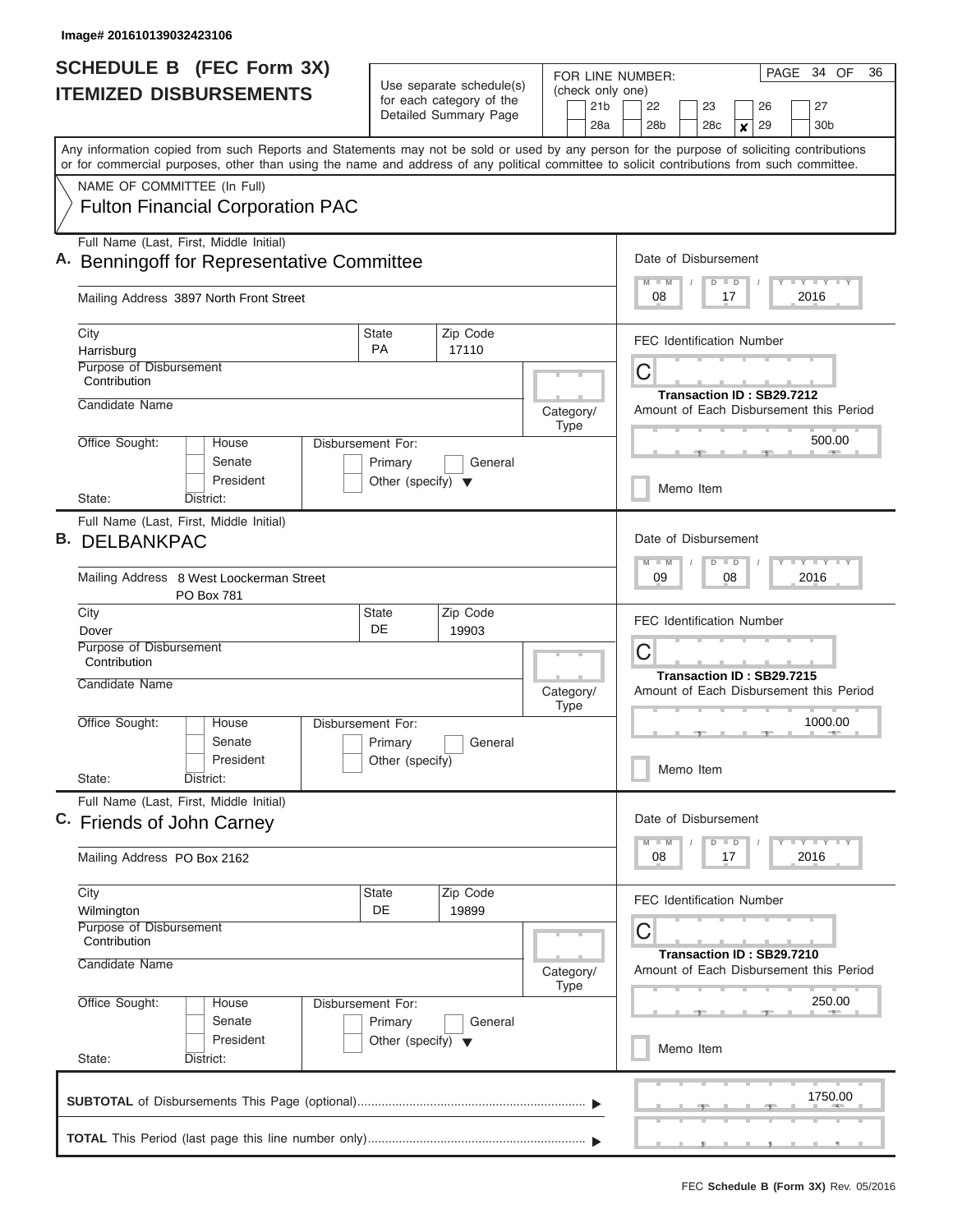I

| <b>SCHEDULE B</b> (FEC Form 3X) |                                                                                                                                                                                                                                                                                         | Use separate schedule(s)                                             |                                | FOR LINE NUMBER:                                                          | PAGE 35 OF<br>36                                                                         |  |
|---------------------------------|-----------------------------------------------------------------------------------------------------------------------------------------------------------------------------------------------------------------------------------------------------------------------------------------|----------------------------------------------------------------------|--------------------------------|---------------------------------------------------------------------------|------------------------------------------------------------------------------------------|--|
|                                 | <b>ITEMIZED DISBURSEMENTS</b>                                                                                                                                                                                                                                                           | for each category of the<br>Detailed Summary Page                    |                                | (check only one)<br>21 <sub>b</sub><br>28a                                | 22<br>23<br>26<br>27<br>28 <sub>b</sub><br>28 <sub>c</sub><br>29<br>30 <sub>b</sub><br>× |  |
|                                 | Any information copied from such Reports and Statements may not be sold or used by any person for the purpose of soliciting contributions<br>or for commercial purposes, other than using the name and address of any political committee to solicit contributions from such committee. |                                                                      |                                |                                                                           |                                                                                          |  |
|                                 | NAME OF COMMITTEE (In Full)<br><b>Fulton Financial Corporation PAC</b>                                                                                                                                                                                                                  |                                                                      |                                |                                                                           |                                                                                          |  |
|                                 | Full Name (Last, First, Middle Initial)<br><b>Friends of Keith Greiner</b>                                                                                                                                                                                                              |                                                                      |                                |                                                                           | Date of Disbursement<br><b>LY LY LY</b><br>$M$ $M$<br>$D$ $D$                            |  |
|                                 | Mailing Address 405 Myer Terrace                                                                                                                                                                                                                                                        |                                                                      | 09<br>07<br>2016               |                                                                           |                                                                                          |  |
|                                 | City<br>Leola                                                                                                                                                                                                                                                                           | <b>State</b><br><b>PA</b>                                            | Zip Code<br>17540              |                                                                           | <b>FEC Identification Number</b>                                                         |  |
|                                 | Purpose of Disbursement<br>Contribution                                                                                                                                                                                                                                                 |                                                                      | С<br>Transaction ID: SB29.7214 |                                                                           |                                                                                          |  |
|                                 | Candidate Name                                                                                                                                                                                                                                                                          |                                                                      |                                | Category/<br><b>Type</b>                                                  | Amount of Each Disbursement this Period                                                  |  |
|                                 | Office Sought:<br>House<br>Senate<br>President                                                                                                                                                                                                                                          | Disbursement For:<br>Primary<br>Other (specify) $\blacktriangledown$ | General                        |                                                                           | 300.00<br>Memo Item                                                                      |  |
|                                 | District:<br>State:<br>Full Name (Last, First, Middle Initial)                                                                                                                                                                                                                          |                                                                      |                                |                                                                           |                                                                                          |  |
| В.                              | <b>JEBPAC</b>                                                                                                                                                                                                                                                                           |                                                                      |                                |                                                                           | Date of Disbursement<br>$M - M$<br>$\overline{D}$<br>$\blacksquare$                      |  |
|                                 | Mailing Address 411 North Avenue East                                                                                                                                                                                                                                                   |                                                                      | 09<br>23<br>2016               |                                                                           |                                                                                          |  |
|                                 | City<br>Cranford                                                                                                                                                                                                                                                                        | State<br>NJ.                                                         | Zip Code<br>07016              |                                                                           | <b>FEC Identification Number</b>                                                         |  |
|                                 | Purpose of Disbursement<br>Contribution<br>Candidate Name                                                                                                                                                                                                                               |                                                                      | Category/                      | С<br>Transaction ID: SB29.7220<br>Amount of Each Disbursement this Period |                                                                                          |  |
|                                 | Office Sought:<br>Disbursement For:<br>House                                                                                                                                                                                                                                            |                                                                      | <b>Type</b>                    | 6000.00                                                                   |                                                                                          |  |
|                                 | Senate<br>President<br>State:<br>District:                                                                                                                                                                                                                                              | Primary<br>Other (specify)                                           | General                        |                                                                           | Memo Item                                                                                |  |
|                                 | Full Name (Last, First, Middle Initial)<br>C. Republican Committee of Lancaster County                                                                                                                                                                                                  |                                                                      |                                |                                                                           | Date of Disbursement                                                                     |  |
|                                 | Mailing Address 902 Columbia Avenue                                                                                                                                                                                                                                                     | $T - Y$ $T - Y$<br>$D$ $D$<br>$M - M$<br>09<br>21<br>2016            |                                |                                                                           |                                                                                          |  |
|                                 | City<br>Lancaster                                                                                                                                                                                                                                                                       | <b>State</b><br><b>PA</b>                                            | Zip Code<br>17602              |                                                                           | <b>FEC Identification Number</b>                                                         |  |
|                                 | Purpose of Disbursement<br>Contribution<br>Candidate Name                                                                                                                                                                                                                               |                                                                      | Category/<br><b>Type</b>       | С<br>Transaction ID: SB29.7216<br>Amount of Each Disbursement this Period |                                                                                          |  |
|                                 | Office Sought:<br>Disbursement For:<br>House<br>Senate<br>Primary<br>General<br>President<br>Other (specify) $\blacktriangledown$                                                                                                                                                       |                                                                      |                                |                                                                           | 1000.00                                                                                  |  |
|                                 | State:<br>District:                                                                                                                                                                                                                                                                     |                                                                      |                                |                                                                           | Memo Item                                                                                |  |
|                                 |                                                                                                                                                                                                                                                                                         |                                                                      |                                |                                                                           | 7300.00                                                                                  |  |
|                                 |                                                                                                                                                                                                                                                                                         |                                                                      |                                |                                                                           |                                                                                          |  |